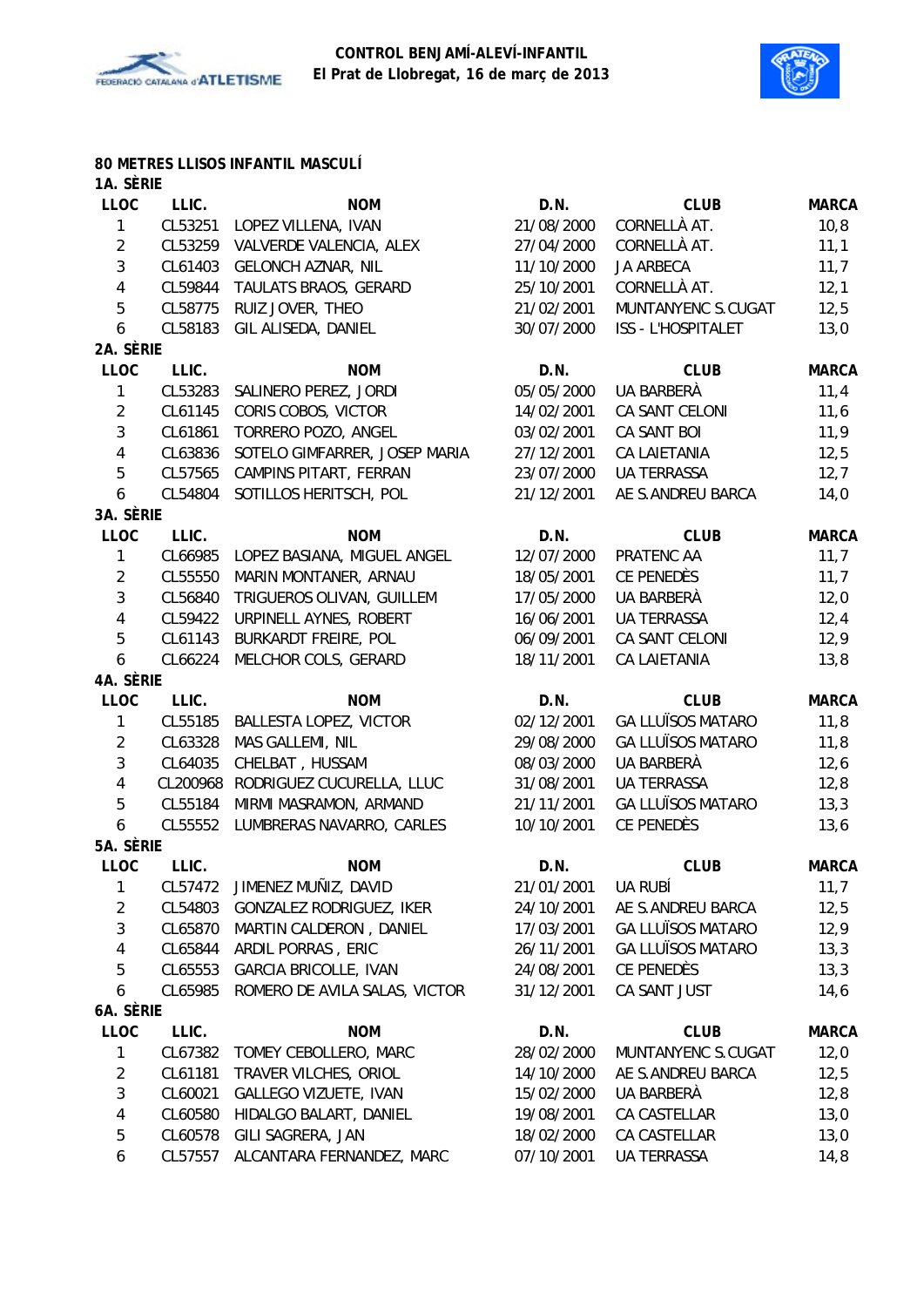



| <b>LLOC</b>    | LLIC.   | <b>NOM</b>                    | D.N.       | <b>CLUB</b>              | <b>MARCA</b> |
|----------------|---------|-------------------------------|------------|--------------------------|--------------|
| 1              | CL62032 | MORENO MARTINEZ, JOAN         | 23/06/2000 | AE MOLINS 2000           | 11,5         |
| $\overline{2}$ | CL62460 | FUSTER JORDANA, FABIA         | 05/10/2000 | MUNTANYENC S.CUGAT       | 11,8         |
| 3              | CL65863 | <b>GARI PINA, MARC</b>        | 06/01/2001 | <b>GA LLUÏSOS MATARO</b> | 12, 2        |
| 4              | CL58951 | MARQUES MIRON, FELIX          | 16/10/2001 | PRATENC AA               | 12,9         |
| 5              | CL56251 | GARCIA MARQUEZ, BERNAT        | 06/11/2001 | CA CASTELLAR             | 13,1         |
| 6              | CL54705 | AVELLANEDA CIURANETA, SURIOL  | 19/08/2000 | CA CASTELLAR             | 13,3         |
| 8A. SÈRIE      |         |                               |            |                          |              |
| <b>LLOC</b>    | LLIC.   | <b>NOM</b>                    | D.N.       | <b>CLUB</b>              | <b>MARCA</b> |
| 1              | CL56456 | ARTIGAS MEDINA, JOAN          | 06/02/2001 | MUNTANYENC S.CUGAT       | 11,5         |
| $\sqrt{2}$     | CL56076 | NAVAJON FABREGAT, ADRIA       | 29/01/2001 | UA RUBÍ                  | 11,7         |
| 3              | CL56252 | <b>GARCIA SERRATS, POL</b>    | 30/12/2001 | CA CASTELLAR             | 12,1         |
| $\sqrt{4}$     | CL62026 | ZAMUDIO MATEOS, VICTOR        | 03/06/2001 | MARTORELL AC             | 12,8         |
| 5              | CL61988 | LOPEZ RIERA, ALEX             | 07/07/2000 | MARTORELL AC             | 13,1         |
| 6              | CL60252 | <b>BASSAS GARRITY, MARIO</b>  | 09/09/2001 | CE UNIVERSITARI          | 13,3         |
| 9A. SÈRIE      |         |                               |            |                          |              |
| <b>LLOC</b>    | LLIC.   | <b>NOM</b>                    | D.N.       | <b>CLUB</b>              | <b>MARCA</b> |
| 1              | CL66136 | SALVATIERRA MUIÑOS, DANIEL    | 10/01/2000 | CE UNIVERSITARI          | 11,2         |
| $\overline{2}$ | CL53164 | PEREZ GARRIDO, SERGIO         | 05/01/2000 | CA GAVÀ                  | 11,7         |
| $\mathfrak{Z}$ | CL57355 | COTONAT DONAT, ERNEST         | 19/05/2001 | CE UNIVERSITARI          | 12,7         |
| 4              | CL66855 | VICO RAMIREZ, MIGUEL          | 18/10/2001 | CA CASTELLAR             | 13,0         |
| 10A. SÈRIE     |         |                               |            |                          |              |
| <b>LLOC</b>    | LLIC.   | <b>NOM</b>                    | D.N.       | <b>CLUB</b>              | <b>MARCA</b> |
| 1              | CL57115 | SANTAFE PAGA, ELOI            | 16/02/2001 | MUNTANYENC S.CUGAT       | 11,5         |
| $\overline{2}$ | CL62001 | NAVARRO GUZMAN, GUILLEM       | 03/11/2000 | MARTORELL AC             | 12,0         |
| $\mathfrak{Z}$ | CL67450 | URQUIZU PIAZZA, DIDAC         | 28/06/2001 | MUNTANYENC S.CUGAT       | 12,3         |
| 4              | CL62114 | GARCIA CARRETERO, OSCAR       | 10/08/2001 | CA GAVÀ                  | 13,2         |
| 5              | CL62113 | <b>ESTEVE GARCIA, GUILLEM</b> | 06/12/2001 | CA GAVÀ                  | 15,3         |
|                |         |                               |            |                          |              |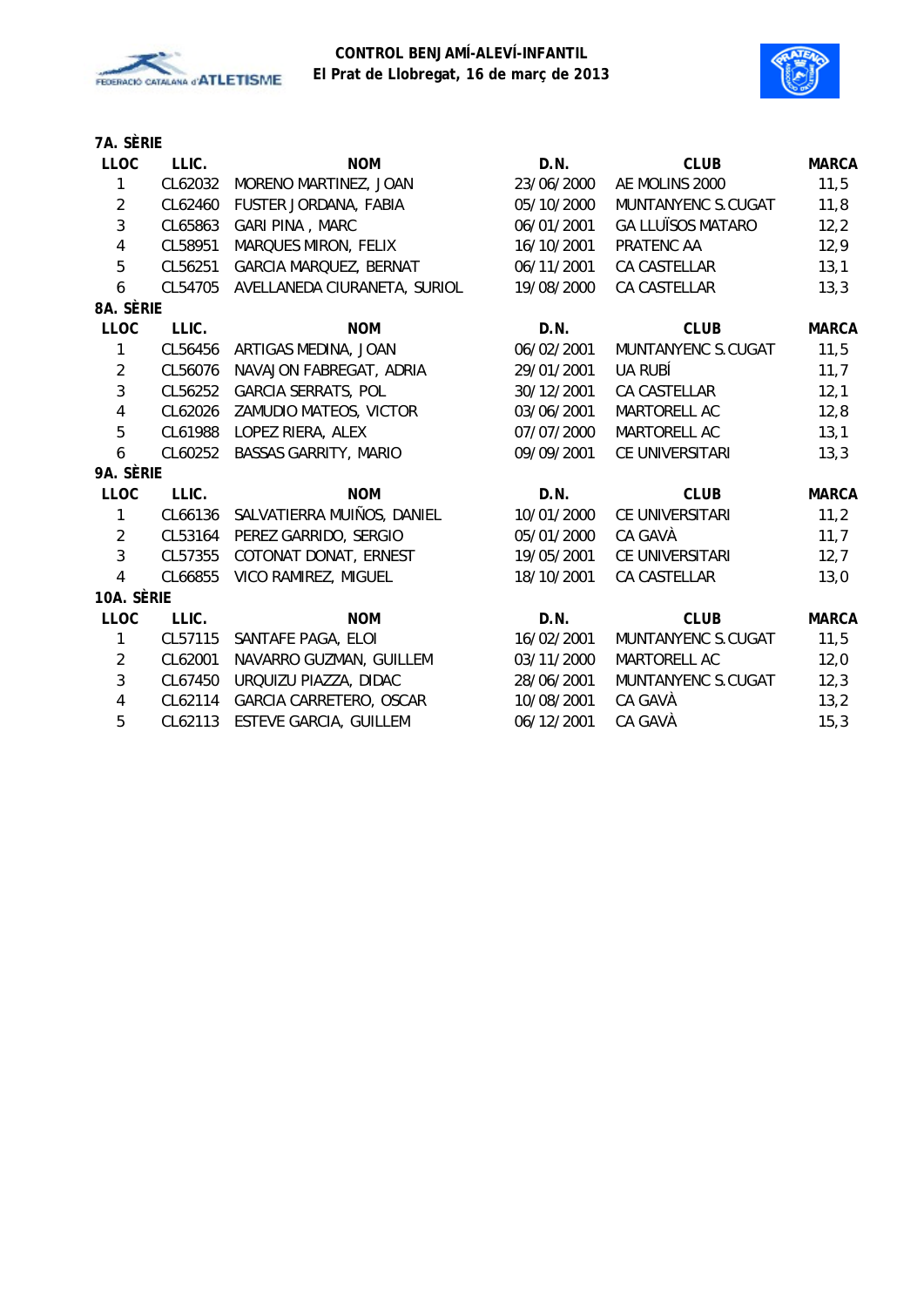



#### **600 METRES LLISOS INFANTIL MASCULÍ 1A. SÈRIE**

| <b>LLOC</b>      | LLIC.    | <b>NOM</b>                    | D.N.       | <b>CLUB</b>               | <b>MARCA</b> |
|------------------|----------|-------------------------------|------------|---------------------------|--------------|
| 1                | CL57245  | LOPEZ SEGURA, ANTONIO         | 15/04/2000 | CA MOLLET                 | 1,40,8       |
| $\sqrt{2}$       | CL66826  | GONZALEZ ARNAU, ANDREI        | 01/05/2000 | CA CASTELLAR              | 1,44,7       |
| 3                | CL63328  | MAS GALLEMI, NIL              | 29/08/2000 | <b>GA LLUÏSOS MATARO</b>  | 1,45,9       |
| 4                | CL53251  | LOPEZ VILLENA, IVAN           | 21/08/2000 | CORNELLÀ AT.              | 1,49,0       |
| 5                | CL64035  | CHELBAT, HUSSAM               | 08/03/2000 | UA BARBERÀ                | 1,49,7       |
| 6                | CL56456  | ARTIGAS MEDINA, JOAN          | 06/02/2001 | MUNTANYENC S.CUGAT        | 1, 50, 3     |
| $\overline{7}$   | CL58183  | GIL ALISEDA, DANIEL           | 30/07/2000 | <b>ISS - L'HOSPITALET</b> | 1,50,9       |
| $\, 8$           | CL61403  | <b>GELONCH AZNAR, NIL</b>     | 11/10/2000 | JA ARBECA                 | 1,52,3       |
| 9                | CL66136  | SALVATIERRA MUIÑOS, DANIEL    | 10/01/2000 | CE UNIVERSITARI           | 1,52,8       |
| 10               | CL60591  | TORRAS AGUILERA, ROGER        | 12/06/2000 | CA CASTELLAR              | 1,54,8       |
| 11               | CL54705  | AVELLANEDA CIURANETA, SURIOL  | 19/08/2000 | CA CASTELLAR              | 1, 57, 0     |
| 12               | CL61181  | TRAVER VILCHES, ORIOL         | 14/10/2000 | AE S.ANDREU BARCA         | 1,58,6       |
| 13               | CL54803  | GONZALEZ RODRIGUEZ, IKER      | 24/10/2001 | AE S.ANDREU BARCA         | 2,01,8       |
| 14               | CL65844  | ARDIL PORRAS, ERIC            | 26/11/2001 | <b>GA LLUÏSOS MATARO</b>  | 2, 12, 6     |
| 2A. SÈRIE        |          |                               |            |                           |              |
| <b>LLOC</b>      | LLIC.    | <b>NOM</b>                    | D.N.       | <b>CLUB</b>               | <b>MARCA</b> |
| $\mathbf{1}$     | CL67760  | ALES SOLA, JOEL               | 27/07/2000 | <b>JA SABADELL</b>        | 1,47,5       |
| $\overline{2}$   | CL62001  | NAVARRO GUZMAN, GUILLEM       | 03/11/2000 | MARTORELL AC              | 1, 50, 3     |
| $\mathfrak{Z}$   | CL64040  | MANYOSA OLLER, MARTI          | 10/06/2000 | <b>JA SABADELL</b>        | 1,50,9       |
| 4                | CL65863  | GARI PINA, MARC               | 06/01/2001 | <b>GA LLUÏSOS MATARO</b>  | 1,52,5       |
| 5                | CL57010  | COBO AGUILAR, ALBERT          | 27/03/2001 | AE MOLINS 2000            | 1,56,5       |
| $\boldsymbol{6}$ | CL59422  | URPINELL AYNES, ROBERT        | 16/06/2001 | <b>UA TERRASSA</b>        | 1,57,8       |
| $\overline{7}$   | CL200968 | RODRIGUEZ CUCURELLA, LLUC     | 31/08/2001 | <b>UA TERRASSA</b>        | 1,58,5       |
| $\, 8$           | CL55185  | <b>BALLESTA LOPEZ, VICTOR</b> | 02/12/2001 | <b>GA LLUÏSOS MATARO</b>  | 1,58,8       |
| 9                | CL60580  | HIDALGO BALART, DANIEL        | 19/08/2001 | CA CASTELLAR              | 2,00,6       |
| 10               | CL62263  | RUDA OLIVARES, VICTOR         | 05/08/2001 | CA SANT JUST              | 2,04,4       |
| 11               | CL63123  | FLORIDO GONZALEZ, CARLOS      | 14/11/2000 | UA BARBERÀ                | 2,04,8       |
| 12               | CL56252  | <b>GARCIA SERRATS, POL</b>    | 30/12/2001 | CA CASTELLAR              | 2,07,4       |
| 13               | CL66855  | VICO RAMIREZ, MIGUEL          | 18/10/2001 | CA CASTELLAR              | 2,07,9       |
| 14               | CL64805  | BARRAGAN CABELLO, GERMAN      | 28/09/2000 | CA GAVÀ                   | 2,09,0       |
| 15               | CL65870  | MARTIN CALDERON, DANIEL       | 17/03/2001 | <b>GA LLUÏSOS MATARO</b>  | 2,12,0       |
| 16               | CL54804  | SOTILLOS HERITSCH, POL        | 21/12/2001 | AE S.ANDREU BARCA         | 2,13,9       |
| 17               | CL66224  | MELCHOR COLS, GERARD          | 18/11/2001 | CA LAIETANIA              | 2, 15, 6     |
| 18               | CL65985  | ROMERO DE AVILA SALAS, VICTOR | 31/12/2001 | CA SANT JUST              | 2,20,9       |
| 19               | CL57557  | ALCANTARA FERNANDEZ, MARC     | 07/10/2001 | <b>UA TERRASSA</b>        | 2, 24, 2     |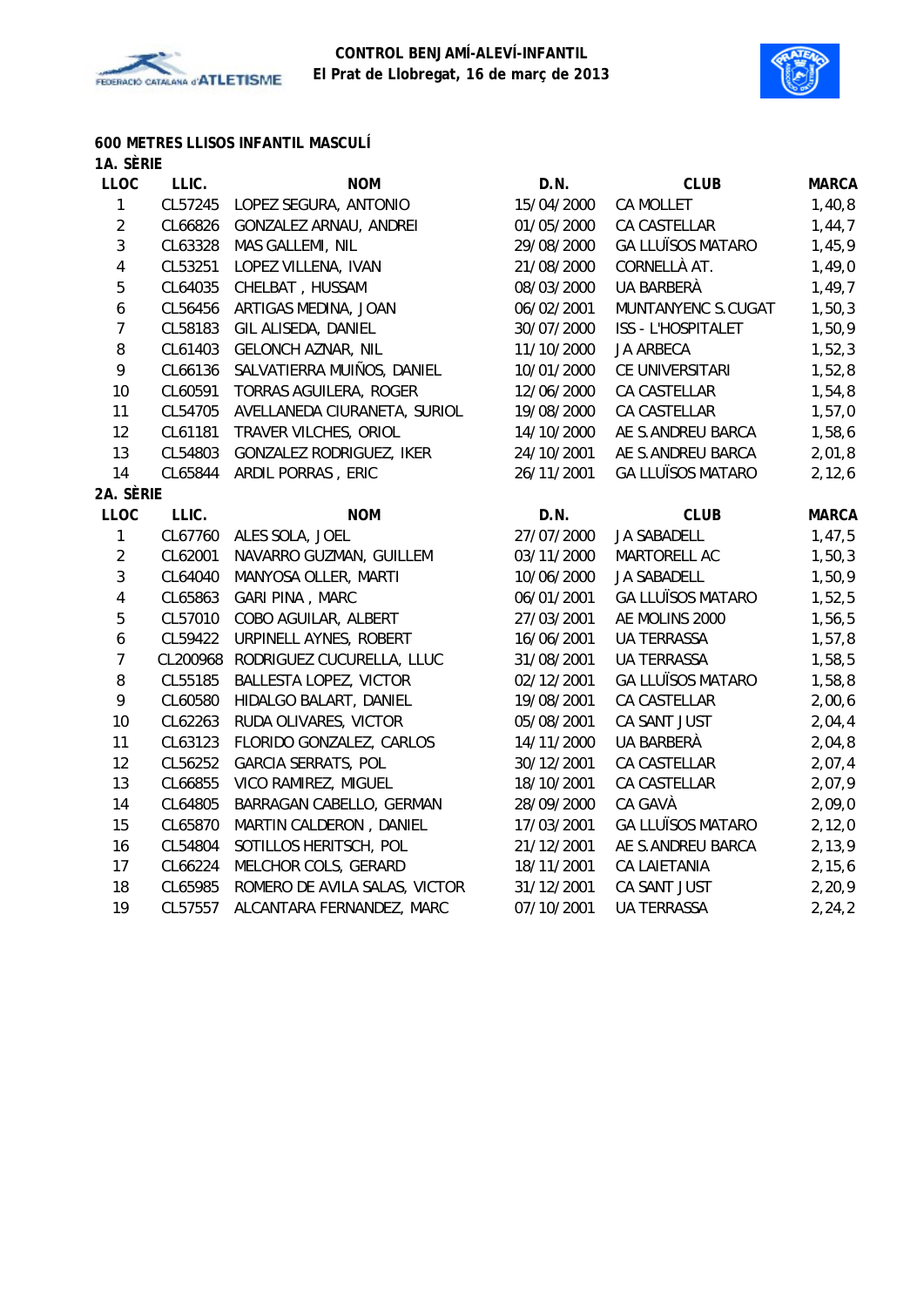



#### **80 METRES TANQUES INFANTIL MASCULÍ 1A. SÈRIE**

| <b>LLOC</b>             | LLIC.   | <b>NOM</b>                    | D.N.       | <b>CLUB</b>               | <b>MARCA</b> |
|-------------------------|---------|-------------------------------|------------|---------------------------|--------------|
| 1                       | CL53251 | LOPEZ VILLENA, IVAN           | 21/08/2000 | CORNELLÀ AT.              | 14,0         |
| $\overline{2}$          | CL56456 | ARTIGAS MEDINA, JOAN          | 06/02/2001 | MUNTANYENC S.CUGAT        | 15,6         |
| 3                       | CL64040 | MANYOSA OLLER, MARTI          | 10/06/2000 | JA SABADELL               | 15,9         |
| $\overline{\mathbf{4}}$ | CL65649 | <b>GARCIA GARCIA, MIGUEL</b>  | 06/09/2000 | CORNELLÀ AT.              | 16, 2        |
| 5                       | CL66932 | CORRALIZA PADILLA, ALEJANDRO  | 20/03/2000 | <b>ISS - L'HOSPITALET</b> | 16, 6        |
| 6                       | CL66671 | MARTINEZ BALLESTEROS, NIL     | 27/09/2000 | AE MOLINS 2000            | 18,1         |
| 2A. SÈRIE               |         |                               |            |                           |              |
| <b>LLOC</b>             | LLIC.   | <b>NOM</b>                    | D.N.       | <b>CLUB</b>               | <b>MARCA</b> |
| $\mathbf{1}$            | CL67382 | TOMEY CEBOLLERO, MARC         | 28/02/2000 | MUNTANYENC S.CUGAT        | 15,9         |
| $\overline{2}$          | CL62263 | RUDA OLIVARES, VICTOR         | 05/08/2001 | CA SANT JUST              | 16,0         |
| $\mathbf{3}$            | CL66826 | GONZALEZ ARNAU, ANDREI        | 01/05/2000 | CA CASTELLAR              | 16,4         |
| $\overline{4}$          | CL53283 | SALINERO PEREZ, JORDI         | 05/05/2000 | UA BARBERÀ                | 16, 6        |
| 5                       | CL59844 | TAULATS BRAOS, GERARD         | 25/10/2001 | CORNELLÀ AT.              | 17,5         |
| 6                       | CL62114 | GARCIA CARRETERO, OSCAR       | 10/08/2001 | CA GAVÀ                   | 19,9         |
| 3A. SÈRIE               |         |                               |            |                           |              |
| LLOC                    | LLIC.   | <b>NOM</b>                    | D.N.       | <b>CLUB</b>               | <b>MARCA</b> |
| $\mathbf{1}$            | CL62032 | MORENO MARTINEZ, JOAN         | 23/06/2000 | AE MOLINS 2000            | 15, 5        |
| $\overline{2}$          | CL60578 | GILI SAGRERA, JAN             | 18/02/2000 | CA CASTELLAR              | 16, 2        |
| $\mathfrak{Z}$          | CL56076 | NAVAJON FABREGAT, ADRIA       | 29/01/2001 | UA RUBÍ                   | 16, 5        |
| $\overline{\mathbf{4}}$ | CL57115 | SANTAFE PAGA, ELOI            | 16/02/2001 | MUNTANYENC S.CUGAT        | 16, 6        |
| 5                       | CL56199 | ESTEBAN AUDINA, ALBERT        | 13/07/2001 | CA GAVÀ                   | 17,8         |
| 6                       | CL63836 | SOTELO GIMFARRER, JOSEP MARIA | 27/12/2001 | <b>CA LAIETANIA</b>       | 19,1         |
| 4A. SÈRIE               |         |                               |            |                           |              |
| <b>LLOC</b>             | LLIC.   | <b>NOM</b>                    | D.N.       | <b>CLUB</b>               | <b>MARCA</b> |
| 1                       | CL66136 | SALVATIERRA MUIÑOS, DANIEL    | 10/01/2000 | CE UNIVERSITARI           | 15,4         |
| $\overline{2}$          | CL63328 | MAS GALLEMI, NIL              | 29/08/2000 | <b>GA LLUÏSOS MATARO</b>  | 16,3         |
| 3                       | CL53164 | PEREZ GARRIDO, SERGIO         | 05/01/2000 | CA GAVÀ                   | 16,7         |
| $\overline{4}$          | CL61145 | CORIS COBOS, VICTOR           | 14/02/2001 | CA SANT CELONI            | 16,9         |
| $\sqrt{5}$              | CL55184 | MIRMI MASRAMON, ARMAND        | 21/11/2001 | <b>GA LLUÏSOS MATARO</b>  | 17,3         |
| 6                       | CL62001 | NAVARRO GUZMAN, GUILLEM       | 03/11/2000 | MARTORELL AC              | 17,5         |
| 5A. SÈRIE               |         |                               |            |                           |              |
| <b>LLOC</b>             | LLIC.   | <b>NOM</b>                    | D.N.       | <b>CLUB</b>               | <b>MARCA</b> |
| $\mathbf{1}$            | CL57472 | JIMENEZ MUÑIZ, DAVID          | 21/01/2001 | UA RUBÍ                   | 16,2         |
| $\overline{2}$          | CL62036 | ROIG PASCUAL, ARNAU           | 24/04/2001 | AE MOLINS 2000            | 17,3         |
| $\mathbf{3}$            | CL60580 | HIDALGO BALART, DANIEL        | 19/08/2001 | CA CASTELLAR              | 18,2         |
| $\overline{\mathbf{4}}$ | CL57013 | LAZARO ROCA, POL              | 13/08/2001 | AE MOLINS 2000            | 18,4         |
| 5                       | CL62126 | SANCHIS CORTES, RAFAEL        | 06/11/2001 | CA GAVÀ                   | 18,9         |
| 6                       | CL64805 | BARRAGAN CABELLO, GERMAN      | 28/09/2000 | CA GAVÀ                   | 20,8         |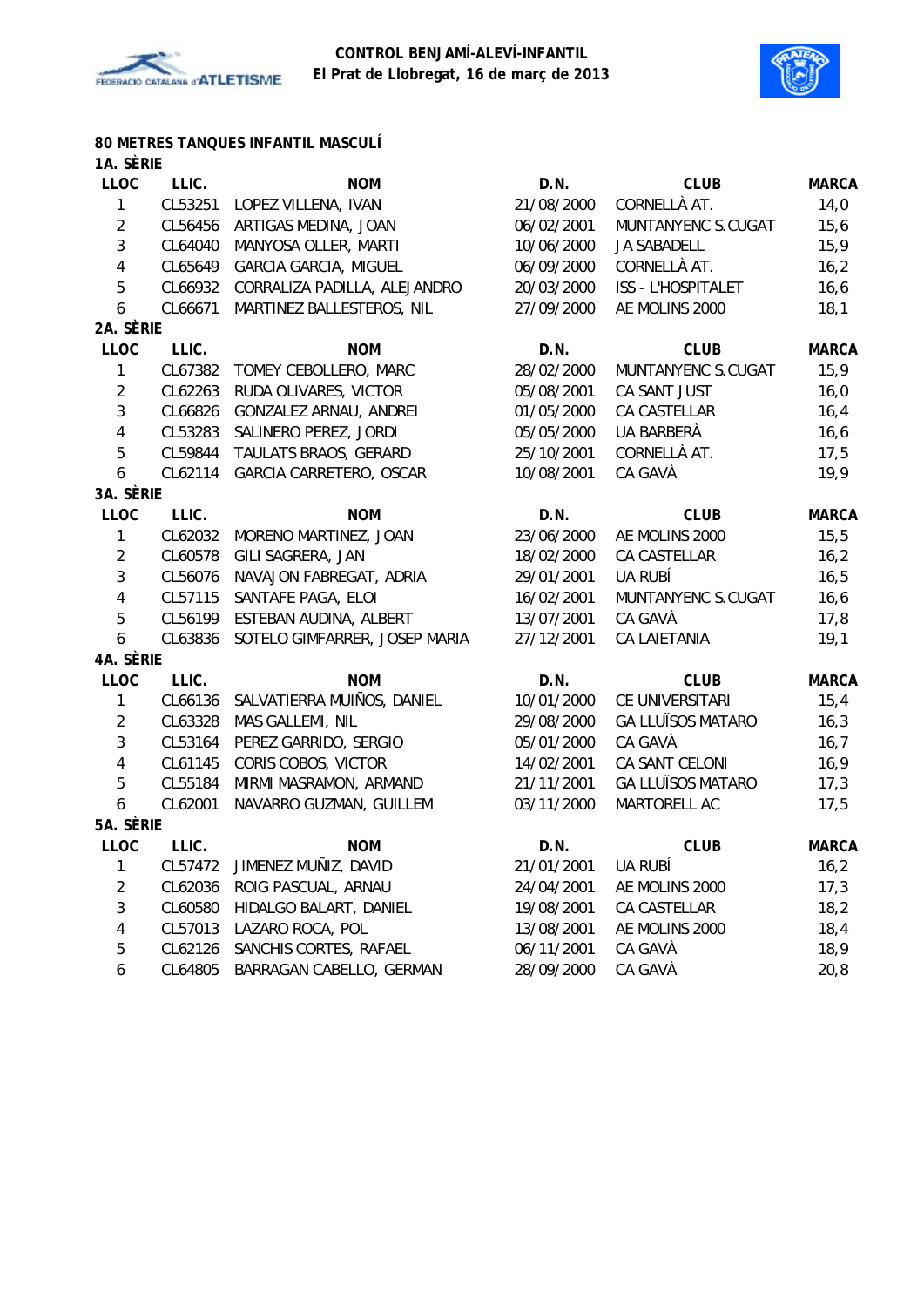



#### **3000 METRES MARXA INFANTIL-CADET MASCULÍ**

| LLOC | LLIC.   | <b>NOM</b>                   | D.N.       | <b>CLUB</b>               | <b>MARCA</b> |
|------|---------|------------------------------|------------|---------------------------|--------------|
|      | CL56721 | PUEYO ARTERO, JOAQUIM        | 20/03/2000 | <b>ISS - L'HOSPITALET</b> | 15,05,7      |
| 2    | CT19153 | BOCOS NAVARRO, DANIEL        | 01/06/1998 | ISS - L'HOSPITALET        | 15,08,1      |
| 3    | CT21856 | RODRIGUEZ ORTEGA, ANDREI     | 08/09/1999 | <b>ISS - L'HOSPITALET</b> | 15, 50, 9    |
| 4    | CT22264 | BALLESTER TATARET, GABRIEL   | 26/11/1999 | <b>CM SANT CUGAT</b>      | 16,05,4      |
| 5    | CT21212 | PI PORTET, MAX               | 22/12/1998 | CA CALELLA                | 16, 28, 6    |
| 6    | CL53051 | TORNER CABOT, SERGI          | 10/07/2000 | CA NOU BARRIS             | 16, 38, 0    |
|      | CL57565 | CAMPINS PITART, FERRAN       | 23/07/2000 | UA TERRASSA               | 16, 52, 0    |
| 8    | CL57577 | GUTIERREZ ORTEGA, ALEX       | 17/10/2001 | UA TERRASSA               | 17,04,6      |
| 9    | CL65069 | RODRIGUEZ ORTEGA, OLEG       | 09/02/2000 | <b>ISS - L'HOSPITALET</b> | 18, 19, 5    |
| 10   | CL60252 | <b>BASSAS GARRITY, MARIO</b> | 09/09/2001 | CE UNIVERSITARI           | 18, 21, 8    |
| 11   | CL57355 | COTONAT DONAT, ERNEST        | 19/05/2001 | CE UNIVERSITARI           | 18, 23, 5    |
| 12   | CL57204 | ZAERA BUSCA, CARLES          | 31/08/2000 | <b>CA LAIETANIA</b>       | 18, 30, 5    |
| 13   | CL54753 | ORIOL SENGARIZ, NICOLAS      | 26/06/2001 | CA NOU BARRIS             | 21, 37, 7    |
| 14   | CL67974 | GINESTET I VILALTA, ANDREU   | 15/01/2001 | <b>CA CANOVELLES</b>      | 26, 12, 4    |
|      |         |                              |            |                           |              |

# **TRIPLE SALT INFANTIL MASCULÍ**

| LLOC             | LLIC.   | <b>NOM</b>                    | D.N.       | <b>CLUB</b>               | <b>MARCA</b> |
|------------------|---------|-------------------------------|------------|---------------------------|--------------|
| $\mathbf{1}$     |         | CL53164 PEREZ GARRIDO, SERGIO | 05/01/2000 | CA GAVÀ                   | 10,09        |
| $\overline{2}$   | CL66826 | GONZALEZ ARNAU, ANDREI        | 01/05/2000 | CA CASTELLAR              | 9,98         |
| $\mathfrak{Z}$   | CL53114 | NASARRE GUILLAMON, DAVID      | 19/02/2000 | ISS - L'HOSPITALET        | 9,52         |
| 4                | CL53115 | ZEBERIO DASCA, PEIO           | 20/04/2000 | <b>ISS - L'HOSPITALET</b> | 9,41         |
| 5                | CL53259 | VALVERDE VALENCIA, ALEX       | 27/04/2000 | CORNELLÀ AT.              | 9,32         |
| $\boldsymbol{6}$ | CL65649 | <b>GARCIA GARCIA, MIGUEL</b>  | 06/09/2000 | CORNELLÀ AT.              | 9,21         |
| $\overline{7}$   | CL57115 | SANTAFE PAGA, ELOI            | 16/02/2001 | MUNTANYENC S.CUGAT        | 9,19         |
| 8                | CL58932 | <b>GASCON VALLS, ORIOL</b>    | 08/09/2001 | MUNTANYENC S.CUGAT        | 9,11         |
| 9                | CL67382 | TOMEY CEBOLLERO, MARC         | 28/02/2000 | MUNTANYENC S.CUGAT        | 8,95         |
| 10               | CL56199 | ESTEBAN AUDINA, ALBERT        | 13/07/2001 | CA GAVÀ                   | 8,60         |
| 11               | CL62032 | MORENO MARTINEZ, JOAN         | 23/06/2000 | AE MOLINS 2000            | 8,54         |
| 12               | CL57010 | COBO AGUILAR, ALBERT          | 27/03/2001 | AE MOLINS 2000            | 8,39         |
| 13               | CL56251 | GARCIA MARQUEZ, BERNAT        | 06/11/2001 | CA CASTELLAR              | 8,38         |
| 14               | CL60578 | GILI SAGRERA, JAN             | 18/02/2000 | CA CASTELLAR              | 8,36         |
| 15               | CL62036 | ROIG PASCUAL, ARNAU           | 24/04/2001 | AE MOLINS 2000            | 8,36         |
| 16               | CL58775 | RUIZ JOVER, THEO              | 21/02/2001 | MUNTANYENC S.CUGAT        | 8,33         |
| 17               | CL66932 | CORRALIZA PADILLA, ALEJANDRO  | 20/03/2000 | ISS - L'HOSPITALET        | 8,32         |
| 18               | CL61861 | TORRERO POZO, ANGEL           | 03/02/2001 | <b>CA SANT BOI</b>        | 8,30         |
| 19               | CL62114 | GARCIA CARRETERO, OSCAR       | 10/08/2001 | CA GAVÀ                   | 8,29         |
| 20               | CL56076 | NAVAJON FABREGAT, ADRIA       | 29/01/2001 | UA RUBÍ                   | 8,24         |
| 21               | CL57472 | JIMENEZ MUÑIZ, DAVID          | 21/01/2001 | UA RUBÍ                   | 8,10         |
| 22               | CL66671 | MARTINEZ BALLESTEROS, NIL     | 27/09/2000 | AE MOLINS 2000            | 7,91         |
| 23               | CL54705 | AVELLANEDA CIURANETA, SURIOL  | 19/08/2000 | CA CASTELLAR              | 7,79         |
| 24               | CL55185 | <b>BALLESTA LOPEZ, VICTOR</b> | 02/12/2001 | <b>GA LLUÏSOS MATARO</b>  | 7,72         |
| 25               | CL65863 | <b>GARI PINA, MARC</b>        | 06/01/2001 | <b>GA LLUÏSOS MATARO</b>  | 7,58         |
| 26               | CL65870 | MARTIN CALDERON, DANIEL       | 17/03/2001 | <b>GA LLUÏSOS MATARO</b>  | 7,55         |
| 27               | CL65844 | ARDIL PORRAS, ERIC            | 26/11/2001 | <b>GA LLUÏSOS MATARO</b>  | 7,40         |
| 28               | CL56252 | <b>GARCIA SERRATS, POL</b>    | 30/12/2001 | CA CASTELLAR              | 7,36         |
| 29               | CL65553 | <b>GARCIA BRICOLLE, IVAN</b>  | 24/08/2001 | CE PENEDÈS                | 7,35         |
| 30               | CL57013 | LAZARO ROCA, POL              | 13/08/2001 | AE MOLINS 2000            | 7,30         |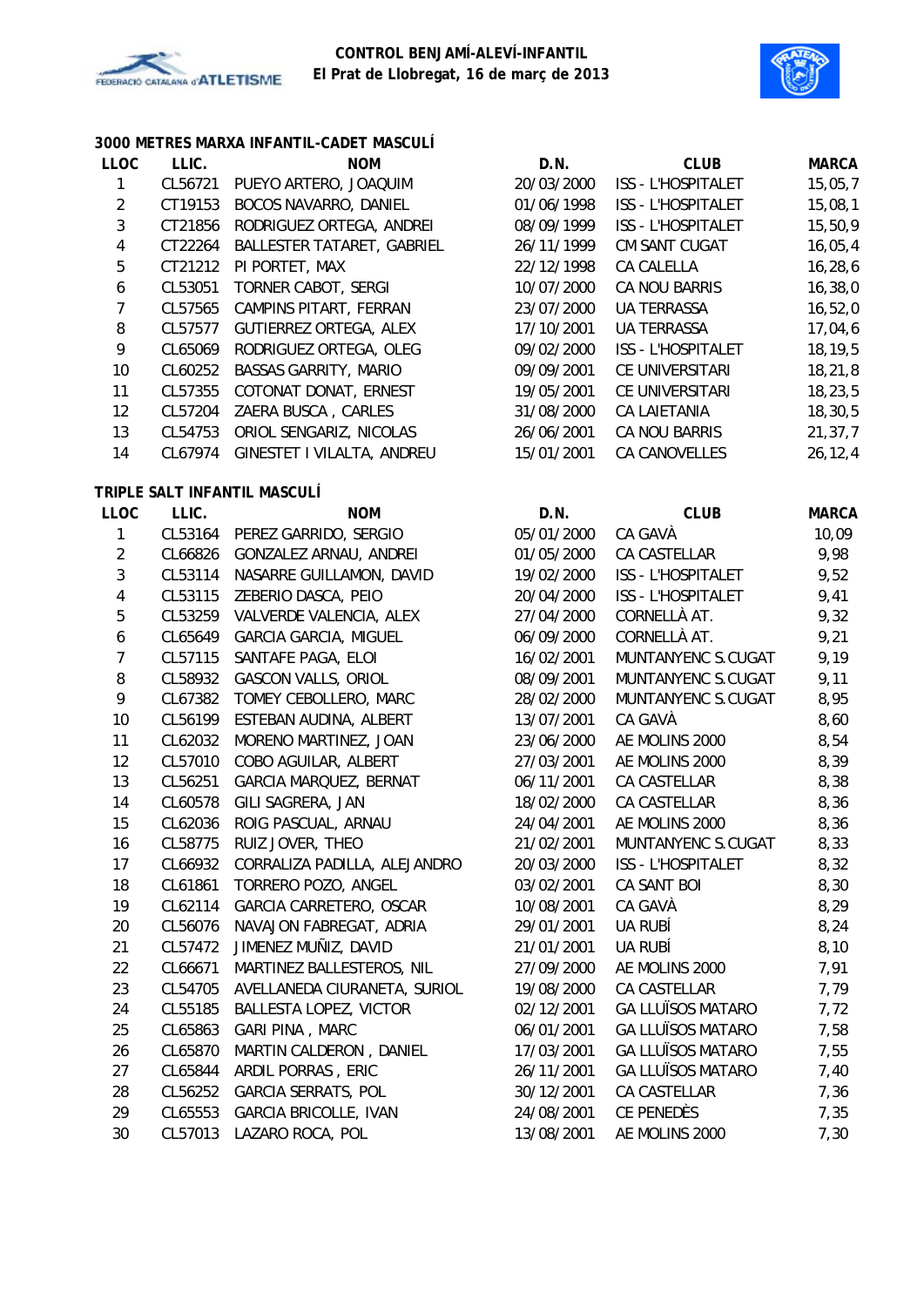



# **LLANÇAMENT DE DISC INFANTIL MASCULÍ**

| <b>LLOC</b> | LLIC.   | <b>NOM</b>                    | D.N.       | <b>CLUB</b>         | <b>MARCA</b> |
|-------------|---------|-------------------------------|------------|---------------------|--------------|
|             | CL60021 | <b>GALLEGO VIZUETE, IVAN</b>  | 15/02/2000 | UA BARBERÀ          | 27,00        |
| 2           | CL61145 | CORIS COBOS, VICTOR           | 14/02/2001 | CA SANT CELONI      | 26, 14       |
| 3           | CL54553 | VAQUE MAHEDERO, IKER          | 28/08/2000 | PRATENC AA          | 25,00        |
| 4           | CL60591 | TORRAS AGUILERA, ROGER        | 12/06/2000 | CA CASTELLAR        | 21,75        |
| 5           | CL61988 | LOPEZ RIERA, ALEX             | 07/07/2000 | MARTORELL AC        | 21,49        |
| 6           | CL59696 | ALBARRAN SANCHEZ, POL         | 13/01/2001 | CA NOU BARRIS       | 21,14        |
| 7           | CL55551 | <b>GARCIA ARQUE, ROGER</b>    | 12/05/2001 | <b>CE PENEDÈS</b>   | 19,63        |
| 8           | CL66985 | LOPEZ BASIANA, MIGUEL ANGEL   | 12/07/2000 | PRATENC AA          | 19,39        |
| 9           | CL53283 | SALINERO PEREZ, JORDI         | 05/05/2000 | UA BARBERÀ          | 18,82        |
| 10          | CL61143 | <b>BURKARDT FREIRE, POL</b>   | 06/09/2001 | CA SANT CELONI      | 17,48        |
| 11          | CL59844 | TAULATS BRAOS, GERARD         | 25/10/2001 | CORNELLÀ AT.        | 17,43        |
| 12          | CL59996 | ROOD RODAMILANS, IAN          | 02/05/2001 | UA RUBÍ             | 17,42        |
| 13          | CL64035 | CHELBAT, HUSSAM               | 08/03/2000 | UA BARBERÀ          | 15,97        |
| 14          | CL63836 | SOTELO GIMFARRER, JOSEP MARIA | 27/12/2001 | <b>CA LAIETANIA</b> | 15,93        |
| 15          | CL63123 | FLORIDO GONZALEZ, CARLOS      | 14/11/2000 | UA BARBERÀ          | 15,59        |
|             |         |                               |            |                     |              |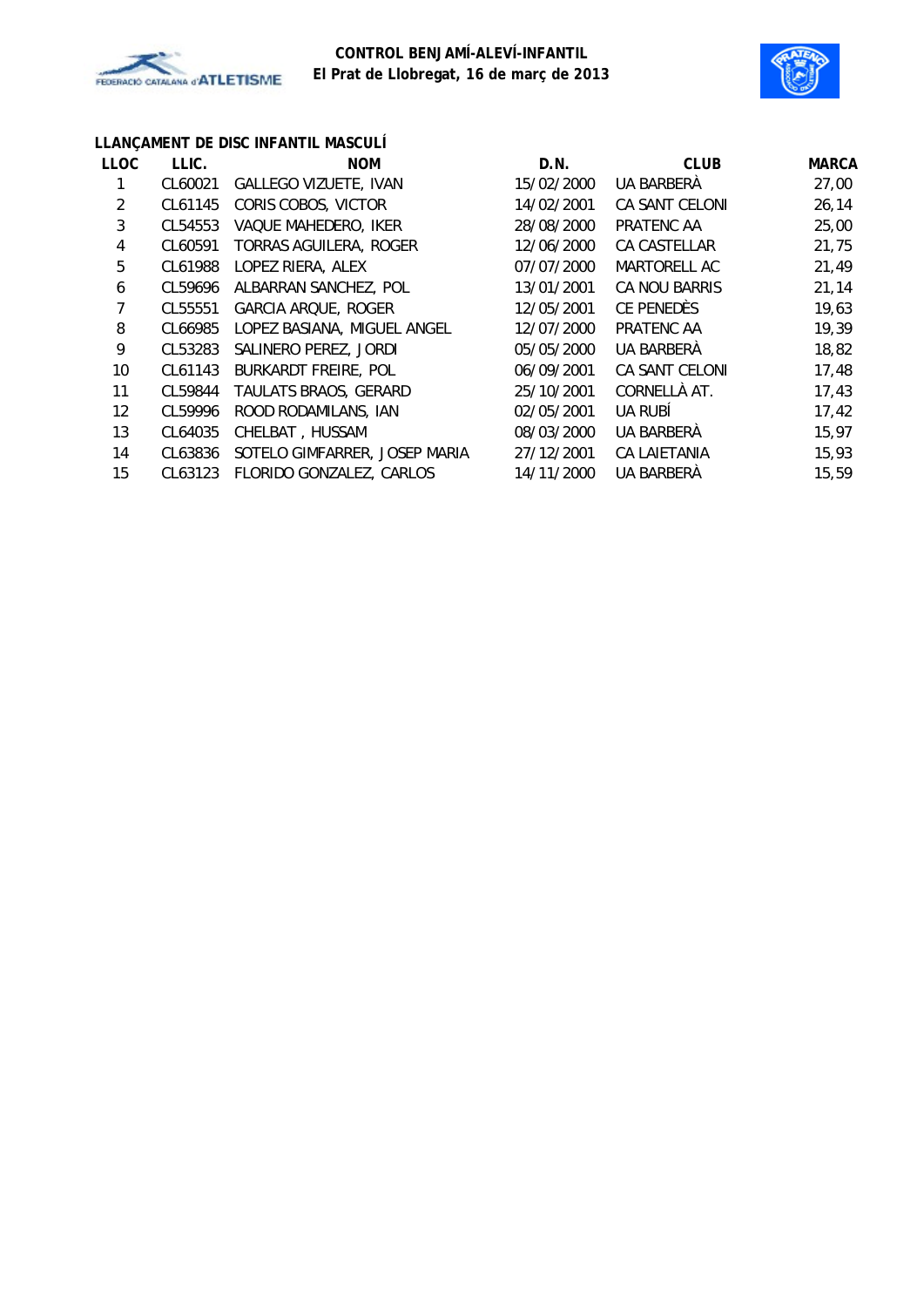



#### **80 METRES LLISOS INFANTIL FEMENÍ 1A. SÈRIE**

| IA. JLINL      |         |                               |            |                           |              |
|----------------|---------|-------------------------------|------------|---------------------------|--------------|
| <b>LLOC</b>    | LLIC.   | <b>NOM</b>                    | D.N.       | <b>CLUB</b>               | <b>MARCA</b> |
| $\mathbf{1}$   | CL55157 | HEREDIA RODRIGUEZ, BELEN      | 22/04/2000 | <b>UA TERRASSA</b>        | 11,5         |
| $\overline{2}$ | CL60576 | GARCIA CASTRO, ANNA           | 25/05/2000 | CA CASTELLAR              | 11,9         |
| $\mathfrak{Z}$ | CL59521 | MARCHENA CARMONA, NEREA       | 01/02/2000 | <b>JA MONTCADA</b>        | 12,5         |
| $\overline{4}$ | CL61980 | HERNANDEZ PEREZ, BERTA        | 29/08/2000 | MARTORELL AC              | 12,5         |
| 5              | CL64515 | CURCO BOIX, SARA              | 24/03/2001 | MUNTANYENC S.CUGAT        | 12,8         |
| 6              | CL66547 | PINEDO HITA, JULIA            | 19/11/2001 | MARTORELL AC              | 13,5         |
| 2A. SÈRIE      |         |                               |            |                           |              |
| <b>LLOC</b>    | LLIC.   | <b>NOM</b>                    | D.N.       | <b>CLUB</b>               | <b>MARCA</b> |
| 1              | CL63713 | MOYA BAHAMONDE, CLAUDIA       | 01/08/2000 | CA CASTELLAR              | 11,7         |
| $\overline{2}$ | CL65344 | RUIZ GUILLEN, MERCEDES        | 31/07/2001 | UA BARBERÀ                | 12,5         |
| $\mathfrak{Z}$ | CL55546 | FONT MIRET, NURIA             | 21/01/2001 | CE PENEDÈS                | 12,7         |
| $\sqrt{4}$     | CL61975 | <b>GALEANO LINARES, LAURA</b> | 27/06/2000 | MARTORELL AC              | 13,5         |
| 5              | CL67122 | ALONSO TRAVESSET, HELENA      | 14/02/2001 | CA SANT CELONI            | 13,8         |
| 6              | CL61983 | JORBA VERA, ANA               | 17/01/2001 | MARTORELL AC              | 14,0         |
| 3A. SÈRIE      |         |                               |            |                           |              |
| <b>LLOC</b>    | LLIC.   | <b>NOM</b>                    | D.N.       | <b>CLUB</b>               | <b>MARCA</b> |
| $\mathbf{1}$   | CL60562 | GONZALEZ HERNÁNDEZ, SARA      | 10/02/2000 | <b>ISS - L'HOSPITALET</b> | 10,9         |
| $\overline{2}$ | CL59898 | MARTINEZ FERNANDEZ, ALBA      | 05/04/2000 | CA SANT JUST              | 11,9         |
| $\mathbf{3}$   | CL63578 | BELMONTE MOLINA, IRINA        | 16/06/2000 | CA SANT BOI               | 12,3         |
| $\overline{4}$ | CL66556 | CAMPOS CRESPO, NEREA          | 26/06/2001 | UA RUBÍ                   | 12,6         |
| 5              | CL64287 | GOMEZ FERNANDEZ, MARINA       | 17/08/2000 | MARTORELL AC              | 12,6         |
| 6              | CL57021 | PEDROL VILA, EMMA             | 02/10/2001 | AE MOLINS 2000            | 13,2         |
| 4A. SÈRIE      |         |                               |            |                           |              |
| <b>LLOC</b>    | LLIC.   | <b>NOM</b>                    | D.N.       | <b>CLUB</b>               | <b>MARCA</b> |
| 1              | CL66130 | MARTINEZ GARCIA, LOLA         | 18/11/2000 | CE UNIVERSITARI           | 11,5         |
| $\overline{2}$ | CL65973 | FRANQUESA MULLERAT, MARIA     | 11/08/2000 | CA SANT JUST              | 12,5         |
| $\mathfrak{Z}$ | CL56261 | MUÑOZ MOLINA, AINA            | 22/06/2001 | CA CASTELLAR              | 13,4         |
| $\overline{4}$ | CL60022 | RODRIGUEZ CUCURELLA, LLUC     | 31/08/2001 | <b>UA TERRASSA</b>        | 13,7         |
| 5              | CL60027 | LOBATO BENITEZ, ISABEL        | 20/12/2001 | UA BARBERÀ                | 14,2         |
| 5A. SÈRIE      |         |                               |            |                           |              |
| <b>LLOC</b>    | LLIC.   | <b>NOM</b>                    | D.N.       | <b>CLUB</b>               | <b>MARCA</b> |
| $\mathbf{1}$   | CL54161 | BESTUE FERRERA, JAEL          | 24/09/2000 | MUNTANYENC S.CUGAT        | 10, 8        |
| 2              | CL60406 | VICENTE GARCIA, MARIA         | 28/03/2001 | ISS - L'HOSPITALET        | 10,8         |
| 3              | CL55545 | SANTACANA GARCIA, AIDA        | 03/01/2001 | CE PENEDÈS                | 11,7         |
| $\overline{4}$ | CL54806 | <b>GARCIA TAMARAL, EVA</b>    | 01/12/2001 | AE S.ANDREU BARCA         | 12,3         |
| 5              | CL56266 | VIÑAS MIRALLES, JUDITH        | 27/06/2000 | CA CASTELLAR              | 12,8         |
| 6              | CL55219 | PEREIRAS NEIRA, ANNA          | 02/09/2000 | <b>ISS - L'HOSPITALET</b> | 13,4         |
| 6A. SÈRIE      |         |                               |            |                           |              |
| LLOC           | LLIC.   | <b>NOM</b>                    | D.N.       | <b>CLUB</b>               | <b>MARCA</b> |
| 1              | CL63403 | <b>GARCIA PASTOR, ONA</b>     | 12/06/2001 | CE UNIVERSITARI           | 11,7         |
| $\overline{2}$ | CL62770 | HUGUET SORO, JUDIT            | 21/08/2000 | CE UNIVERSITARI           | 11,7         |
| $\sqrt{3}$     | CL66557 | CAMPOS CRESPO, PAULA          | 25/03/2000 | UA RUBÍ                   | 12,0         |
| $\overline{4}$ | CL66579 | VILCHES SEGURA, MARTA         | 08/09/2000 | UA RUBÍ                   | 12,1         |
| 5              | CL55544 | MOLINA COLLADO, LAIA          | 21/04/2001 | CE PENEDÈS                | 12,4         |
| 6              |         | CL53112 VIUDEZ CHECA, NURIA   | 18/01/2000 | ISS - L'HOSPITALET        | 12,5         |
|                |         |                               |            |                           |              |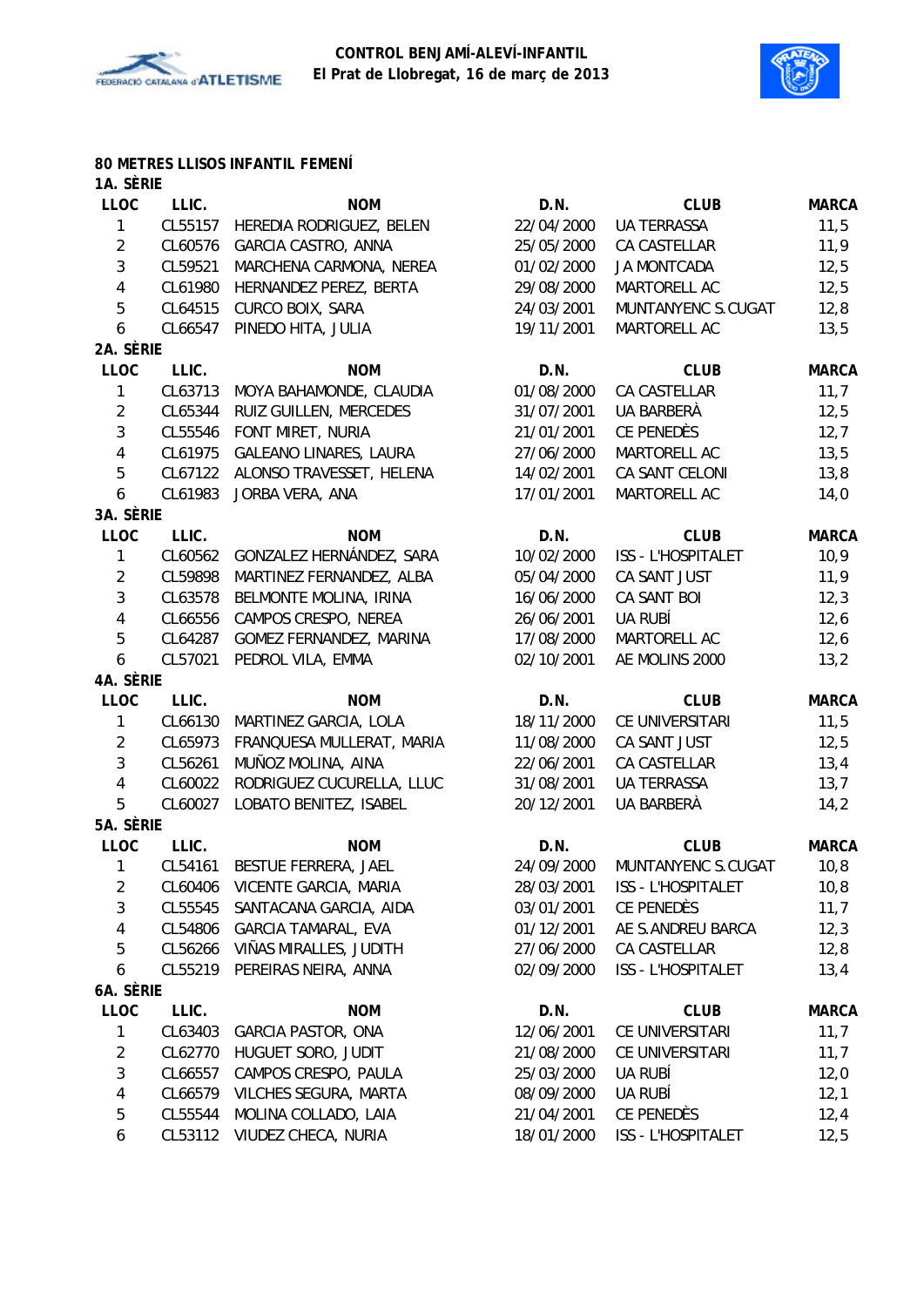



| <b>LLOC</b>             | LLIC.   | <b>NOM</b>                      | D.N.       | <b>CLUB</b>               | <b>MARCA</b> |
|-------------------------|---------|---------------------------------|------------|---------------------------|--------------|
| 1                       | CL66129 | LUNA PARDO, IRENE               | 22/02/2001 | CE UNIVERSITARI           | 12,0         |
| 1                       | CL64420 | JENE VINUESA, BET               | 09/03/2001 | CA LAIETANIA              | 12,3         |
| $\sqrt{2}$              | CL63752 | RODRIGUEZ LOPEZ, ALBA           | 11/08/2000 | <b>CA LAIETANIA</b>       | 12,4         |
| $\mathbf{3}$            | CL54805 | VILAMITJANA MITJANS, MARIA      | 31/08/2000 | AE S.ANDREU BARCA         | 12,7         |
| $\overline{\mathbf{4}}$ |         | CL55450 FERRET BLANCO, ALBA     | 13/04/2001 | CE UNIVERSITARI           | 12,8         |
| 5                       | CL65977 | <b>GRANE PEREZ, AMANDA</b>      | 02/11/2001 | CA SANT JUST              | 13,7         |
| 8A. SÈRIE               |         |                                 |            |                           |              |
| <b>LLOC</b>             | LLIC.   | <b>NOM</b>                      | D.N.       | <b>CLUB</b>               | <b>MARCA</b> |
| 1                       | CL65765 | TALAVERA PATABOBE, LARA         | 25/11/2000 | <b>CA MOLLET</b>          | 11,3         |
| $\overline{2}$          | CL59067 | DE MINGO DOMENECH, MARIA        | 09/02/2001 | CE UNIVERSITARI           | 11,3         |
| $\mathbf{3}$            | CL54843 | BUSCA VALLS, ROSA MARIA         | 08/05/2001 | CA LAIETANIA              | 11,9         |
| $\overline{\mathbf{4}}$ |         | CL63390 LUBAKI BOTITA, MEDELENE | 07/07/2000 | <b>ISS - L'HOSPITALET</b> | 12,1         |
| 5                       | CL56745 | ONWUKA, AMARACHI SANDRA         | 05/12/2001 | <b>CA LAIETANIA</b>       | 12,6         |
| 6                       | CL65986 | ROMERO DE AVILA SALAS, ESTER    | 31/12/2001 | CA SANT JUST              | 13,7         |
| 9A. SÈRIE               |         |                                 |            |                           |              |
| LLOC                    | LLIC.   | <b>NOM</b>                      | D.N.       | <b>CLUB</b>               | <b>MARCA</b> |
| 1                       | CL66225 | MONTLLO SANCHEZ, ANNA           | 02/06/2001 | <b>CA LAIETANIA</b>       | 12,2         |
| $\overline{2}$          | CL67279 | PINIES PRAT, ABRIL              | 10/08/2001 | <b>ISS - L'HOSPITALET</b> | 12,4         |
| $\mathbf{3}$            | CL62156 | BRUGUERA VICENTE, CARLA         | 05/02/2001 | CA LAIETANIA              | 12,8         |
| 4                       | CL65987 | RUIZ LLORENS, SILVIA            | 09/12/2001 | CA SANT JUST              | 13,1         |
| 5                       | CL56851 | GIL DOMINGUEZ, LAURA            | 26/04/2001 | CA GAVÀ                   | 13,9         |
| 10A. SÈRIE              |         |                                 |            |                           |              |
| <b>LLOC</b>             | LLIC.   | <b>NOM</b>                      | D.N.       | <b>CLUB</b>               | <b>MARCA</b> |
| 1                       | CL67590 | JORDAN GONZALEZ, NADIA          | 14/11/2000 | CA LAIETANIA              | 11,5         |
| $\overline{2}$          | CL62112 | ESTEVE GARCIA, ARIADNA          | 11/01/2000 | CA GAVÀ                   | 11,9         |
| $\mathbf{3}$            |         | CL59518 AVILES GUITERAS, PAULA  | 24/09/2001 | FC BARCELONA              | 12,5         |
| $\overline{\mathbf{4}}$ | CL62765 | DE OSUNA AIZPURUA, ANA          | 03/08/2001 | CE UNIVERSITARI           | 12,8         |
| 5                       | CL64830 | NICOLAS MARZO, JULIA            | 23/10/2000 | CA GAVÀ                   | 13,0         |
|                         |         |                                 |            |                           |              |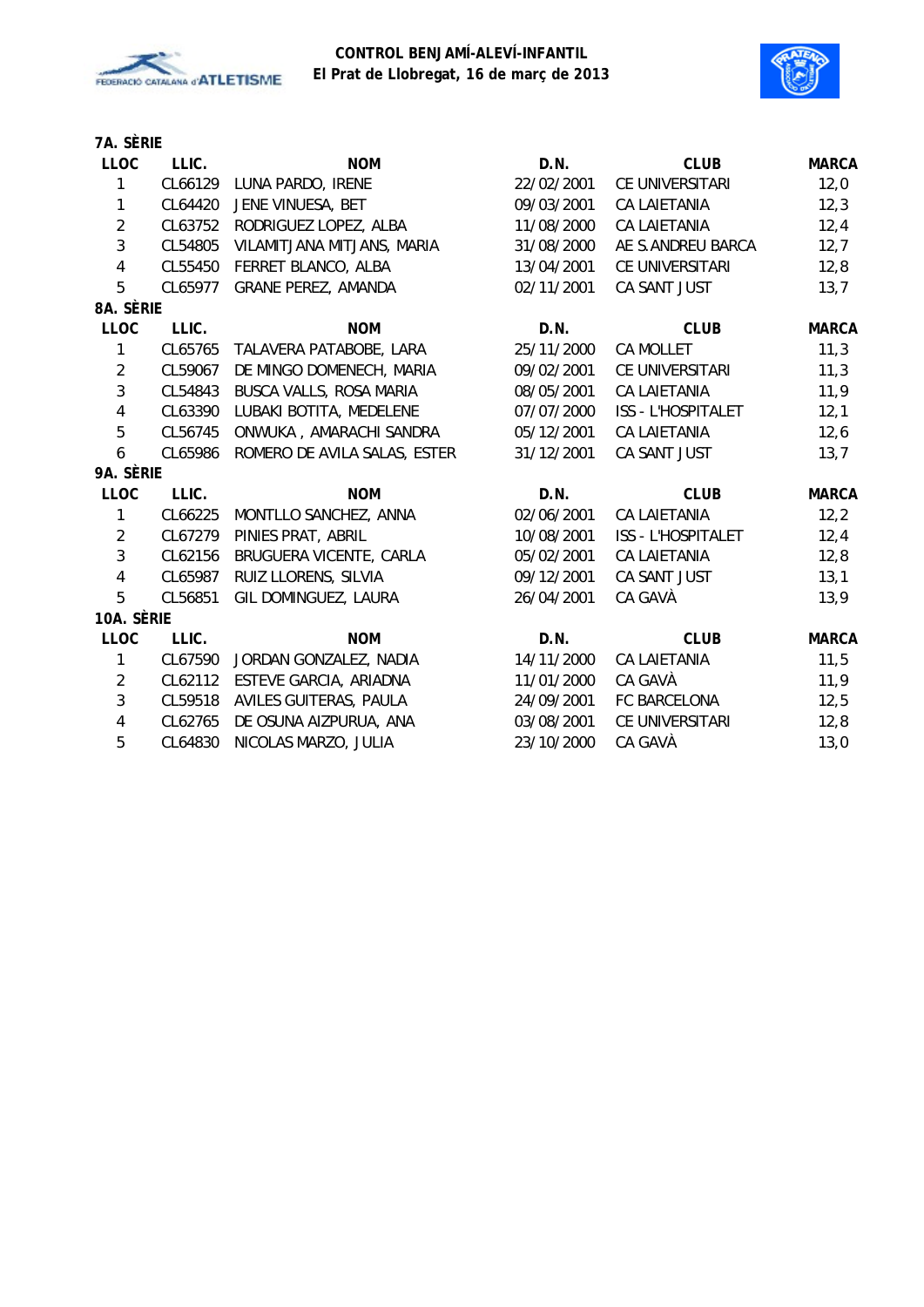



#### **600 METRES LLISOS INFANTIL FEMENÍ 1A. SÈRIE**

| <b>LLOC</b>             | LLIC.              | <b>NOM</b>                            | D.N.                     | <b>CLUB</b>                     | <b>MARCA</b>         |
|-------------------------|--------------------|---------------------------------------|--------------------------|---------------------------------|----------------------|
| $\mathbf{1}$            | CL61413            | JURADO PEREZ, ISABEL                  | 25/08/2000               | RIPOLLET UA                     | 1,54,5               |
| $\sqrt{2}$              | CL63713            | MOYA BAHAMONDE, CLAUDIA               | 01/08/2000               | CA CASTELLAR                    | 1,56,6               |
| 3                       | CL64819            | <b>GOMBAU RODRIGUEZ, JULIA</b>        | 31/10/2001               | CA GAVÀ                         | 1,59,0               |
| $\overline{\mathbf{4}}$ | CL66547            | PINEDO HITA, JULIA                    | 19/11/2001               | MARTORELL AC                    | 1,59,9               |
| 5                       | CL58933            | MALDONADO GUILERA, LAURA              | 21/02/2001               | MUNTANYENC S.CUGAT              | 2,02,6               |
| $\boldsymbol{6}$        | CL61983            | JORBA VERA, ANA                       | 17/01/2001               | MARTORELL AC                    | 2,03,3               |
| $\overline{7}$          | CL55583            | TARRAGO CLOP, MERITXELL               | 13/01/2001               | <b>AVINENT MANRESA</b>          | 2,03,9               |
| 8                       | CL55692            | SEPULVEDA GRAELL, GEMMA               | 05/07/2000               | RIPOLLET UA                     | 2,04,7               |
| 9                       | CL61980            | HERNANDEZ PEREZ, BERTA                | 29/08/2000               | MARTORELL AC                    | 2,06,2               |
| 10                      | CL56261            | MUÑOZ MOLINA, AINA                    | 22/06/2001               | CA CASTELLAR                    | 2,06,8               |
| 11                      | CL61105            | MONTERO ALVAREZ, MIREIA               | 28/01/2001               | RIPOLLET UA                     | 2,08,1               |
| 12                      | CL63392            | RIDAMEYA JAN, VICTORIA                | 05/11/2001               | ISS - L'HOSPITALET              | 2,09,4               |
| 13                      | CL58943            | GONZALEZ MATEO, PAULA                 | 27/08/2001               | PRATENC AA                      | 2,09,7               |
| 14                      | CL64517            | CEBRIAN MORILLO, MARIA                | 26/07/2001               | MUNTANYENC S.CUGAT              | 2,10,0               |
| 15                      | CL61975            | <b>GALEANO LINARES, LAURA</b>         | 27/06/2000               | MARTORELL AC                    | 2, 11, 6             |
| 16                      | CL62020            | TORRES MORENO, SARA                   | 03/11/2000               | MARTORELL AC                    | 2, 16, 3             |
| 17                      | CL57021            | PEDROL VILA, EMMA                     | 02/10/2001               | AE MOLINS 2000                  | 2, 38, 3             |
| 2A. SÈRIE               |                    |                                       |                          |                                 |                      |
|                         |                    |                                       |                          |                                 |                      |
| <b>LLOC</b>             | LLIC.              | <b>NOM</b>                            | D.N.                     | <b>CLUB</b>                     | <b>MARCA</b>         |
| 1                       | CL59067            | DE MINGO DOMENECH, MARIA              | 09/02/2001               | CE UNIVERSITARI                 | 1,53,8               |
| $\overline{2}$          | CL65072            | TRIANO LOPEZ, MARTA                   | 01/10/2001               | <b>ISS - L'HOSPITALET</b>       | 1,55,5               |
| $\mathfrak{Z}$          | CL56745            | ONWUKA, AMARACHI SANDRA               | 05/12/2001               | CA LAIETANIA                    | 1,56,2               |
| $\overline{\mathbf{4}}$ | CL62770            | HUGUET SORO, JUDIT                    | 21/08/2000               | CE UNIVERSITARI                 | 1,58,3               |
| 5                       | CL56963            | GIMENEZ TALAYERO, AINA                | 16/05/2001               | FC BARCELONA                    | 1,59,0               |
| $\boldsymbol{6}$        | CL67590            | JORDAN GONZALEZ, NADIA                | 14/11/2000               | CA LAIETANIA                    | 1, 59, 3             |
| $\overline{7}$          | CL200968           | RODRIGUEZ CUCURELLA, LLUC             | 31/08/2001               | <b>UA TERRASSA</b>              | 1,59,5               |
| $\, 8$                  | CL66130            | MARTINEZ GARCIA, LOLA                 | 18/11/2000               | CE UNIVERSITARI                 | 2,00,1               |
| 9                       | CL63446            | JORGE SICART, AINA                    | 16/10/2001               | CA MALGRAT                      | 2,00,7               |
| 10                      | CL55448            | RODRIGUEZ SAYROL, MONICA              | 18/02/2000               | CE UNIVERSITARI                 | 2,00,9               |
| 11                      | CL66225            | MONTLLO SANCHEZ, ANNA                 | 02/06/2001               | CA LAIETANIA                    | 2,02,3               |
| 12                      | CL59521            | MARCHENA CARMONA, NEREA               | 01/02/2000               | <b>JA MONTCADA</b>              | 2,03,1               |
| 13                      | CL64830            | NICOLAS MARZO, JULIA                  | 23/10/2000               | CA GAVÀ                         | 2,04,8               |
| 14                      | CL66129            | LUNA PARDO, IRENE                     | 22/02/2001               | CE UNIVERSITARI                 | 2,06,2               |
| 15                      | CL62156            | BRUGUERA VICENTE, CARLA               | 05/02/2001               | CA LAIETANIA                    | 2,07,0               |
| 16                      | CL66816            | COSTA GARCÍA, EMMA                    | 12/03/2001               | CA CASTELLAR                    | 2,07,5               |
| 17<br>18                | CL66219<br>CL67025 | ICARDO ADELL, EVA<br>VALLS OLLE, ANNA | 11/06/2000<br>05/09/2000 | CA LAIETANIA<br>CE UNIVERSITARI | 2, 11, 0<br>2, 13, 7 |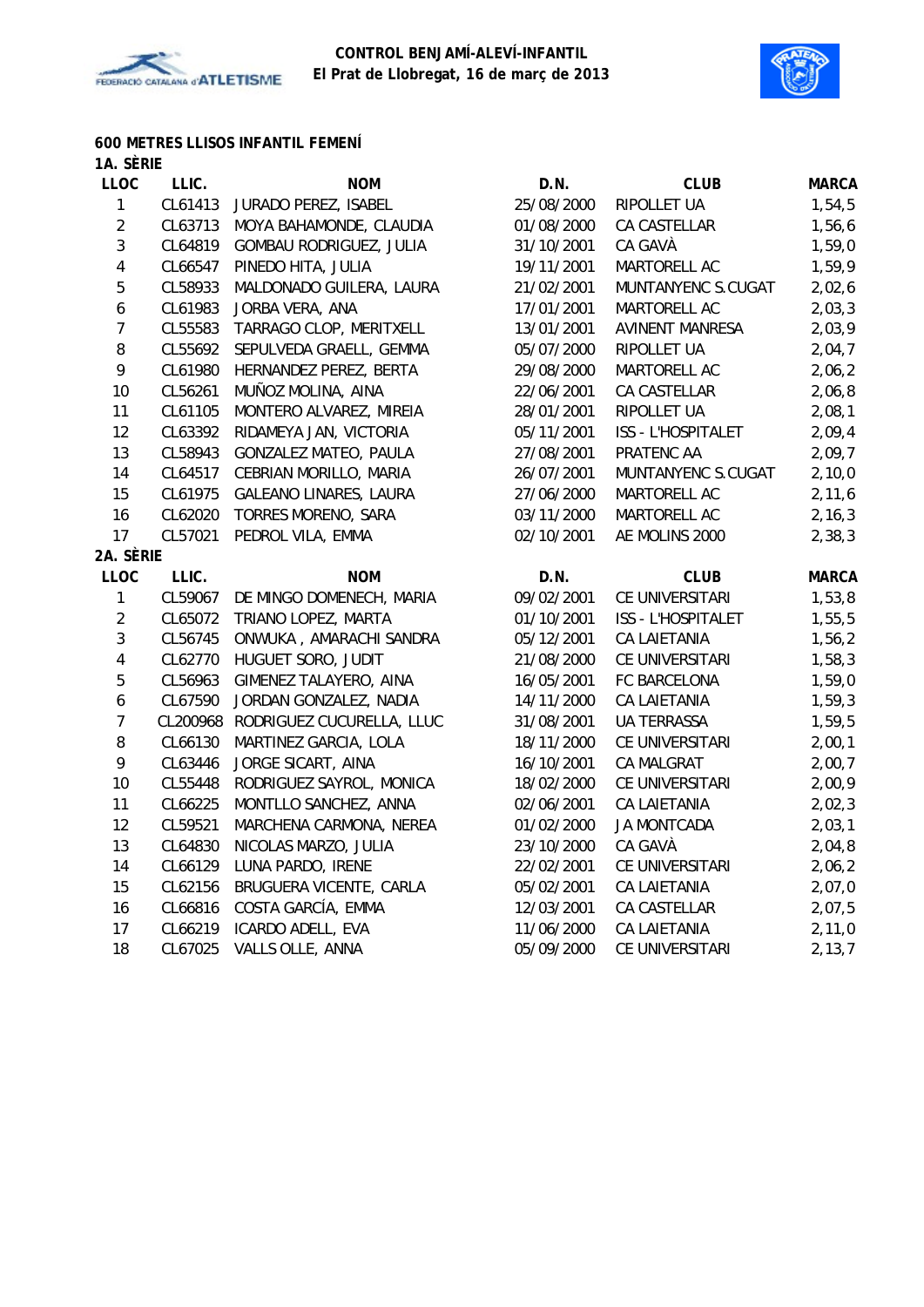



# **3A. SÈRIE**

| <b>LLOC</b>   | LLIC.   | <b>NOM</b>                      | D.N.       | <b>CLUB</b>            | <b>MARCA</b> |
|---------------|---------|---------------------------------|------------|------------------------|--------------|
|               | CL55545 | SANTACANA GARCIA, AIDA          | 03/01/2001 | CE PENEDÈS             | 1,51,4       |
| $\mathcal{P}$ | CL63578 | BELMONTE MOLINA, IRINA          | 16/06/2000 | CA SANT BOI            | 1,54,7       |
| 3             | CL55414 | <b>BLASCO CLARAMONTE, MARIA</b> | 10/06/2000 | UA RUBÍ                | 1,58,2       |
| 4             | CL66579 | VILCHES SEGURA, MARTA           | 08/09/2000 | UA RUBÍ                | 2,06,0       |
| 5             | CL54166 | RIUS SANSALVADOR, MARIA         | 17/07/2000 | MUNTANYENC S.CUGAT     | 2,07,8       |
| 6             | CL65987 | RUIZ LLORENS, SILVIA            | 09/12/2001 | CA SANT JUST           | 2,08,1       |
| 7             | CL65973 | FRANQUESA MULLERAT, MARIA       | 11/08/2000 | CA SANT JUST           | 2,09,4       |
| 8             | CL56678 | TARRAGO CLOP, NURIA             | 13/01/2001 | <b>AVINENT MANRESA</b> | 2,11,7       |
| 9             | CL65349 | TORNERO SANTOYO, CLAUDIA        | 27/03/2001 | UA BARBERÀ             | 2,15,3       |
| 10            | CL57458 | ALARCON PEREZ, ALBA             | 07/09/2001 | UA RUBÍ                | 2, 16, 3     |
| 11            | CL65986 | ROMERO DE AVILA SALAS, ESTER    | 31/12/2001 | CA SANT JUST           | 2,18,0       |
| 12            | CL65977 | <b>GRANE PEREZ, AMANDA</b>      | 02/11/2001 | CA SANT JUST           | 2, 20, 9     |
| 13            | CL60027 | LOBATO BENITEZ, ISABEL          | 20/12/2001 | UA BARBERÀ             | 2,25,5       |

| ∟ບບ             | ᆸᆸᇰ.    | <b>IVUUI</b>                 | <b>D.IV.</b> | ◡∟◡◡                   | <b>IVIAI\VA</b> |
|-----------------|---------|------------------------------|--------------|------------------------|-----------------|
| $\mathbf{1}$    | CL55545 | SANTACANA GARCIA, AIDA       | 03/01/2001   | CE PENEDÈS             | 1,51,4          |
| 2               | CL63578 | BELMONTE MOLINA, IRINA       | 16/06/2000   | CA SANT BOI            | 1,54,7          |
| 3               | CL55414 | BLASCO CLARAMONTE, MARIA     | 10/06/2000   | UA RUBÍ                | 1,58,2          |
| 4               | CL66579 | VILCHES SEGURA, MARTA        | 08/09/2000   | UA RUBÍ                | 2,06,0          |
| 5               | CL54166 | RIUS SANSALVADOR, MARIA      | 17/07/2000   | MUNTANYENC S.CUGAT     | 2,07,8          |
| 6               | CL65987 | RUIZ LLORENS, SILVIA         | 09/12/2001   | CA SANT JUST           | 2,08,1          |
| $7\overline{ }$ | CL65973 | FRANQUESA MULLERAT, MARIA    | 11/08/2000   | CA SANT JUST           | 2,09,4          |
| 8               | CL56678 | TARRAGO CLOP, NURIA          | 13/01/2001   | <b>AVINENT MANRESA</b> | 2, 11, 7        |
| 9               | CL65349 | TORNERO SANTOYO, CLAUDIA     | 27/03/2001   | UA BARBERÀ             | 2, 15, 3        |
| 10              | CL57458 | ALARCON PEREZ, ALBA          | 07/09/2001   | UA RUBÍ                | 2, 16, 3        |
| 11              | CL65986 | ROMERO DE AVILA SALAS, ESTER | 31/12/2001   | CA SANT JUST           | 2,18,0          |
| 12              | CL65977 | <b>GRANE PEREZ, AMANDA</b>   | 02/11/2001   | CA SANT JUST           | 2,20,9          |
| 13              | CL60027 | LOBATO BENITEZ, ISABEL       | 20/12/2001   | UA BARBERÀ             | 2, 25, 5        |

#### **80 METRES TANQUES INFANTIL FEMENÍ 1A. SÈRIE**

| <b>LLOC</b>             | LLIC.   | <b>NOM</b>                    | D.N.       | <b>CLUB</b>               | <b>MARCA</b> |
|-------------------------|---------|-------------------------------|------------|---------------------------|--------------|
| 1                       | CL60562 | GONZALEZ HERNÁNDEZ, SARA      | 10/02/2000 | ISS - L'HOSPITALET        | 13,6         |
| $\overline{2}$          | CL63578 | BELMONTE MOLINA, IRINA        | 16/06/2000 | CA SANT BOI               | 14,5         |
| $\mathbf{3}$            | CL59898 | MARTINEZ FERNANDEZ, ALBA      | 05/04/2000 | CA SANT JUST              | 15,2         |
| 4                       | CL62770 | HUGUET SORO, JUDIT            | 21/08/2000 | CE UNIVERSITARI           | 15,2         |
| 5                       | CL64420 | JENE VINUESA, BET             | 09/03/2001 | <b>CA LAIETANIA</b>       | 16,3         |
| 2A. SÈRIE               |         |                               |            |                           |              |
| <b>LLOC</b>             | LLIC.   | <b>NOM</b>                    | D.N.       | <b>CLUB</b>               | <b>MARCA</b> |
| 1                       | CL60406 | VICENTE GARCIA, MARIA         | 28/03/2001 | <b>ISS - L'HOSPITALET</b> | 13,0         |
| $\overline{2}$          | CL62256 | MELCHOR PEREZ, ANA            | 05/04/2001 | CA SANT JUST              | 16, 5        |
| $\mathbf{3}$            | CL62721 | PUERTA GARCIA, JULIA          | 06/07/2000 | <b>UA TERRASSA</b>        | 16,8         |
| 4                       | CL66556 | CAMPOS CRESPO, NEREA          | 26/06/2001 | UA RUBÍ                   | 17,1         |
| 5                       | CL60576 | GARCIA CASTRO, ANNA           | 25/05/2000 | CA CASTELLAR              | 19,1         |
| 3A. SÈRIE               |         |                               |            |                           |              |
| <b>LLOC</b>             | LLIC.   | <b>NOM</b>                    | D.N.       | <b>CLUB</b>               | <b>MARCA</b> |
| 1                       | CL61980 | HERNANDEZ PEREZ, BERTA        | 29/08/2000 | MARTORELL AC              | 15, 5        |
| $\overline{2}$          | CL55219 | PEREIRAS NEIRA, ANNA          | 02/09/2000 | <b>ISS - L'HOSPITALET</b> | 16,8         |
| $\mathbf{3}$            | CL66816 | COSTA GARCÍA, EMMA            | 12/03/2001 | CA CASTELLAR              | 18,2         |
| $\overline{\mathbf{4}}$ |         | CL66219 ICARDO ADELL, EVA     | 11/06/2000 | CA LAIETANIA              | 18,2         |
| 5                       | CL54472 | PLANELL MOLIST, JORDANA       | 27/09/2000 | <b>UA TERRASSA</b>        | 18,4         |
| 6                       |         | CL66579 VILCHES SEGURA, MARTA | 08/09/2000 | UA RUBÍ                   | 18,7         |
| 4A. SÈRIE               |         |                               |            |                           |              |
| <b>LLOC</b>             | LLIC.   | <b>NOM</b>                    | D.N.       | <b>CLUB</b>               | <b>MARCA</b> |
| 1                       | CL57085 | ANTOLINO CERVERA, JULIA       | 07/11/2000 | MUNTANYENC S.CUGAT        | 15,2         |
| $\overline{2}$          | CL53112 | VIUDEZ CHECA, NURIA           | 18/01/2000 | <b>ISS - L'HOSPITALET</b> | 16,3         |
| 3                       | CL54805 | VILAMITJANA MITJANS, MARIA    | 31/08/2000 | AE S.ANDREU BARCA         | 16, 6        |
| 4                       | CL66556 | CAMPOS CRESPO, NEREA          | 26/06/2001 | UA RUBÍ                   | 16,9         |
| 5                       | CL57458 | ALARCON PEREZ, ALBA           | 07/09/2001 | UA RUBÍ                   | 19,0         |
| 6                       | CL62020 | <b>TORRES MORENO, SARA</b>    | 03/11/2000 | MARTORELL AC              | 23,4         |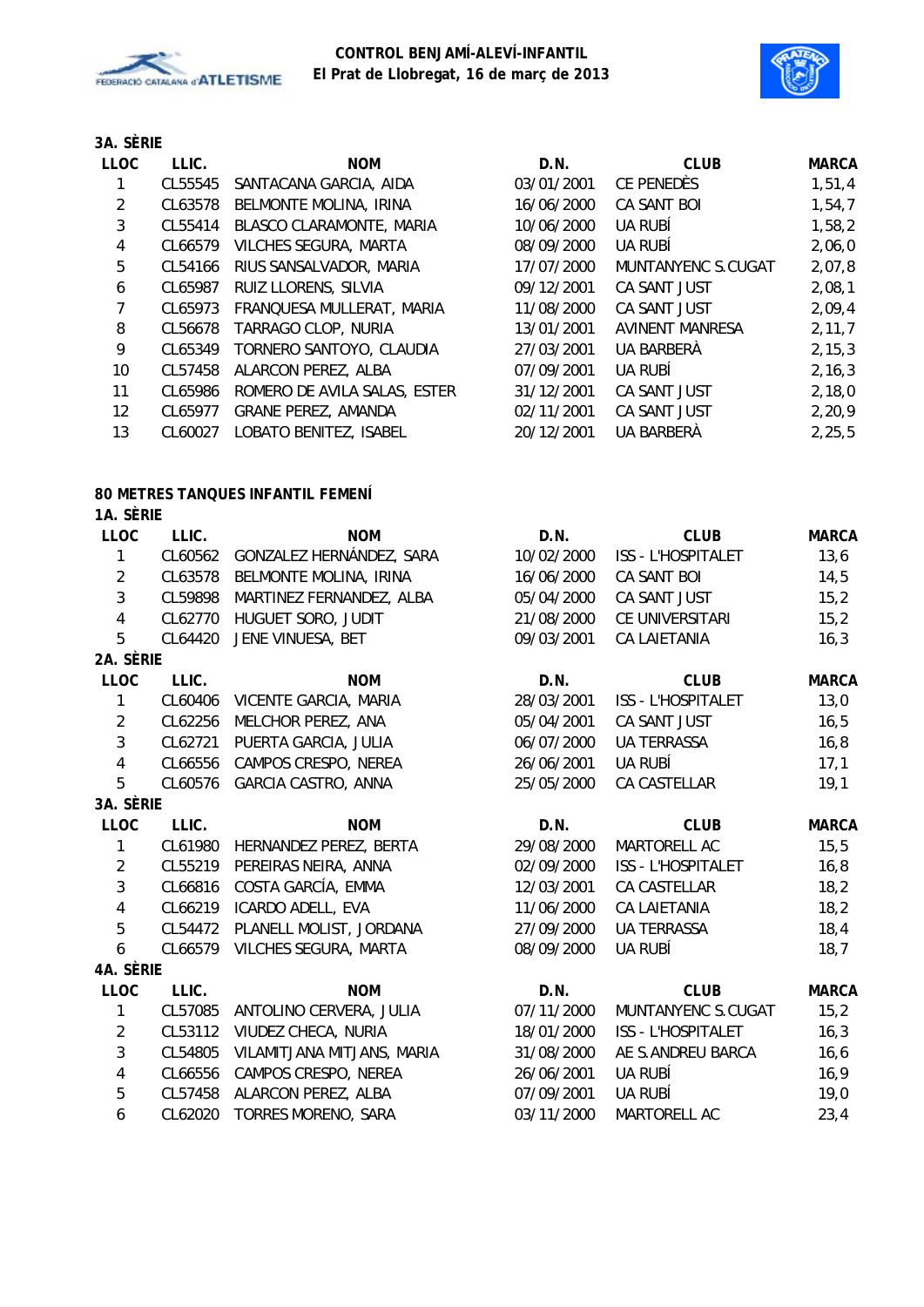



| <b>LLOC</b>             | LLIC.   | <b>NOM</b>                              | D.N.       | <b>CLUB</b>               | <b>MARCA</b> |
|-------------------------|---------|-----------------------------------------|------------|---------------------------|--------------|
| $\mathbf{1}$            |         | CL63390 LUBAKI BOTITA, MEDELENE         | 07/07/2000 | ISS - L'HOSPITALET        | 16,3         |
| $\overline{2}$          | CL54806 | <b>GARCIA TAMARAL, EVA</b>              | 01/12/2001 | AE S.ANDREU BARCA         | 16,3         |
| 3                       | CL53409 | DE TORRES GIMENO, JULIA                 | 14/07/2000 | CORNELLÀ AT.              | 16, 6        |
| $\overline{\mathbf{4}}$ | CL65669 | VEGA PALOMINO, IRENE                    | 02/04/2001 | CORNELLÀ AT.              | 16,9         |
| $\sqrt{5}$              | CL58933 | MALDONADO GUILERA, LAURA                | 21/02/2001 | MUNTANYENC S.CUGAT        | 17,4         |
| 6                       | CL60933 | BALLESTER MALLEBREIN, LAURA             | 22/04/2001 | CA LAIETANIA              | 17,6         |
|                         |         | 3000 METRES MARXA INFANTIL-CADET FEMENÍ |            |                           |              |
| <b>LLOC</b>             | LLIC.   | <b>NOM</b>                              | D.N.       | <b>CLUB</b>               | <b>MARCA</b> |
| 1                       | CT20889 | CASTEJON LASTRAS, ALICIA                | 26/05/1999 | ISS - L'HOSPITALET        | 15, 29, 0    |
| $\overline{a}$          | CT21488 | RUIZ BETLEJ, GOERGINA                   | 02/07/1999 | <b>GIRONA CB-CAP</b>      | 15,54,9      |
| $\mathfrak{Z}$          | CL53409 | DE TORRES GIMENO, JULIA                 | 14/07/2000 | CORNELLÀ AT.              | 16, 49, 7    |
| 4                       | CL56525 | ROVIRA MUNTANE, OLGA                    | 17/11/1999 | PRATENC AA                | 17,02,3      |
| 5                       | CT22255 | GUTIERREZ ORTEGA, JUDTIH                | 15/05/1999 | <b>UA TERRASSA</b>        | 17,28,2      |
| $\boldsymbol{6}$        | CL58769 | <b>BOHILS TENAS, MIREIA</b>             | 28/11/2001 | <b>CA CALELLA</b>         | 17, 43, 1    |
| $\overline{7}$          | CL56261 | MUÑOZ MOLINA, AINA                      | 22/06/2001 | CA CASTELLAR              |              |
|                         |         |                                         |            |                           | 17,58,0      |
| $\, 8$                  | CL67372 | MASSANA BANQUELLS, ANGELS               | 15/03/2000 | MUNTANYENC S.CUGAT        | 18, 19, 1    |
| 9                       | CL55450 | FERRET BLANCO, ALBA                     | 13/04/2001 | CE UNIVERSITARI           | 18,41,5      |
| 10                      | CL56845 | <b>GONZALEZ MORA, IRENE</b>             | 06/01/2000 | CA LAIETANIA              | 18,49,7      |
| 11                      | CL56075 | LOPEZ BRUSTENGA, IRENE                  | 07/07/2000 | UA RUBÍ                   | 18,55,0      |
| 12                      | CL55738 | SAYAGO CEREZO, PAULA                    | 25/11/2001 | CORNELLÀ AT.              | 19,28,3      |
| 13                      | CL56698 | GRUESO ALVAREZ, ELENA                   | 19/01/2001 | PRATENC AA                | 19, 37, 4    |
| 14                      | CL66551 | MARTINEZ AUDINA, ISABEL                 | 16/03/2000 | CA GAVÀ                   | 21,54,4      |
| 15                      | CL57021 | PEDROL VILA, EMMA                       | 02/10/2001 | AE MOLINS 2000            | 24,58,6      |
|                         |         | SALT D'ALÇADA INFANTIL FEMENÍ           |            |                           |              |
| <b>LLOC</b>             | LLIC.   | <b>NOM</b>                              | D.N.       | <b>CLUB</b>               | <b>MARCA</b> |
| 1                       |         | CL64420 JENE VINUESA, BET               | 09/03/2001 | <b>CA LAIETANIA</b>       | 1,41         |
| $\overline{a}$          |         | CL55219 PEREIRAS NEIRA, ANNA            | 02/09/2000 | ISS - L'HOSPITALET        | 1,38         |
| 3                       | CL59898 | MARTINEZ FERNANDEZ, ALBA                | 05/04/2000 | CA SANT JUST              | 1,35         |
| $\overline{\mathbf{4}}$ | CL60562 | GONZALEZ HERNÁNDEZ, SARA                | 10/02/2000 | <b>ISS - L'HOSPITALET</b> | 1,35         |
| 5                       | CL53277 | COMINO AMOR, MARTA                      | 20/01/2000 | UA BARBERÀ                | 1,30         |
| 6                       | CL62721 | PUERTA GARCIA, JULIA                    | 06/07/2000 | <b>UA TERRASSA</b>        | 1,30         |
| $\overline{7}$          | CL55414 | BLASCO CLARAMONTE, MARIA                | 10/06/2000 | <b>UA RUBÍ</b>            | 1,25         |
| 8                       | CL65669 | VEGA PALOMINO, IRENE                    | 02/04/2001 | CORNELLÀ AT.              | 1,25         |
| 9                       | CL66556 | CAMPOS CRESPO, NEREA                    | 26/06/2001 | UA RUBÍ                   | 1,25         |
| 10                      | CL58936 | RIART MILA, JUDIT                       | 22/06/2000 | MUNTANYENC S.CUGAT        | 1,25         |
| 11                      | CL59415 | SASOT TEIXIDO, ANNA                     | 09/03/2001 | UA TERRASSA               | 1,25         |
| 12                      | CL56851 | GIL DOMINGUEZ, LAURA                    | 26/04/2001 | CA GAVÀ                   | 1,20         |
| 12                      | CL54806 | <b>GARCIA TAMARAL, EVA</b>              | 01/12/2001 | AE S.ANDREU BARCA         | 1,20         |
| 14                      | CL54805 | VILAMITJANA MITJANS, MARIA              | 31/08/2000 | AE S.ANDREU BARCA         | 1,20         |
| 15                      | CL63752 | RODRIGUEZ LOPEZ, ALBA                   | 11/08/2000 | CA LAIETANIA              | 1,20         |
| 16                      | CL64515 | <b>CURCO BOIX, SARA</b>                 | 24/03/2001 | MUNTANYENC S.CUGAT        | 1,20         |
| 16                      | CL65344 | RUIZ GUILLEN, MERCEDES                  | 31/07/2001 | UA BARBERÀ                | 1,20         |
| 18                      | CL62112 | ESTEVE GARCIA, ARIADNA                  | 11/01/2000 | CA GAVÀ                   | 1, 15        |
| 20                      | CL64819 | GOMBAU RODRIGUEZ, JULIA                 | 31/10/2001 | CA GAVÀ                   | 1,15         |
|                         | CL67122 | ALONSO TRAVESSET, HELENA                | 14/02/2001 | CA SANT CELONI            | <b>NULS</b>  |
|                         | CL66557 | CAMPOS CRESPO, PAULA                    | 25/03/2000 | UA RUBÍ                   | <b>NULS</b>  |
|                         | CL54417 | ARENAS DE LA FUENTE, LAURA              | 27/01/2000 | PRATENC AA                | <b>NULS</b>  |
|                         | CL53409 | DE TORRES GIMENO, JULIA                 | 14/07/2000 | CORNELLÀ AT.              | <b>NULS</b>  |
|                         |         | CL55157 HEREDIA RODRIGUEZ, BELEN        | 22/04/2000 | UA TERRASSA               | <b>NULS</b>  |
|                         |         |                                         |            |                           |              |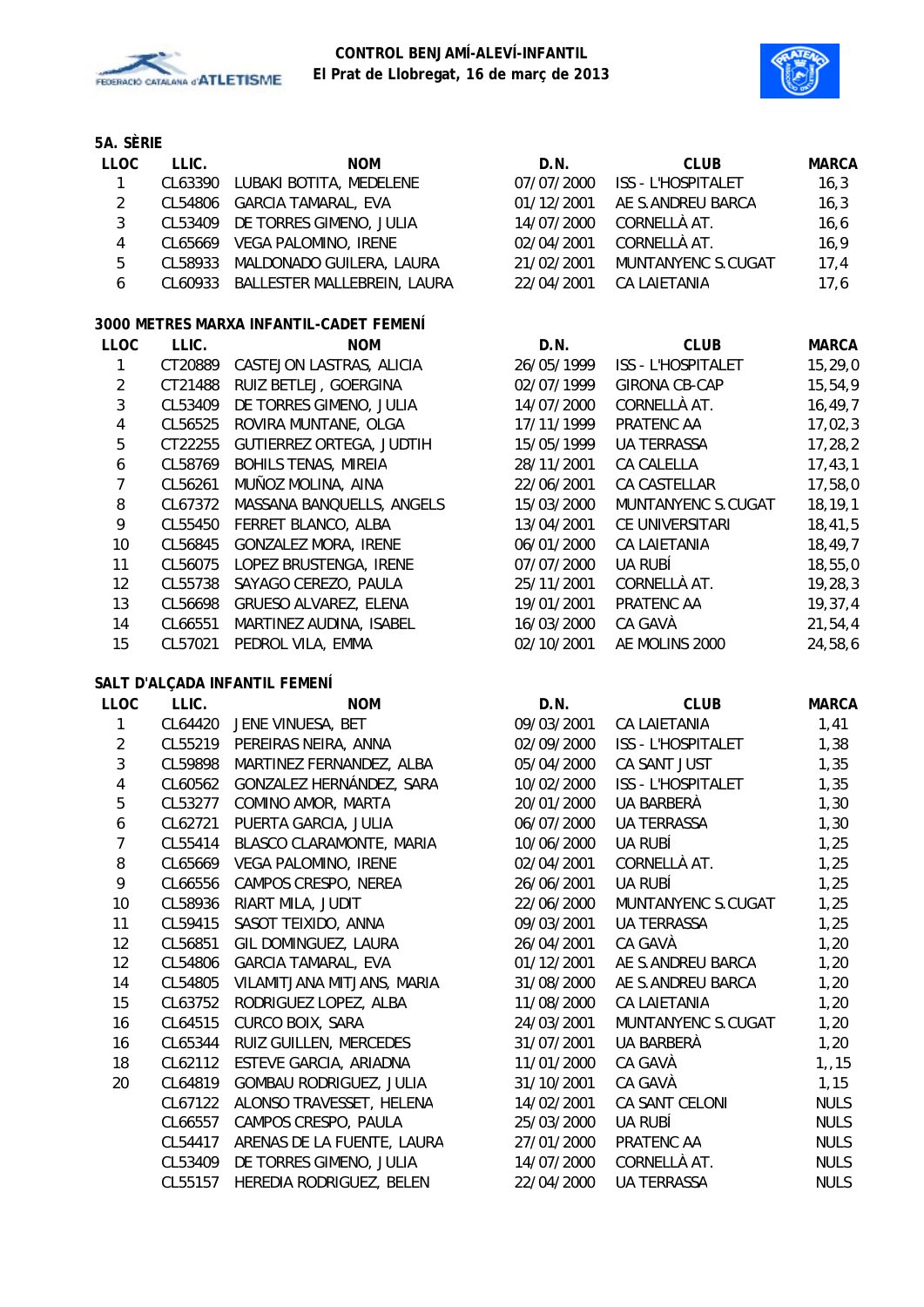

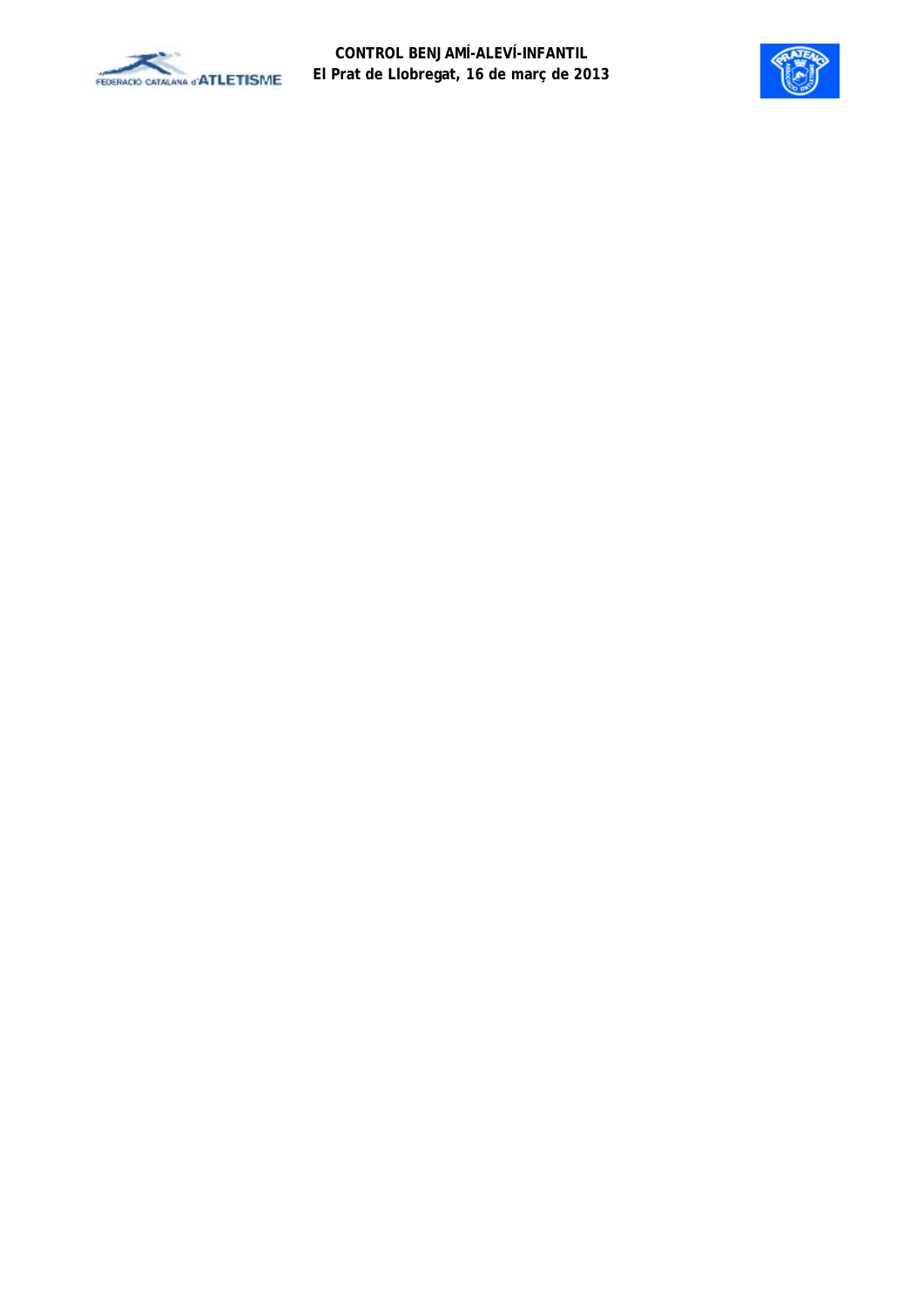



# **TRIPLE SALT INFANTIL FEMENÍ**

| <b>LLOC</b>             | LLIC.   | <b>NOM</b>                     | D.N.       | <b>CLUB</b>               | <b>MARCA</b> |
|-------------------------|---------|--------------------------------|------------|---------------------------|--------------|
| 1                       | CL54161 | BESTUE FERRERA, JAEL           | 24/09/2000 | MUNTANYENC S.CUGAT        | 9,52         |
| $\overline{2}$          | CL59415 | SASOT TEIXIDO, ANNA            | 09/03/2001 | <b>UA TERRASSA</b>        | 9,49         |
| $\sqrt{3}$              | CL63390 | LUBAKI BOTITA, MEDELENE        | 07/07/2000 | ISS - L'HOSPITALET        | 9,37         |
| $\overline{\mathbf{4}}$ | CL66130 | MARTINEZ GARCIA, LOLA          | 18/11/2000 | CE UNIVERSITARI           | 9,33         |
| 5                       | CL59067 | DE MINGO DOMENECH, MARIA       | 09/02/2001 | CE UNIVERSITARI           | 9,12         |
| 6                       | CL60933 | BALLESTER MALLEBREIN, LAURA    | 22/04/2001 | CA LAIETANIA              | 9,11         |
| 7                       | CL62721 | PUERTA GARCIA, JULIA           | 06/07/2000 | <b>UA TERRASSA</b>        | 9,09         |
| $\, 8$                  | CL55157 | HEREDIA RODRIGUEZ, BELEN       | 22/04/2000 | <b>UA TERRASSA</b>        | 8,90         |
| 9                       | CL62112 | ESTEVE GARCIA, ARIADNA         | 11/01/2000 | CA GAVÀ                   | 8,76         |
| 10                      | CL54843 | BUSCA VALLS, ROSA MARIA        | 08/05/2001 | CA LAIETANIA              | 8,74         |
| 11                      | CL53112 | VIUDEZ CHECA, NURIA            | 18/01/2000 | ISS - L'HOSPITALET        | 8,69         |
| 12                      | CL58933 | MALDONADO GUILERA, LAURA       | 21/02/2001 | MUNTANYENC S.CUGAT        | 8,36         |
| 13                      | CL65344 | RUIZ GUILLEN, MERCEDES         | 31/07/2001 | UA BARBERÀ                | 8,28         |
| 14                      | CL56745 | ONWUKA, AMARACHI SANDRA        | 05/12/2001 | CA LAIETANIA              | 8,24         |
| 15                      | CL63713 | MOYA BAHAMONDE, CLAUDIA        | 01/08/2000 | CA CASTELLAR              | 8,19         |
| 16                      | CL55448 | RODRIGUEZ SAYROL, MONICA       | 18/02/2000 | CE UNIVERSITARI           | 8,16         |
| 17                      | CL67279 | PINIES PRAT, ABRIL             | 10/08/2001 | ISS - L'HOSPITALET        | 8,08         |
| 18                      | CL66225 | MONTLLO SANCHEZ, ANNA          | 02/06/2001 | CA LAIETANIA              | 8,08         |
| 19                      | CL65669 | VEGA PALOMINO, IRENE           | 02/04/2001 | CORNELLÀ AT.              | 8,02         |
| 20                      | CL57085 | ANTOLINO CERVERA, JULIA        | 07/11/2000 | MUNTANYENC S.CUGAT        | 7,95         |
| 21                      | CL56266 | VIÑAS MIRALLES, JUDITH         | 27/06/2000 | CA CASTELLAR              | 7,83         |
| 22                      | CL55546 | FONT MIRET, NURIA              | 21/01/2001 | CE PENEDÈS                | 7,83         |
| 23                      | CL58943 | <b>GONZALEZ MATEO, PAULA</b>   | 27/08/2001 | PRATENC AA                | 7,76         |
| 24                      | CL64515 | <b>CURCO BOIX, SARA</b>        | 24/03/2001 | MUNTANYENC S.CUGAT        | 7,73         |
| 25                      | CL53282 | OJEDA FERNANDEZ, MAR           | 29/01/2000 | UA BARBERÀ                | 7,67         |
| 26                      | CL63392 | RIDAMEYA JAN, VICTORIA         | 05/11/2001 | <b>ISS - L'HOSPITALET</b> | 7,61         |
| 27                      | CL62156 | BRUGUERA VICENTE, CARLA        | 05/02/2001 | CA LAIETANIA              | 7,53         |
| 28                      | CL55545 | SANTACANA GARCIA, AIDA         | 03/01/2001 | CE PENEDÈS                | 7,47         |
| 29                      | CL61975 | <b>GALEANO LINARES, LAURA</b>  | 27/06/2000 | MARTORELL AC              | 7,46         |
| 30                      | CL64287 | GOMEZ FERNANDEZ, MARINA        | 17/08/2000 | MARTORELL AC              | 7,46         |
| 31                      | CL63403 | <b>GARCIA PASTOR, ONA</b>      | 12/06/2001 | CE UNIVERSITARI           | 7,46         |
| 32                      | CL55544 | MOLINA COLLADO, LAIA           | 21/04/2001 | <b>CE PENEDÈS</b>         | 7,38         |
| 33                      | CL63752 | RODRIGUEZ LOPEZ, ALBA          | 11/08/2000 | CA LAIETANIA              | 7,32         |
| 34                      |         | CL56851 GIL DOMINGUEZ, LAURA   | 26/04/2001 | CA GAVÀ                   | 7,32         |
| 35                      |         | CL64517 CEBRIAN MORILLO, MARIA | 26/07/2001 | MUNTANYENC S.CUGAT        | 7,23         |
| 36                      | CL66129 | LUNA PARDO, IRENE              | 22/02/2001 | CE UNIVERSITARI           | 7,08         |
| 37                      | CL66816 | COSTA GARCÍA, EMMA             | 12/03/2001 | CA CASTELLAR              | 7,06         |
| 38                      | CL60576 | GARCIA CASTRO, ANNA            | 25/05/2000 | CA CASTELLAR              | 7,03         |
| 39                      | CL65349 | TORNERO SANTOYO, CLAUDIA       | 27/03/2001 | UA BARBERÀ                | 6,98         |
| 40                      | CL63446 | JORGE SICART, AINA             | 16/10/2001 | CA MALGRAT                | 6,98         |
| 41                      | CL64830 | NICOLAS MARZO, JULIA           | 23/10/2000 | CA GAVÀ                   | 6,90         |
| 42                      | CL53277 | COMINO AMOR, MARTA             | 20/01/2000 | UA BARBERÀ                | 6,88         |
| 43                      | CL54417 | ARENAS DE LA FUENTE, LAURA     | 27/01/2000 | PRATENC AA                | 6,44         |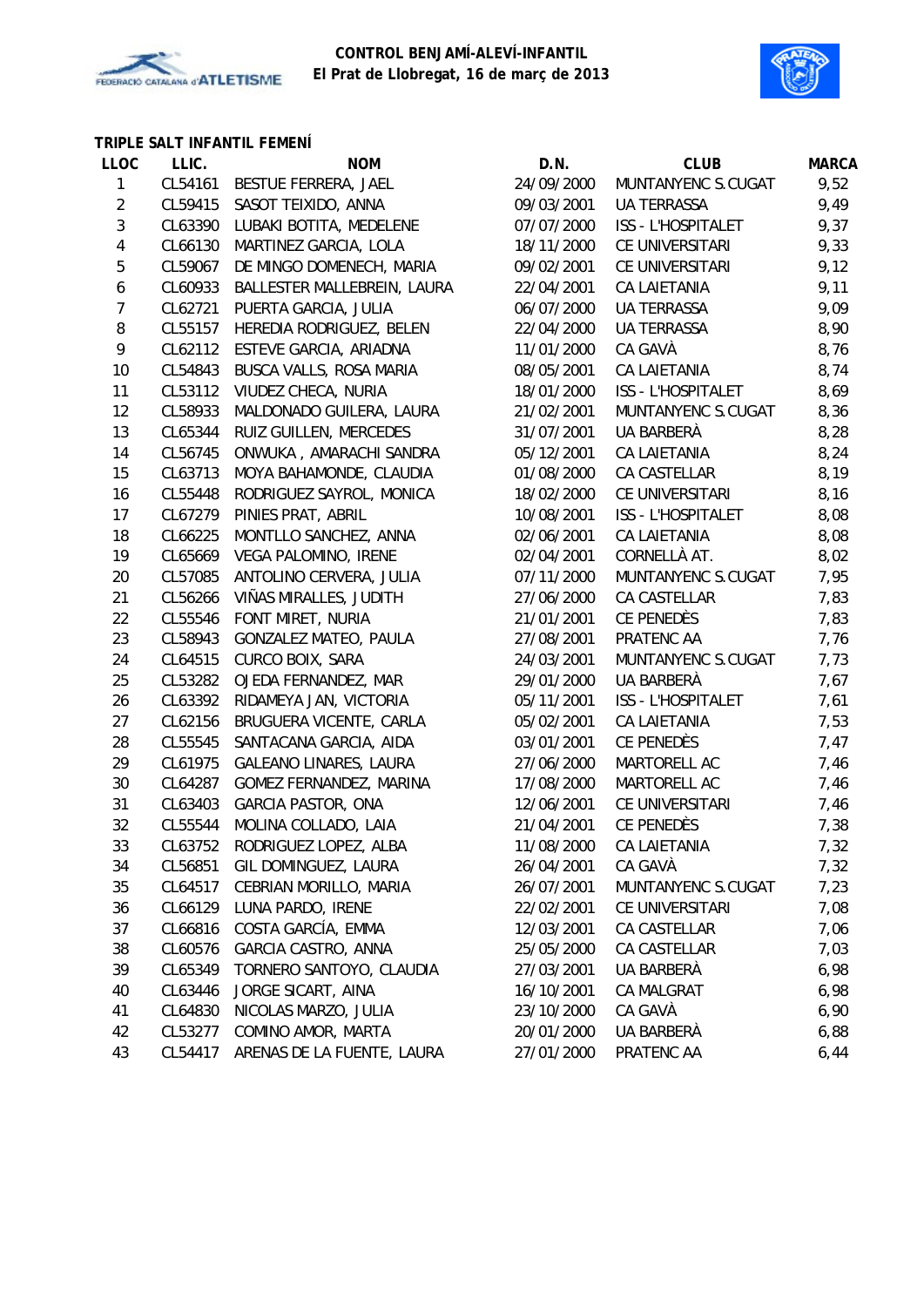



#### **600 METRES LLISOS ALEVÍ MASCULÍ 1A. SÈRIE**

| <b>LLOC</b>      | LLIC.   | <b>NOM</b>                   | D.N.       | <b>CLUB</b>               | <b>MARCA</b> |
|------------------|---------|------------------------------|------------|---------------------------|--------------|
| $\mathbf{1}$     | CL59516 | SALGADO CASTILLA, ALEX       | 03/07/2002 | FC BARCELONA              | 1,47,4       |
| $\overline{2}$   | CL65461 | <b>BLASI MORENO, IGNASI</b>  | 23/04/2002 | FC BARCELONA              | 1,55,4       |
| 3                | CL59526 | DAHAK, BRAHIM                | 05/06/2003 | RIPOLLET UA               | 1,58,2       |
| 4                | CL59517 | LANCIS BALSCH, PAU           | 17/01/2002 | FC BARCELONA              | 1,58,6       |
| 5                | CL64908 | PUBILL VILARDELL, BERNAT     | 21/03/2003 | RIPOLLET UA               | 1,58,8       |
| $\boldsymbol{6}$ | CL63745 | ALTIMIRA SANCHIS, POL        | 23/09/2002 | CA LAIETANIA              | 1,58,9       |
| $\overline{7}$   | CL60960 | ACEDO MARIN, ALEJANDRO       | 05/08/2003 | <b>JA SABADELL</b>        | 2,00,0       |
| 8                | CL62261 | PADILLA MARTIN, RAUL         | 31/03/2003 | CA SANT JUST              | 2,00,1       |
| 9                | CL64247 | MONTERO ARROYO, TRISTAN      | 30/07/2002 | RIPOLLET UA               | 2,02,4       |
| 10               | CL57117 | SERRA VILADRICH, POL         | 22/08/2002 | MUNTANYENC S.CUGAT        | 2,03,5       |
| 11               | CL59527 | DE LA TORRE BELANA, JOAN     | 13/01/2003 | RIPOLLET UA               | 2,04,4       |
| 12               | CL57396 | JARO LOPEZ, JOEL             | 18/03/2002 | CA MALGRAT                | 2,05,2       |
| 13               | CL57810 | ALADESA VARGAS, MARC         | 30/03/2002 | CE PENEDÈS                | 2,05,5       |
| 14               | CL62601 | ABAD CAMPINS, ORIOL          | 16/07/2002 | CA MONTORNÈS              | 2,08,1       |
| 15               | CL65416 | RAMIREZ ARMENTA, PABLO       | 12/04/2002 | CA MONTORNÈS              | 2,14,0       |
| 16               | CL63025 | EL JORFI YAFOU, ELIAS        | 29/12/2003 | CA SANT JUST              | 2, 20, 3     |
| 17               | CL67571 | BELTRI CEBRIAN, OSCAR        | 20/08/2003 | CE PENEDÈS                | 2, 25, 6     |
| 2A. SÈRIE        |         |                              |            |                           |              |
| <b>LLOC</b>      | LLIC.   | <b>NOM</b>                   | D.N.       | <b>CLUB</b>               | <b>MARCA</b> |
| 1                | CL63322 | FERNANDEZ PERSONAT, MARC     | 28/02/2002 | <b>GA LLUÏSOS MATARO</b>  | 1,52,7       |
| $\overline{2}$   | CL66354 | GONZALEZ-CUEVAS BRAVO, MATEO | 22/07/2003 | CE UNIVERSITARI           | 1, 57, 3     |
| 3                | CL59857 | TAULATS BRAOS, DIDAC         | 24/09/2003 | CORNELLÀ AT.              | 1,57,5       |
| 4                | CL62983 | SOLER PRIOR, JAN             | 04/10/2002 | UA RUBÍ                   | 1,58,2       |
| 5                | CL61262 | MIRALLES VAZQUEZ, SEVE       | 12/02/2003 | <b>CA MOLLET</b>          | 2,00,8       |
| $\boldsymbol{6}$ | CL62970 | FERNANDEZ MARTINEZ, NESTOR   | 06/03/2002 | UA RUBÍ                   | 2,01,1       |
| $\overline{7}$   | CL65879 | MOLINA NIETO, JOSEP ORIOL    | 03/09/2003 | <b>GA LLUÏSOS MATARO</b>  | 2,01,2       |
| 8                | CL66134 | RODRIGUEZ JUAN, ADRIA        | 28/04/2003 | CE UNIVERSITARI           | 2,02,4       |
| 9                | CL65862 | <b>GARI PINA, CRISTIAN</b>   | 04/11/2003 | <b>GA LLUÏSOS MATARO</b>  | 2,03,6       |
| 10               | CL66351 | ALFONSO FALGOSA, MARC        | 06/04/2002 | CE UNIVERSITARI           | 2,05,0       |
| 11               | CL59850 | ALBERTI GARCIA, FELIU        | 02/01/2003 | CORNELLÀ AT.              | 2,05,5       |
| 12               | CL65872 | MAS SAFONT-TRIA, JAN         | 04/12/2002 | <b>GA LLUÏSOS MATARO</b>  | 2,11,8       |
| 13               | CL60257 | FERRET BLANCO, LLUIS         | 10/10/2003 | CE UNIVERSITARI           | 2, 12, 8     |
| 14               | CL63336 | SEDANO GUIMERANS, DAVID      | 05/08/2002 | <b>GA LLUÏSOS MATARO</b>  | 2, 13, 8     |
| 15               | CL60251 | BASSAS GARRITY, DANIEL       | 23/01/2003 | CE UNIVERSITARI           | 2, 15, 3     |
| 16               | CL61656 | ZIMMERMAN SOLA, MARC         | 20/11/2002 | CE UNIVERSITARI           | 2, 21, 2     |
| 17               | CL67057 | CRESCENTI SALGUERO, MARCO    | 22/07/2003 | <b>ISS - L'HOSPITALET</b> | 2,23,7       |
| 18               | CL65895 | SANS RUSIÑOL, ALBERT         | 10/12/2003 | <b>GA LLUÏSOS MATARO</b>  | 2,24,7       |
| 3A. SÈRIE        |         |                              |            |                           |              |
| <b>LLOC</b>      | LLIC.   | <b>NOM</b>                   | D.N.       | <b>CLUB</b>               | <b>MARCA</b> |
| 1                | CL62255 | MELCHOR PEREZ, ALEX          | 02/04/2003 | CA SANT JUST              | 2,02,9       |
| $\overline{2}$   | CL65845 | ARDIL PORRAS, MARCEL         | 15/10/2003 | <b>GA LLUÏSOS MATARO</b>  | 2,05,6       |
| 3                | CL63441 | FALOMIR QUINTANA, DAVID      | 13/02/2003 | CA MALGRAT                | 2,05,9       |
| 4                | CL66201 | CARRASCO PAVON, DANIEL       | 28/11/2003 | CA LAIETANIA              | 2,06,6       |
| 5                | CL66451 | MANYOSA OLLER, MIQUEL        | 03/04/2003 | JA SABADELL               | 2,12,5       |
| 6                | CL65660 | MENGUAL ORTIZ, VICTOR        | 02/06/2003 | CORNELLÀ AT.              | 2, 12, 7     |
| $\overline{7}$   | CL64468 | TULLOCH JIMENEZ, DANIEL      | 18/01/2002 | CE VILANOVA               | 2, 19, 3     |
| 8                | CL67798 | SANCHEZ GONZALEZ, DANIEL     | 25/09/2003 | CA LAIETANIA              | 2,21,0       |
| 9                | CL63319 | DE HARO PONCE, PAU           | 04/02/2002 | <b>GA LLUÏSOS MATARO</b>  | 2, 27, 6     |
| 10               | CL61669 | PEREZ VILORIA, ALEJANDRO     | 25/03/2003 | PRATENC AA                | 2,31,5       |
| 11               | CL67136 | MANZANARES BLANQUEZ, ALEX    | 21/06/2003 | CA SANT CELONI            | 2,31,9       |
| 12               | CL68092 | FERNANDEZ GELIS, ARNAU       | 18/07/2003 | CORNELLÀ AT.              | 2, 34, 3     |
|                  |         |                              |            |                           |              |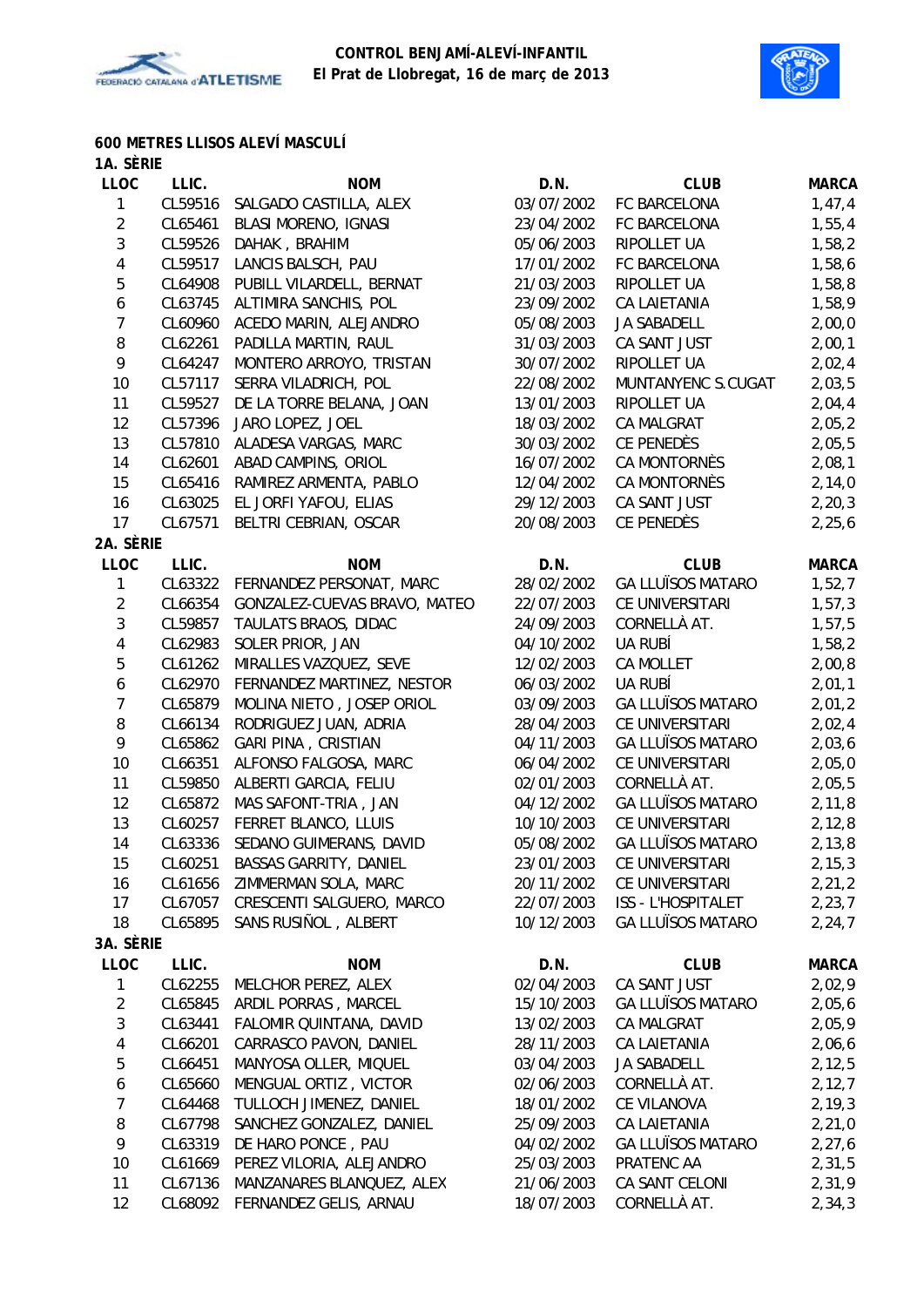



| 13                      |         | CL67032 PUIGGROS PATIÑO, FERRAN | 14/10/2002 | ISS - L'HOSPITALET        | 2,36,8       |
|-------------------------|---------|---------------------------------|------------|---------------------------|--------------|
|                         |         | 60 METRES TANQUES ALEVÍ MASCULÍ |            |                           |              |
| 1A. SÈRIE               |         |                                 |            |                           |              |
| <b>LLOC</b>             | LLIC.   | <b>NOM</b>                      | D.N.       | <b>CLUB</b>               | <b>MARCA</b> |
| $\mathbf{1}$            | CL65402 | LAVIUZZA SILVERA, LUCAS MATEO   | 09/05/2002 | CA MONTORNÈS              | 10, 6        |
| $\overline{2}$          | CL59971 | ALARCON PEREZ, ORIOL            | 06/09/2003 | <b>UA RUBÍ</b>            | 11,5         |
| 3                       | CL58950 | MONTES LOPEZ, MARIO             | 20/02/2002 | PRATENC AA                | 11,7         |
| $\overline{4}$          | CL59437 | <b>GARCIA TAMARAL, JOSEP</b>    | 09/07/2003 | AE S.ANDREU BARCA         | 11,9         |
| 5                       | CL65872 | MAS SAFONT-TRIA, JAN            | 04/12/2002 | <b>GA LLUÏSOS MATARO</b>  | 12,4         |
| 6                       | CL63336 | SEDANO GUIMERANS, DAVID         | 05/08/2002 | <b>GA LLUÏSOS MATARO</b>  | 12,8         |
| 2A. SÈRIE               |         |                                 |            |                           |              |
| <b>LLOC</b>             | LLIC.   | <b>NOM</b>                      | D.N.       | <b>CLUB</b>               | <b>MARCA</b> |
| $\mathbf{1}$            | CL59441 | MATIAS CALA, ALBERTO            | 27/02/2003 | AE S.ANDREU BARCA         | 11,8         |
| $\overline{2}$          | CL62974 | MALAVE SURRALLES, MARC          | 04/02/2003 | UA RUBÍ                   | 12,1         |
| 3                       | CL60257 | FERRET BLANCO, LLUIS            | 10/10/2003 | CE UNIVERSITARI           | 12,5         |
| $\overline{4}$          | CL58948 | MOGAS MORALES, ROGER            | 08/04/2002 | PRATENC AA                | 12,7         |
| 5                       | CL67571 | BELTRI CEBRIAN, OSCAR           | 20/08/2003 | CE PENEDÈS                | 13,7         |
| 6                       | CL59719 | MARTINEZ TRISTANY, OSCAR JUN    | 09/11/2003 | <b>CA MONTORNÈS</b>       | 14,0         |
| 3A. SÈRIE               |         |                                 |            |                           |              |
| <b>LLOC</b>             | LLIC.   | <b>NOM</b>                      | D.N.       | <b>CLUB</b>               | <b>MARCA</b> |
| $\mathbf{1}$            | CL63837 | BALLESTEROS LLOVET, ISAAC       | 22/03/2002 | <b>CA LAIETANIA</b>       | 10,6         |
| $\overline{2}$          | CL67609 | FERRER MONCUSI, POL             | 09/06/2003 | CA SANT BOI               | 10, 8        |
| 3                       | CL57285 | CARRASCO VILASECA, GERARD       | 24/10/2002 | <b>ISS - L'HOSPITALET</b> | 11,2         |
| $\overline{4}$          | CL59725 | PEREZ DURAN, RAUL               | 30/03/2003 | CA MONTORNÈS              | 11,7         |
| 5                       | CL63467 | VERA GONZALEZ, VICTOR           | 05/12/2003 | PRATENC AA                | 13,1         |
| 6                       | CL65845 | ARDIL PORRAS, MARCEL            | 15/10/2003 | <b>GA LLUÏSOS MATARO</b>  | 13,3         |
| 4A. SÈRIE               |         |                                 |            |                           |              |
| <b>LLOC</b>             | LLIC.   | <b>NOM</b>                      | D.N.       | <b>CLUB</b>               | <b>MARCA</b> |
| $\mathbf{1}$            | CL63745 | ALTIMIRA SANCHIS, POL           | 23/09/2002 | CA LAIETANIA              | 11,5         |
| $\overline{2}$          | CL63733 | CASALS ANGLADA, POL             | 27/08/2003 | CA SANT CELONI            | 11,8         |
| 3                       | CL66201 | CARRASCO PAVON, DANIEL          | 28/11/2003 | <b>CA LAIETANIA</b>       | 12,0         |
| $\overline{\mathbf{4}}$ | CL65879 | MOLINA NIETO, JOSEP ORIOL       | 03/09/2003 | <b>GA LLUÏSOS MATARO</b>  | 12,4         |
| 5                       |         | CL67973 DIAZ VAZQUEZ, KEVIN     | 08/07/2002 | PRATENC AA                | 12,4         |
| 6                       | CL61656 | ZIMMERMAN SOLA, MARC            | 20/11/2002 | CE UNIVERSITARI           | 12,8         |
| 5A. SÈRIE               |         |                                 |            |                           |              |
| <b>LLOC</b>             | LLIC.   | <b>NOM</b>                      | D.N.       | <b>CLUB</b>               | <b>MARCA</b> |
| $\mathbf{1}$            | CL61276 | SALA MUÑOZ, MARC                | 21/02/2003 | MUNTANYENC S.CUGAT        | 11,1         |
| $\overline{2}$          | CL66226 | MORA SOSPEDRA, ROGER            | 22/07/2003 | <b>CA LAIETANIA</b>       | 12,6         |
| 3                       | CL64028 | GONZALEZ SEGURA, ALVARO         | 28/06/2003 | AE S.ANDREU BARCA         | 12,9         |
| $\overline{\mathbf{4}}$ | CL67136 | MANZANARES BLANQUEZ, ALEX       | 21/06/2003 | CA SANT CELONI            | 13,4         |
| 5                       | CL61922 | DE LA FUENTE MARTINEZ, ALEX     | 28/07/2003 | AA CATALUNYA              | 15,9         |
| 6A. SÈRIE               |         |                                 |            |                           |              |
| <b>LLOC</b>             | LLIC.   | <b>NOM</b>                      | D.N.       | <b>CLUB</b>               | <b>MARCA</b> |
|                         |         |                                 |            |                           |              |
| 1                       | CL62261 | PADILLA MARTIN, RAUL            | 31/03/2003 | CA SANT JUST              | 11,8         |
| $\overline{2}$<br>3     | CL60960 | ACEDO MARIN, ALEJANDRO          | 05/08/2003 | JA SABADELL               | 12,3         |
|                         | CL65650 | GAVALDA ALONSO, POL             | 03/05/2002 | CORNELLÀ AT.              | 13,0         |
| $\overline{\mathbf{4}}$ | CL57396 | JARO LOPEZ, JOEL                | 18/03/2002 | CA MALGRAT                | 13,2         |
| 5                       | CL66206 | FARELO CORCHADO, MARC           | 27/04/2003 | CA LAIETANIA              | 14,6         |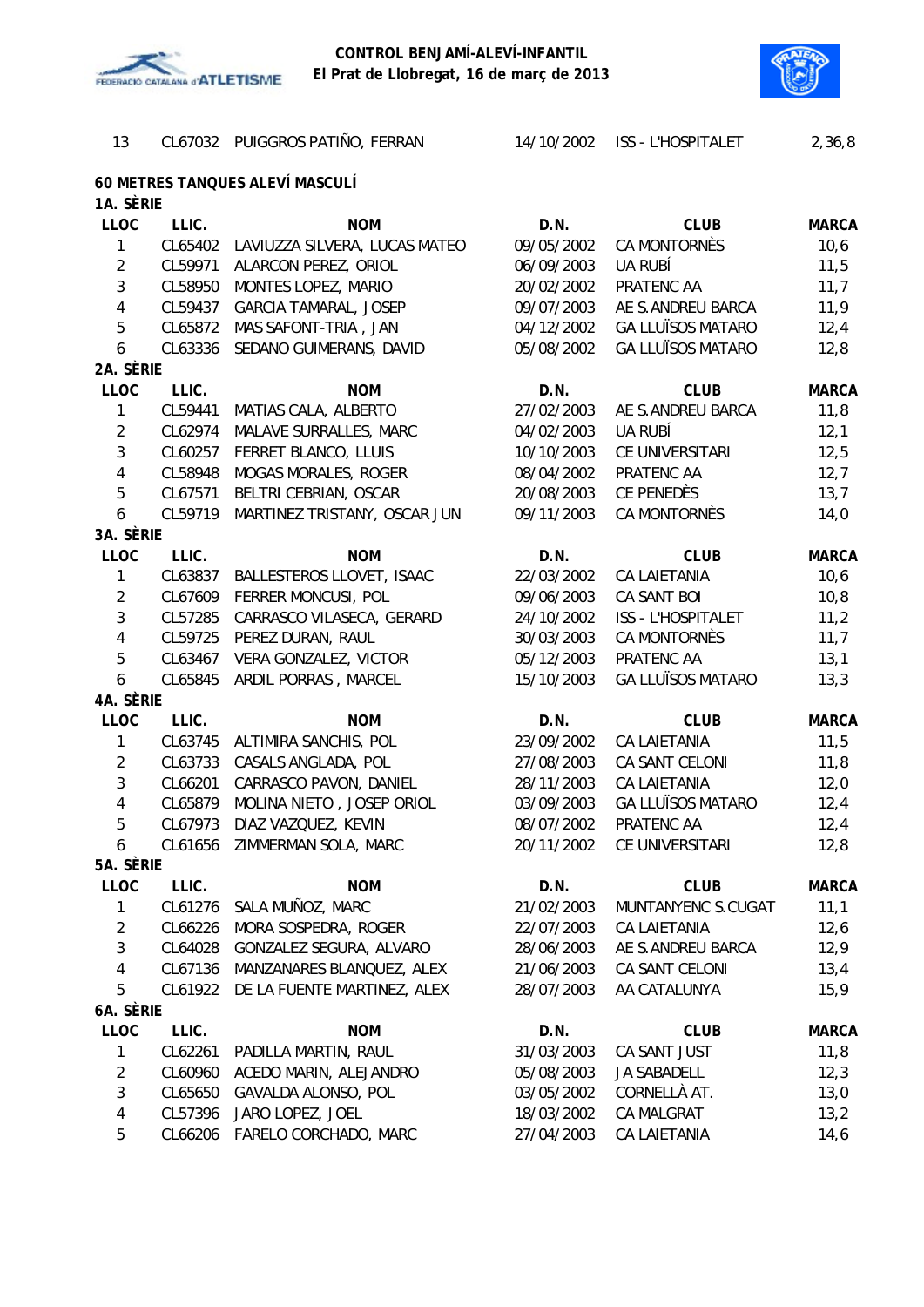



| <b>LLOC</b> | LLIC.   | <b>NOM</b>                 | D.N.       | <b>CLUB</b>         | <b>MARCA</b> |
|-------------|---------|----------------------------|------------|---------------------|--------------|
| 1           | CL66220 | IGUAL SALTOR, GUILLEM      | 05/09/2002 | CA LAIETANIA        | 11,3         |
| 2           | CL65667 | TOVAR ARJONA, ALBERT       | 12/02/2002 | CORNELLÀ AT.        | 12,4         |
| 3           | CL62480 | RUIZ JOVER, EDOUARD        | 11/04/2003 | MUNTANYENC S.CUGAT  | 12,8         |
| 4           | CL63025 | EL JORFI YAFOU, ELIAS      | 29/12/2003 | CA SANT JUST        | 13,6         |
| 5           | CL66451 | MANYOSA OLLER, MIQUEL      | 03/04/2003 | <b>JA SABADELL</b>  | 13,8         |
| 8A. SÈRIE   |         |                            |            |                     |              |
| <b>LLOC</b> | LLIC.   | <b>NOM</b>                 | D.N.       | <b>CLUB</b>         | <b>MARCA</b> |
| 1           | CL63605 | GONZALEZ RODRIGUEZ, MARTIN | 19/09/2003 | CA TERRES DE L'EBRE | 11,5         |
| 2           | CL58171 | MIGUEL DOMINGUEZ, MARC     | 16/06/2002 | CORNELLÀ AT.        | 11,8         |
| 3           | CL64468 | TULLOCH JIMENEZ, DANIEL    | 18/01/2002 | <b>CE VILANOVA</b>  | 12,3         |
| 4           | CL59856 | PRIETO RUIZ, IAN           | 22/07/2003 | CORNELLÀ AT.        | 13,8         |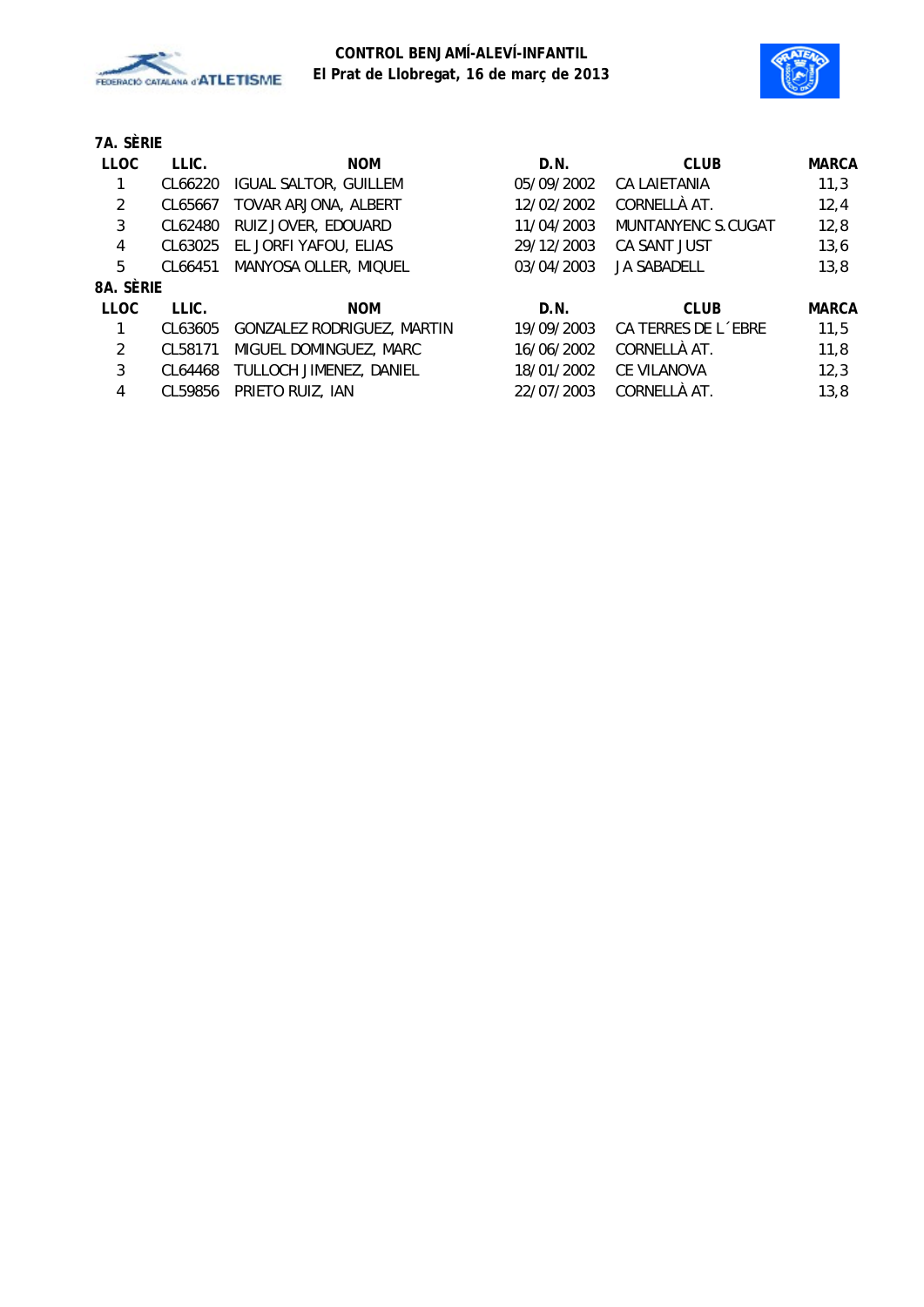



#### **SALT DE LLARGADA ALEVÍ MASCULÍ**

| <b>LLOC</b>      | LLIC.   | <b>NOM</b>                        | D.N.       | <b>CLUB</b>              | <b>MARCA</b> |
|------------------|---------|-----------------------------------|------------|--------------------------|--------------|
| $\mathbf{1}$     |         | CL63837 BALLESTEROS LLOVET, ISAAC | 22/03/2002 | <b>CA LAIETANIA</b>      | 4,15         |
| $\overline{2}$   | CL57284 | RODRIGUEZ FAUROUX, JOAQUIM        | 19/03/2002 | ISS - L'HOSPITALET       | 4,03         |
| 3                | CL57285 | CARRASCO VILASECA, GERARD         | 24/10/2002 | ISS - L'HOSPITALET       | 3,96         |
| 4                | CL62974 | MALAVE SURRALLES, MARC            | 04/02/2003 | UA RUBÍ                  | 3,96         |
| 5                | CL57514 | RAFI DVORACEK, ANDREAS            | 24/04/2002 | CE UNIVERSITARI          | 3,95         |
| $\boldsymbol{6}$ | CL67609 | FERRER MONCUSI, POL               | 09/06/2003 | CA SANT BOI              | 3,81         |
| $\overline{7}$   | CL61276 | SALA MUÑOZ, MARC                  | 21/02/2003 | MUNTANYENC S.CUGAT       | 3,80         |
| $\, 8$           | CL58950 | MONTES LOPEZ, MARIO               | 20/02/2002 | PRATENC AA               | 3,79         |
| 9                | CL62895 | ANDREU GERIQUE, DAVID             | 08/02/2002 | MARTORELL AC             | 3,77         |
| 10               |         | CL63322 FERNANDEZ PERSONAT, MARC  | 28/02/2002 | <b>GA LLUÏSOS MATARO</b> | 3,76         |
| 11               | CL61141 | <b>GOMEZ ALTES, CLAUDI</b>        | 24/11/2003 | CA SANT CELONI           | 3,75         |
| 12               | CL63733 | CASALS ANGLADA, POL               | 27/08/2003 | CA SANT CELONI           | 3,62         |
| 13               | CL61262 | MIRALLES VAZQUEZ, SEVE            | 12/02/2003 | CA MOLLET                | 3,62         |
| 14               | CL59526 | DAHAK, BRAHIM                     | 05/06/2003 | RIPOLLET UA              | 3,58         |
| 15               | CL64908 | PUBILL VILARDELL, BERNAT          | 21/03/2003 | RIPOLLET UA              | 3,54         |
| 16               | CL65402 | LAVIUZZA SILVERA, LUCAS MATEO     | 09/05/2002 | CA MONTORNÈS             | 3,49         |
| 17               | CL62970 | FERNANDEZ MARTINEZ, NESTOR        | 06/03/2002 | <b>UA RUBÍ</b>           | 3,47         |
| 18               | CL66351 | ALFONSO FALGOSA, MARC             | 06/04/2002 | CE UNIVERSITARI          | 3,46         |
| 19               | CL62458 | FABRA COCHRANE, TOM               | 02/01/2003 | MUNTANYENC S.CUGAT       | 3,34         |
| 20               | CL60561 | DIAZ DELGADO, MARC                | 22/07/2003 | ISS - L'HOSPITALET       | 3,29         |
| 21               | CL59527 | DE LA TORRE BELANA, JOAN          | 13/01/2003 | RIPOLLET UA              | 3,29         |
| 22               | CL62898 | CABELLO MIGUELEZ, MARTIN          | 30/05/2003 | MARTORELL AC             | 3,27         |
| 23               | CL62255 | MELCHOR PEREZ, ALEX               | 02/04/2003 | CA SANT JUST             | 3,24         |
| 24               | CL62601 | ABAD CAMPINS, ORIOL               | 16/07/2002 | CA MONTORNÈS             | 3,17         |
| 25               | CL59857 | TAULATS BRAOS, DIDAC              | 24/09/2003 | CORNELLÀ AT.             | 3,15         |
| 26               | CL58171 | MIGUEL DOMINGUEZ, MARC            | 16/06/2002 | CORNELLÀ AT.             | 3,14         |
| 27               | CL59437 | <b>GARCIA TAMARAL, JOSEP</b>      | 09/07/2003 | AE S.ANDREU BARCA        | 3,11         |
| 28               | CL62480 | RUIZ JOVER, EDOUARD               | 11/04/2003 | MUNTANYENC S.CUGAT       | 3,09         |
| 29               | CL59441 | MATIAS CALA, ALBERTO              | 27/02/2003 | AE S.ANDREU BARCA        | 3,09         |
| 30               | CL63441 | FALOMIR QUINTANA, DAVID           | 13/02/2003 | CA MALGRAT               | 3,03         |
| 31               | CL62983 | SOLER PRIOR, JAN                  | 04/10/2002 | UA RUBÍ                  | 3,02         |
| 32               | CL67057 | CRESCENTI SALGUERO, MARCO         | 22/07/2003 | ISS - L'HOSPITALET       | 2,98         |
| 33               | CL57117 | SERRA VILADRICH, POL              | 22/08/2002 | MUNTANYENC S.CUGAT       | 2,97         |
| 34               | CL65667 | TOVAR ARJONA, ALBERT              | 12/02/2002 | CORNELLÀ AT.             | 2,95         |
| 35               | CL65650 | GAVALDA ALONSO, POL               | 03/05/2002 | CORNELLÀ AT.             | 2,93         |
| 36               | CL59856 | PRIETO RUIZ, IAN                  | 22/07/2003 | CORNELLÀ AT.             | 2,89         |
| 37               | CL66545 | LIRIA PINEDO, JAN                 | 12/12/2003 | MARTORELL AC             | 2,87         |
| 38               | CL61984 | JORBA VERA, DANIEL                | 27/03/2003 | MARTORELL AC             | 2,86         |
| 39               | CL67973 | DIAZ VAZQUEZ, KEVIN               | 08/07/2002 | PRATENC AA               | 2,85         |
| 40               | CL67212 | VILLARREAL ARIAS, JAVIER          | 14/08/2002 | MARTORELL AC             | 2,78         |
| 41               | CL59339 | MORALES CUBEDO, ROGER             | 19/03/2003 | CA GAVÀ                  | 2,75         |
| 42               | CL59719 | MARTINEZ TRISTANY, OSCAR JUN      | 09/11/2003 | CA MONTORNÈS             | 2,71         |
| 43               | CL65895 | SANS RUSIÑOL, ALBERT              | 10/12/2003 | <b>GA LLUÏSOS MATARO</b> | 2,64         |
| 44               | CL60251 | <b>BASSAS GARRITY, DANIEL</b>     | 23/01/2003 | CE UNIVERSITARI          | 2,64         |
| 45               | CL65660 | MENGUAL ORTIZ, VICTOR             | 02/06/2003 | CORNELLÀ AT.             | 2,63         |
| 46               | CL63319 | DE HARO PONCE, PAU                | 04/02/2002 | <b>GA LLUÏSOS MATARO</b> | 2,56         |
| 47               | CL68003 | SANCHO FERRANDO, MARC             | 24/12/2003 | CE VILANOVA              | 2,53         |
| 48               | CL65416 | RAMIREZ ARMENTA, PABLO            | 12/04/2002 | CA MONTORNÈS             | 2,49         |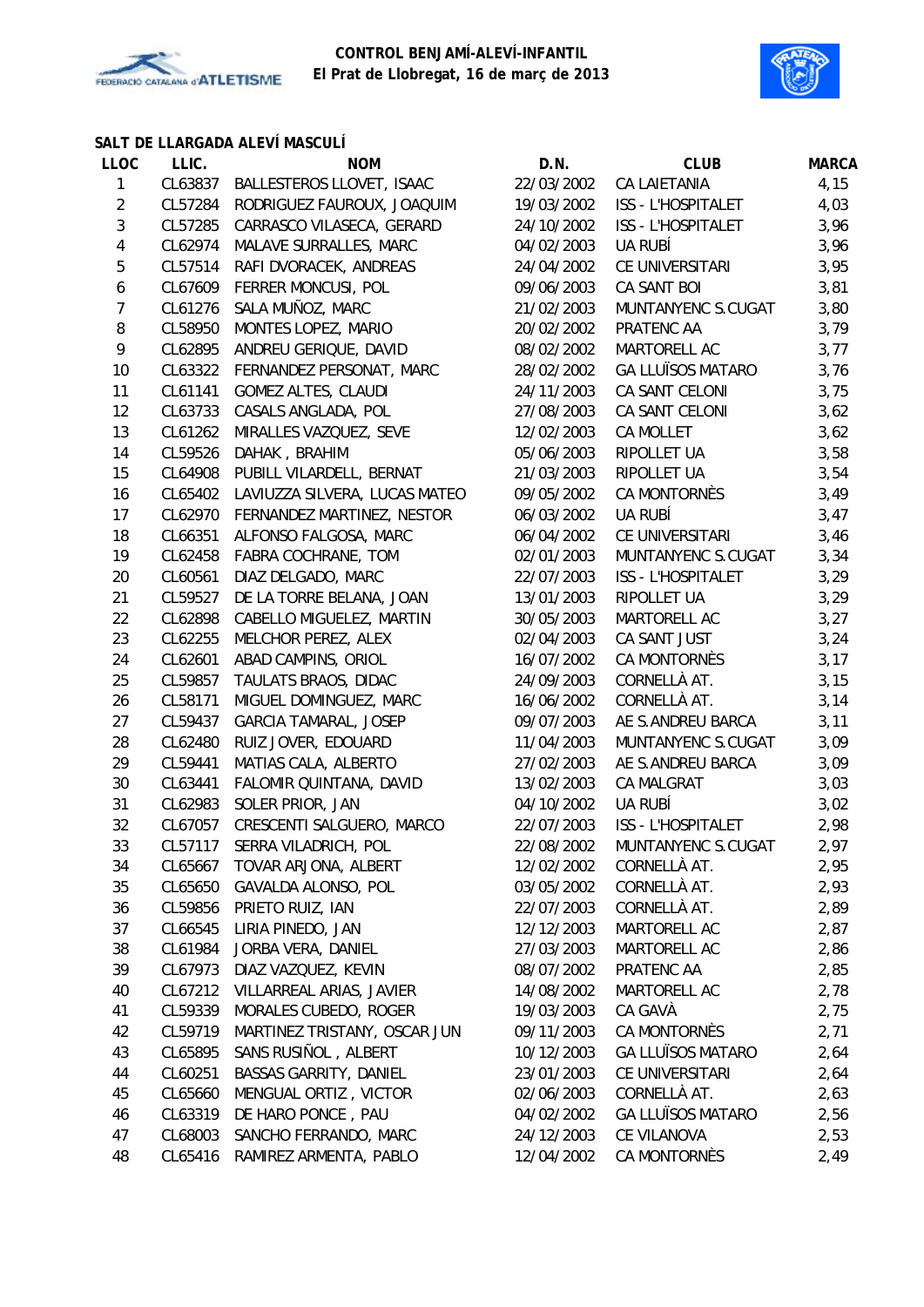



# **LLANÇAMENT DE PILOTA ALEVÍ MASCULÍ**

| <b>LLOC</b>             | LLIC.   | <b>NOM</b>                     | D.N.       | <b>CLUB</b>               | <b>MARCA</b> |
|-------------------------|---------|--------------------------------|------------|---------------------------|--------------|
| 1                       | CL58948 | <b>MOGAS MORALES, ROGER</b>    | 08/04/2002 | PRATENC AA                | 38,84        |
| $\overline{c}$          | CL57284 | RODRIGUEZ FAUROUX, JOAQUIM     | 19/03/2002 | ISS - L'HOSPITALET        | 33,63        |
| $\mathfrak{Z}$          | CL66134 | RODRIGUEZ JUAN, ADRIA          | 28/04/2003 | CE UNIVERSITARI           | 32,50        |
| $\overline{\mathbf{4}}$ | CL59438 | <b>GONZALEZ SEGURA, MARTIN</b> | 01/05/2002 | AE S.ANDREU BARCA         | 32,24        |
| 5                       | CL59971 | ALARCON PEREZ, ORIOL           | 06/09/2003 | UA RUBÍ                   | 31,29        |
| 6                       | CL60561 | DIAZ DELGADO, MARC             | 22/07/2003 | ISS - L'HOSPITALET        | 29,70        |
| $\overline{7}$          | CL64028 | GONZALEZ SEGURA, ALVARO        | 28/06/2003 | AE S.ANDREU BARCA         | 29,20        |
| 8                       | CL57810 | ALADESA VARGAS, MARC           | 30/03/2002 | CE PENEDÈS                | 28,07        |
| 9                       | CL66226 | MORA SOSPEDRA, ROGER           | 22/07/2003 | <b>CA LAIETANIA</b>       | 27,07        |
| 10                      | CL62895 | ANDREU GERIQUE, DAVID          | 08/02/2002 | MARTORELL AC              | 26,93        |
| 11                      | CL61141 | <b>GOMEZ ALTES, CLAUDI</b>     | 24/11/2003 | CA SANT CELONI            | 26,63        |
| 12                      | CL65862 | <b>GARI PINA, CRISTIAN</b>     | 04/11/2003 | <b>GA LLUÏSOS MATARO</b>  | 26, 30       |
| 13                      | CL62458 | FABRA COCHRANE, TOM            | 02/01/2003 | MUNTANYENC S.CUGAT        | 26, 11       |
| 14                      | CL59339 | MORALES CUBEDO, ROGER          | 19/03/2003 | CA GAVÀ                   | 24,60        |
| 15                      | CL59725 | PEREZ DURAN, RAUL              | 30/03/2003 | CA MONTORNÈS              | 23,90        |
| 16                      | CL66354 | GONZALEZ-CUEVAS BRAVO, MATEO   | 22/07/2003 | CE UNIVERSITARI           | 23, 13       |
| 17                      | CL62898 | CABELLO MIGUELEZ, MARTIN       | 30/05/2003 | MARTORELL AC              | 21,55        |
| 18                      | CL63612 | ALCAIDE ORTEGA, MARC           | 04/11/2002 | CORNELLÀ AT.              | 21,34        |
| 19                      | CL60251 | BASSAS GARRITY, DANIEL         | 23/01/2003 | CE UNIVERSITARI           | 19,02        |
| 20                      | CL66206 | FARELO CORCHADO, MARC          | 27/04/2003 | CA LAIETANIA              | 18,94        |
| 21                      | CL63467 | VERA GONZALEZ, VICTOR          | 05/12/2003 | PRATENC AA                | 17,97        |
| 22                      | CL67212 | VILLARREAL ARIAS, JAVIER       | 14/08/2002 | MARTORELL AC              | 16,66        |
| 23                      | CL68003 | SANCHO FERRANDO, MARC          | 24/12/2003 | CE VILANOVA               | 16,60        |
| 24                      | CL67032 | PUIGGROS PATIÑO, FERRAN        | 14/10/2002 | <b>ISS - L'HOSPITALET</b> | 15,87        |
| 25                      | CL66968 | <b>CUENCA OLMOS, XAVIER</b>    | 22/12/2003 | PRATENC AA                | 15,44        |
| 26                      | CL66220 | <b>IGUAL SALTOR, GUILLEM</b>   | 05/09/2002 | CA LAIETANIA              | 15,43        |
| 27                      | CL66545 | LIRIA PINEDO, JAN              | 12/12/2003 | MARTORELL AC              | 13,90        |
| 28                      | CL61984 | JORBA VERA, DANIEL             | 27/03/2003 | MARTORELL AC              | 13, 12       |
| 29                      | CL61669 | PEREZ VILORIA, ALEJANDRO       | 25/03/2003 | PRATENC AA                | 12,04        |
| 30                      | CL66983 | LAFUENTE MARTINEZ, RAFAEL      | 24/08/2003 | PRATENC AA                | 11,33        |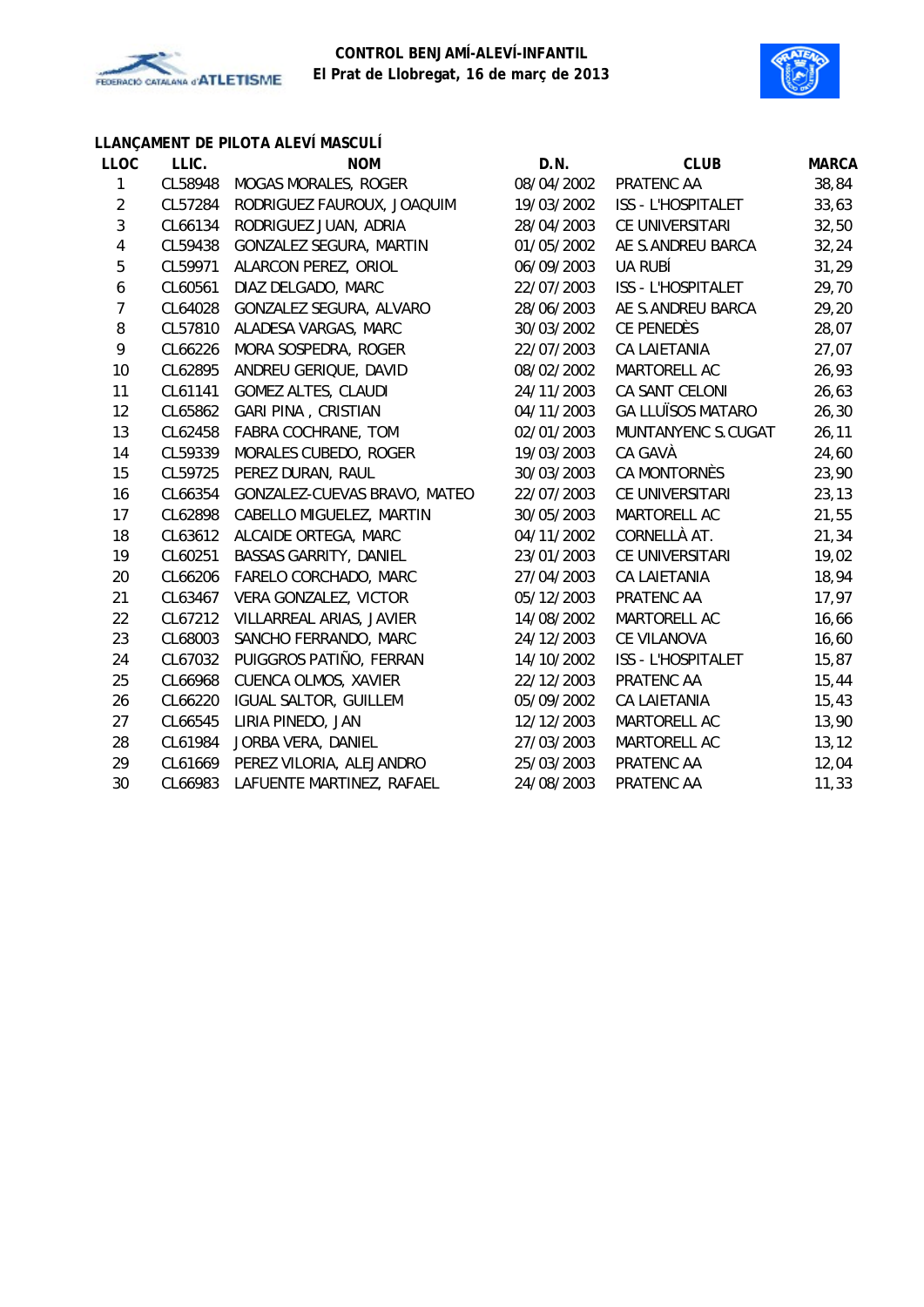



#### **600 METRES LLISOS ALEVÍ FEMENÍ 1A. SÈRIE**

| LLOC             | LLIC.   | <b>NOM</b>                    | D.N.       | <b>CLUB</b>               | <b>MARCA</b> |
|------------------|---------|-------------------------------|------------|---------------------------|--------------|
| 1                | CL61640 | <b>BAHIM, GHITA</b>           | 29/05/2002 | CA MOLLET                 | 1,52,4       |
| $\overline{2}$   | CL58538 | ALCOLEA MORON, CLAUDIA        | 10/10/2002 | RIPOLLET UA               | 1,55,5       |
| 3                | CL59519 | COBOS SANCHEZ, CLAUDIA        | 31/05/2002 | FC BARCELONA              | 1,55,7       |
| 4                | CL66980 | GONZALEZ SANCHEZ, ALBA        | 24/05/2002 | PRATENC AA                | 1,58,7       |
| 5                | CL63379 | SOLANO SELVAS, LAIA           | 21/01/2002 | RIPOLLET UA               | 2,00,9       |
| $\boldsymbol{6}$ | CL63290 | CASTAÑO GARCIA, LAIA          | 27/12/2002 | MARTORELL AC              | 2,01,3       |
| $\overline{7}$   | CL60048 | PADILLA RODRIGUEZ, GISELA     | 16/07/2002 | CA MOLLET                 | 2,02,3       |
| 8                | CL59529 | GUARDADO MARTINEZ, GINA       | 29/08/2002 | RIPOLLET UA               | 2,02,8       |
| 9                | CL64911 | RIERA BAYO, JUDIT             | 10/06/2002 | RIPOLLET UA               | 2,03,3       |
| 10               | CL59530 | MARTINEZ HERNANDEZ, DANIELA   | 10/06/2003 | RIPOLLET UA               | 2,04,0       |
| 11               | CL61836 | TORRES GARCIA, LAURA          | 19/12/2003 | RIPOLLET UA               | 2,05,8       |
| 12               | CL59523 | ALBET GARCIA, LORENA          | 08/04/2002 | RIPOLLET UA               | 2,06,5       |
| 13               | CL58113 | MONGAY MARTINEZ, KARLA        | 15/09/2002 | AE S.ANDREU BARCA         | 2,06,8       |
| 14               | CL65723 | DE LA PIEDRA HERNANDEZ, PAULA | 22/02/2003 | <b>CA MOLLET</b>          | 2,07,8       |
| 15               | CL57168 | MARTINEZ GONZALEZ, ELENA      | 10/07/2002 | CORNELLÀ AT.              | 2,08,6       |
| 16               | CL63914 | DELGADO TORRERO, DESIREE      | 30/05/2002 | RIPOLLET UA               | 2, 10, 1     |
| 17               | CL57354 | COTONAT DONAT, EMMA           | 16/11/2002 | CE UNIVERSITARI           | 2, 11, 2     |
| 18               | CL62764 | DE MINGO DOMENECH, ANNA       | 30/12/2002 | CE UNIVERSITARI           | 2, 11, 6     |
| 19               | CL62607 | GIMENEZ LOPEZ, CATI YANG      | 25/11/2003 | CA MONTORNÈS              | 3,01,2       |
| 2A. SÈRIE        |         |                               |            |                           |              |
| <b>LLOC</b>      | LLIC.   | <b>NOM</b>                    | D.N.       | <b>CLUB</b>               | <b>MARCA</b> |
| 1                | CL61290 | <b>BOHILS TENAS, JUDIT</b>    | 05/08/2003 | CA CALELLA                | 1,56,5       |
| $\overline{2}$   | CL59071 | GONZALEZ LLOBREGAT, QUERALT   | 23/05/2002 | MUNTANYENC S.CUGAT        | 2,00,3       |
| 3                | CL62455 | CORTES ALVAREZ, MARIONA       | 08/05/2002 | MUNTANYENC S.CUGAT        | 2,01,2       |
| 4                | CL65873 | MAS GALLEMI, MARIONA          | 20/01/2003 | <b>GA LLUÏSOS MATARO</b>  | 2,07,4       |
| 5                | CL58915 | ALFONSO MIHI, CARLA           | 15/02/2002 | <b>GA LLUÏSOS MATARO</b>  | 2,08,8       |
| $\boldsymbol{6}$ | CL67131 | FERRER GUARDIA, MARINA        | 05/06/2002 | CA SANT CELONI            | 2,09,8       |
| $\overline{7}$   | CL61273 | DORDAL MATEOS, BERTA          | 12/10/2002 | MUNTANYENC S.CUGAT        | 2, 10, 7     |
| $\, 8$           | CL65412 | PORTILLO FERNANDEZ, AITANA    | 30/12/2002 | CA MONTORNÈS              | 2, 12, 5     |
| 9                | CL59230 | LOPEZ PANIAGA, LIDIA          | 01/09/2002 | PRATENC AA                | 2,12,9       |
| 10               | CL67385 | URQUIZU PIAZZA, DELIA         | 18/10/2003 | MUNTANYENC S.CUGAT        | 2, 13, 0     |
| 11               | CL64164 | ARAGO PORTILLO, MARTINA       | 09/05/2003 | <b>ISS - L'HOSPITALET</b> | 2, 19, 3     |
| 12               | CL68033 | ALCARAZ RODRIGUEZ, AITANA     | 24/08/2003 | <b>GA LLUÏSOS MATARO</b>  | 2, 24, 6     |
| 13               | CL67152 | SUBIRANA TUBAU, PAULA         | 16/04/2003 | CA SANT CELONI            | 2, 25, 5     |
| 14               | CL67673 | MARTINEZ SALMERON, ELISABETH  | 20/08/2002 | CE VILANOVA               | 2, 29, 7     |
| 15               | CL64166 | <b>BOSCH MATAS, MERCE</b>     | 20/05/2003 | ISS - L'HOSPITALET        | 2,31,6       |
| 16               | CL59727 | PUNZANO LATORRE, CARLA        | 05/02/2003 | CA MONTORNÈS              | 2,48,9       |
| 17               | CL63239 | BRAVO SANCHEZ, NAIREE         | 22/11/2003 | PRATENC AA                | 3,08,9       |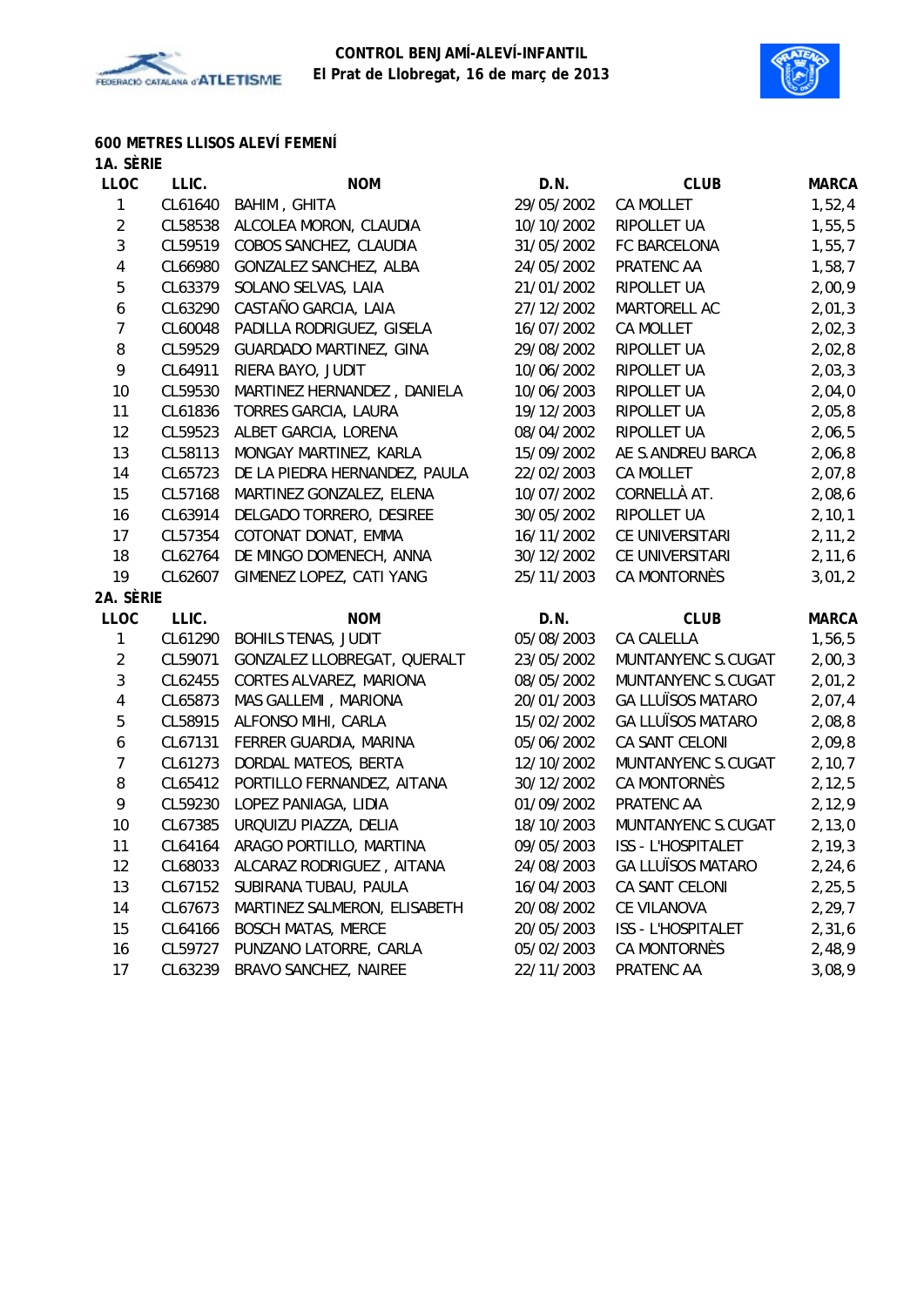



| <b>LLOC</b>             | LLIC.   | <b>NOM</b>                        | D.N.       | <b>CLUB</b>                   | <b>MARCA</b> |
|-------------------------|---------|-----------------------------------|------------|-------------------------------|--------------|
| $\mathbf{1}$            | CL59207 | COBOS PASCUAL, NATALIA            | 31/07/2002 | ISS - L'HOSPITALET            | 1,58,3       |
| $\overline{2}$          | CL57645 | RONCERO RODRIGUEZ, NADIA          | 10/07/2002 | <b>GA LLUÏSOS MATARO</b>      | 2,01,8       |
| $\mathfrak{Z}$          | CL59899 | MARTINEZ FERNANDEZ, ONA           | 14/04/2003 | CA SANT JUST                  | 2,05,4       |
| 4                       | CL63305 | DELGADO OSORIO, EVA               | 03/06/2002 | CORNELLÀ AT.                  | 2,07,5       |
| 5                       | CL64540 | BELTRI CEBRIAN, LAURA             | 25/05/2002 | CE PENEDÈS                    | 2, 13, 1     |
| 6                       | CL62890 | PALACIOS CAÑADA, MARINA           | 26/05/2003 | FC BARCELONA                  | 2,14,0       |
| $\overline{7}$          | CL59901 | MIRANDA MEDINA, LUCIA             | 09/07/2003 | CA SANT JUST                  | 2, 16, 5     |
| 8                       |         | CL63976 FERRER FERNANDEZ, ANDREA  | 08/01/2002 | ISS - L'HOSPITALET            | 2, 17, 4     |
| 9                       | CL60066 | <b>GUTIERREZ ROMERO, LAURA</b>    | 31/01/2003 | CA VIC                        | 2, 17, 7     |
| 10                      | CL65882 | PALACIN MANCHADO, LAIA            | 15/12/2003 | <b>GA LLUÏSOS MATARO</b>      | 2, 18, 2     |
| 11                      | CL60493 | GARCIA ARQUE, ELENA               | 09/06/2003 | CE PENEDÈS                    | 2, 19, 5     |
| 12                      | CL59445 | PERALTA CORTES, MIREIA            | 16/09/2003 | AE S.ANDREU BARCA             | 2,22,9       |
| 13                      | CL57611 | <b>GURRI CASALS, LIDIA</b>        | 19/05/2002 | CA MONTORNÈS                  | 2, 27, 9     |
| 14                      | CL59906 | PUENTEDURA CABANILLAS, MARTINA    | 08/06/2003 | CA SANT JUST                  | 2,30,9       |
| 15                      | CL62037 | SOLER AGUIRRE, ANOUK              | 04/04/2003 | AE MOLINS 2000                | 2,35,0       |
| 16                      | CL68011 | MARTINEZ GIMENEZ, LEIRE           | 22/11/2002 | AE MOLINS 2000                | 2,36,8       |
| 17                      | CL65415 | RAMIREZ ARMENTA, SANDRA           | 24/09/2003 | <b>CA MONTORNÈS</b>           | 2,47,4       |
| 18                      | CL64802 | BALAGUE SALVATIERRA, ENIA         | 23/12/2002 | CA GAVÀ                       | 2,56,5       |
| 19                      | CL64806 | BEJARANO HERRERA, ANA             | 23/07/2003 | CA GAVÀ                       | 2,59,4       |
|                         |         | 60 METRES TANQUES ALEVÍ FEMENÍ    |            |                               |              |
| 1A. SÈRIE               |         |                                   |            |                               |              |
| <b>LLOC</b>             | LLIC.   | <b>NOM</b>                        | D.N.       | <b>CLUB</b>                   | <b>MARCA</b> |
| $\mathbf{1}$            | CL62455 | CORTES ALVAREZ, MARIONA           | 08/05/2002 | MUNTANYENC S.CUGAT            | 11,4         |
| $\overline{2}$          | CL59071 | GONZALEZ LLOBREGAT, QUERALT       | 23/05/2002 | MUNTANYENC S.CUGAT            | 11,9         |
| 3                       | CL65873 | MAS GALLEMI, MARIONA              | 20/01/2003 | <b>GA LLUÏSOS MATARO</b>      | 12,3         |
| $\overline{\mathbf{4}}$ | CL60493 | GARCIA ARQUE, ELENA               | 09/06/2003 | CE PENEDÈS                    | 12,8         |
| 5                       |         | CL64540 BELTRI CEBRIAN, LAURA     | 25/05/2002 | CE PENEDÈS                    | 13,3         |
| 6                       |         | CL68033 ALCARAZ RODRIGUEZ, AITANA | 24/08/2003 | <b>GA LLUÏSOS MATARO</b>      | 13,9         |
| 2A. SÈRIE               |         |                                   |            |                               |              |
| <b>LLOC</b>             | LLIC.   | <b>NOM</b>                        | D.N.       | <b>CLUB</b>                   | <b>MARCA</b> |
| $\mathbf{1}$            |         | CL61640 BAHIM, GHITA              | 29/05/2002 | <b>CA MOLLET</b>              | 11,7         |
| $\overline{2}$          |         | CL62254 MARTIN MARCO, BERTA       | 27/08/2003 | CA SANT JUST                  | 12,3         |
| $\mathbf{3}$            |         | CL58308 PEREIRAS NEIRA, NURIA     |            | 24/01/2002 ISS - L'HOSPITALET | 12,6         |
| 4                       | CL59977 | FEIJOO MACEDO, SABINA             | 26/04/2002 | UA RUBÍ                       | 12,9         |
| 5                       | CL63384 | FERRER FERNANDEZ, DANIELA         | 08/01/2002 | <b>ISS - L'HOSPITALET</b>     | 13,1         |
| 6                       |         | CL60066 GUTIERREZ ROMERO, LAURA   | 31/01/2003 | CA VIC                        | 13,1         |
| 3A. SÈRIE               |         |                                   |            |                               |              |
| LLOC                    | LLIC.   | <b>NOM</b>                        | D.N.       | <b>CLUB</b>                   | <b>MARCA</b> |
| 1                       | CL63976 | FERRER FERNANDEZ, ANDREA          | 08/01/2002 | ISS - L'HOSPITALET            | 12,6         |
| $\overline{c}$          |         | CL60048 PADILLA RODRIGUEZ, GISELA | 16/07/2002 | CA MOLLET                     | 12,8         |
| 3                       | CL67657 | ADISAFE, DAMILOLA                 | 16/04/2003 | UA RUBÍ                       | 13,1         |
| 4                       | CL60669 | OBRADORS BARO, MARTA              | 02/12/2003 | ISS - L'HOSPITALET            | 13,5         |
| 5                       | CL64745 | CARNICER FONT, NARAIA             | 16/06/2003 | AE S.ANDREU BARCA             | 13,7         |
| 6                       |         | CL65974 FRANQUESA MULLERAT, NURIA | 29/11/2002 | CA SANT JUST                  | 16,7         |
|                         |         |                                   |            |                               |              |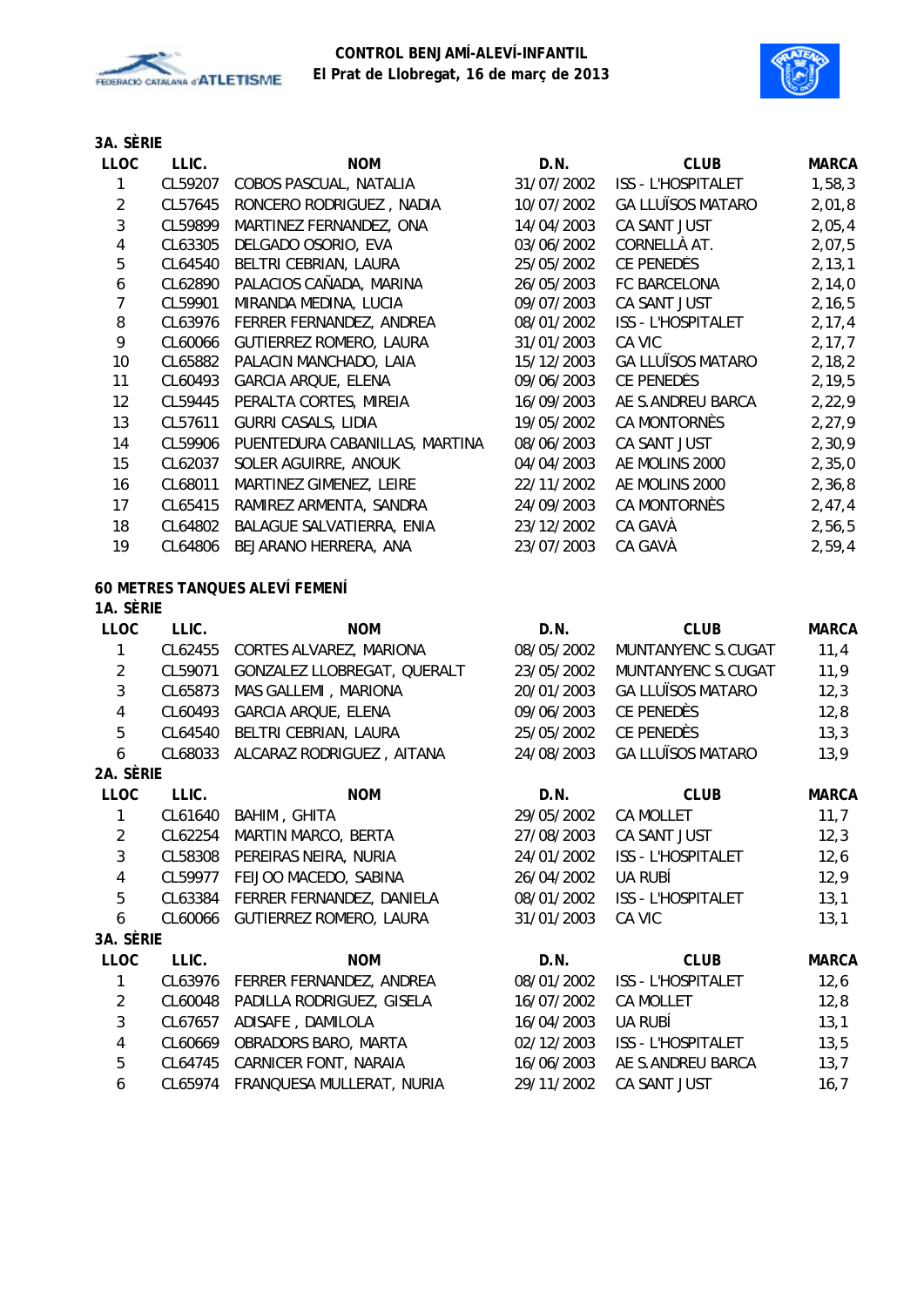



| 4A. SÈRIE        |         |                                 |            |                     |              |
|------------------|---------|---------------------------------|------------|---------------------|--------------|
| <b>LLOC</b>      | LLIC.   | <b>NOM</b>                      | D.N.       | <b>CLUB</b>         | <b>MARCA</b> |
| 1                | CL62158 | MARTINEZ ORTUÑO, MARINA         | 13/02/2002 | <b>CA LAIETANIA</b> | 10,9         |
| $\overline{2}$   | CL62771 | PEREZ GARCIA, SARA              | 04/05/2003 | CE UNIVERSITARI     | 11,6         |
| $\sqrt{3}$       | CL64813 | <b>CLEMENTE MARTIN, IRENE</b>   | 05/03/2003 | CA GAVÀ             | 11,8         |
| $\pmb{4}$        | CL59899 | MARTINEZ FERNANDEZ, ONA         | 14/04/2003 | CA SANT JUST        | 12,0         |
| 5                | CL67673 | MARTINEZ SALMERON, ELISABETH    | 20/08/2002 | CE VILANOVA         | 13,7         |
| 6                | CL61757 | ESPIGARES SALINAS, MIREIA       | 17/05/2003 | PRATENC AA          | 13,9         |
| 5A. SÈRIE        |         |                                 |            |                     |              |
| <b>LLOC</b>      | LLIC.   | <b>NOM</b>                      | D.N.       | <b>CLUB</b>         | <b>MARCA</b> |
| 1                | CL58113 | MONGAY MARTINEZ, KARLA          | 15/09/2002 | AE S.ANDREU BARCA   | 11,8         |
| $\overline{2}$   | CL66974 | FERNANDEZ FRIAS, MONICA         | 10/01/2002 | PRATENC AA          | 11,9         |
| $\mathbf{3}$     | CL60572 | RUIZ FRANCH, MALENA             | 11/08/2003 | ISS - L'HOSPITALET  | 12,5         |
| $\sqrt{4}$       | CL59901 | MIRANDA MEDINA, LUCIA           | 09/07/2003 | CA SANT JUST        | 12,5         |
| 5                | CL62119 | GUTIERREZ CASADO, NOA           | 23/01/2003 | CA GAVÀ             | 13,0         |
| 6                | CL62042 | PEIRO PEIRO, MARTINA            | 17/03/2003 | AE S.ANDREU BARCA   | 14,0         |
| 6A. SÈRIE        |         |                                 |            |                     |              |
| <b>LLOC</b>      | LLIC.   | <b>NOM</b>                      | D.N.       | <b>CLUB</b>         | <b>MARCA</b> |
| $\mathbf{1}$     | CL62124 | RICART CAMPIUS, CINTA           | 13/02/2002 | CA GAVÀ             | 11,9         |
| $\overline{2}$   | CL65723 | DE LA PIEDRA HERNANDEZ, PAULA   | 22/02/2003 | <b>CA MOLLET</b>    | 13,0         |
| $\mathfrak{Z}$   | CL59442 | PAÑELLA HERMENS, ANNA           | 09/04/2003 | AE S.ANDREU BARCA   | 13,3         |
| $\sqrt{4}$       | CL62040 | GONZALEZ SEGURA, VIOLETA        | 28/06/2003 | AE S.ANDREU BARCA   | 13,3         |
| $\mathbf 5$      | CL63244 | GARCIA ROYO, CARLA              | 22/11/2003 | PRATENC AA          | 13,8         |
| 5                | CL57165 | BLASCO PATIÑO, ALBA             | 26/02/2002 | CORNELLÀ AT.        | 14,2         |
| 7A. SÈRIE        |         |                                 |            |                     |              |
| <b>LLOC</b>      | LLIC.   | <b>NOM</b>                      | D.N.       | <b>CLUB</b>         | <b>MARCA</b> |
| $\mathbf{1}$     | CL66592 | GOMIS RUIZ DE LA TORRE, ARIADNA | 27/05/2002 | CE VILANOVA         | 11,3         |
| $\overline{2}$   | CL60139 | SALMERON HUCKE, OLIVIA          | 21/02/2003 | CE VILANOVA         | 11,6         |
| $\mathbf{3}$     | CL65000 | ARRANZ LOPEZ, BARBARA           | 28/10/2003 | AE S.ANDREU BARCA   | 12,1         |
| $\sqrt{4}$       | CL63305 | DELGADO OSORIO, EVA             | 03/06/2002 | CORNELLÀ AT.        | 12,1         |
| 5                | CL61577 | ROYO RUIZ, ESTELA               | 05/01/2003 | CA GAVÀ             | 12,5         |
| $\boldsymbol{6}$ | CL66963 | BADET HUERTA, SARA              | 22/08/2003 | PRATENC AA          | 13,3         |
| 8A. SÈRIE        |         |                                 |            |                     |              |
| <b>LLOC</b>      | LLIC.   | <b>NOM</b>                      | D.N.       | <b>CLUB</b>         | <b>MARCA</b> |
| 1                | CL61749 | GROS, LEANE                     | 06/05/2002 | MUNTANYENC S.CUGAT  | 10,9         |
| $\overline{2}$   | CL59549 | CASTILLO LLADO, SILVIA          | 05/01/2002 | CA MALGRAT          | 12,4         |
| 3                | CL67441 | CHOURFI GUENNOUN, OMAIMA        | 03/03/2002 | CA MONTORNÈS        | 12,7         |
| $\pmb{4}$        | CL67152 | SUBIRANA TUBAU, PAULA           | 16/04/2003 | CA SANT CELONI      | 13,0         |
| $\overline{5}$   | CL62608 | KARACH REVERTE, SANA            | 15/03/2003 | CA MONTORNÈS        | 14,2         |
| 6                | CL64804 | BARRAGAN CABELLO, EMMA          | 21/05/2003 | CA GAVÀ             | 14,6         |
| 9A. SÈRIE        |         |                                 |            |                     |              |
| <b>LLOC</b>      | LLIC.   | <b>NOM</b>                      | D.N.       | <b>CLUB</b>         | <b>MARCA</b> |
| 1                | CL67370 | MANSO FOIX, SANDRA              | 18/03/2002 | MUNTANYENC S.CUGAT  | 10, 8        |
| $\overline{2}$   | CL67211 | <b>BLANCO BAGBY, ISABEL</b>     | 13/01/2002 | MARTORELL AC        | 11,7         |
| 3                | CL57091 | CASAS DUATIS, ROSER             | 25/02/2002 | MUNTANYENC S.CUGAT  | 12,4         |
| $\sqrt{4}$       | CL62602 | CHOURFI GUENNOUN, SALMA         | 22/02/2003 | CA MONTORNÈS        |              |
| $\overline{5}$   | CL62037 | SOLER AGUIRRE, ANOUK            | 04/04/2003 | AE MOLINS 2000      | 12,7<br>13,3 |
| $\boldsymbol{6}$ | CL68011 | MARTINEZ GIMENEZ, LEIRE         | 22/11/2002 | AE MOLINS 2000      | 13,7         |
| 7                | CL59724 | RODRIGUEZ AIZPITARTE, JULIA     | 25/04/2003 | CA MONTORNÈS        | 13,8         |
|                  |         |                                 |            |                     |              |
| 8                | CL63645 | LOPEZ LOPEZ, MARINA             | 27/02/2003 | CORNELLÀ AT.        | 14,6         |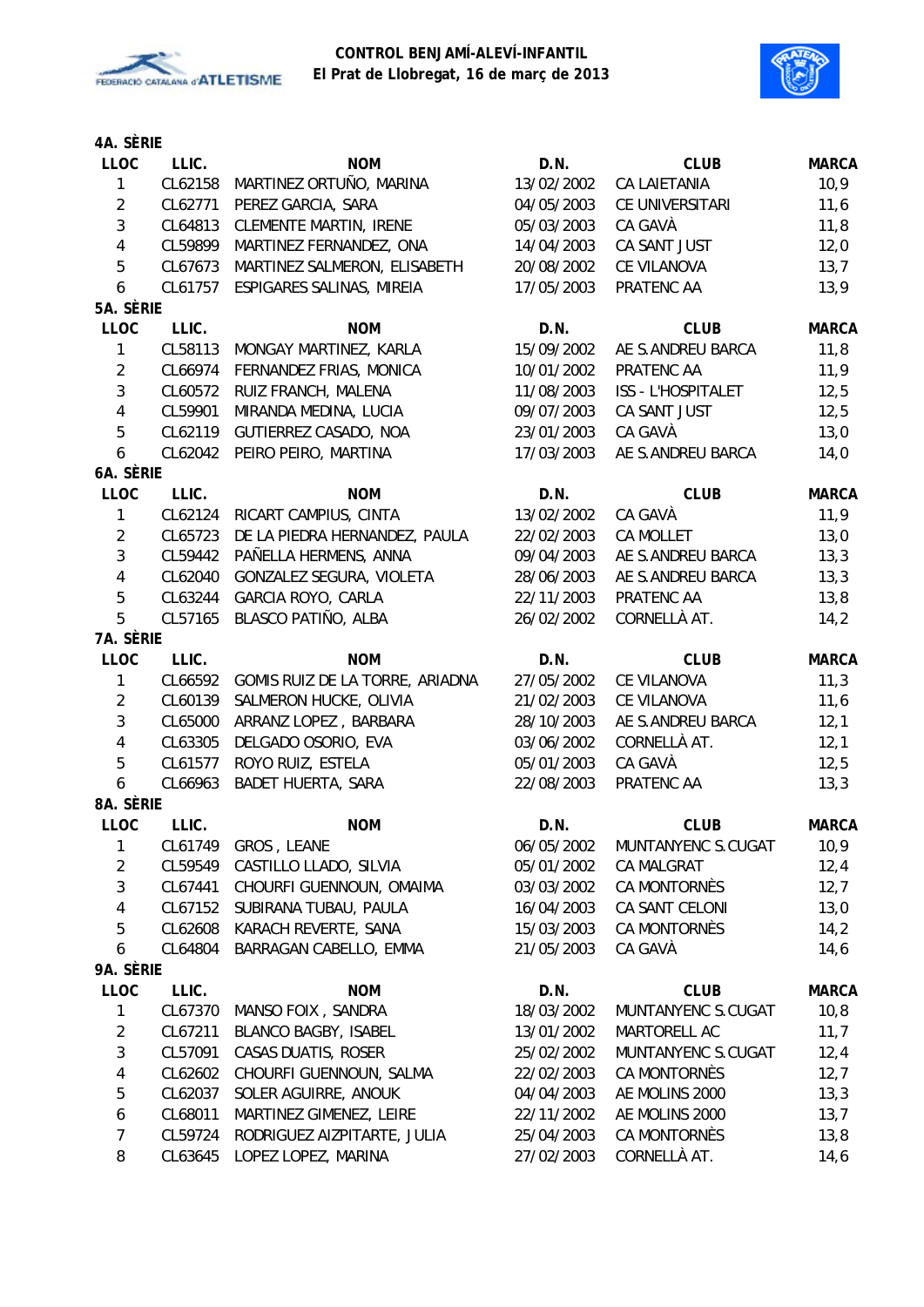



# **SALT DE LLARGADA ALEVÍ FEMENÍ**

| <b>LLOC</b>      | LLIC.   | <b>NOM</b>                          | D.N.       | <b>CLUB</b>              | <b>MARCA</b> |
|------------------|---------|-------------------------------------|------------|--------------------------|--------------|
| $\mathbf{1}$     | CL64911 | RIERA BAYO, JUDIT                   | 10/06/2002 | RIPOLLET UA              | 3,70         |
| $\overline{c}$   | CL66592 | GOMIS RUIZ DE LA TORRE, ARIADNA     | 27/05/2002 | CE VILANOVA              | 3,69         |
| 3                | CL66980 | GONZALEZ SANCHEZ, ALBA              | 24/05/2002 | PRATENC AA               | 3,66         |
| $\pmb{4}$        | CL61749 | GROS, LEANE                         | 06/05/2002 | MUNTANYENC S.CUGAT       | 3,66         |
| 5                | CL64164 | ARAGO PORTILLO, MARTINA             | 09/05/2003 | ISS - L'HOSPITALET       | 3,62         |
| $\boldsymbol{6}$ | CL57645 | RONCERO RODRIGUEZ, NADIA            | 10/07/2002 | <b>GA LLUÏSOS MATARO</b> | 3,55         |
| $\boldsymbol{7}$ | CL58915 | ALFONSO MIHI, CARLA                 | 15/02/2002 | <b>GA LLUÏSOS MATARO</b> | 3,54         |
| 8                | CL62158 | MARTINEZ ORTUÑO, MARINA             | 13/02/2002 | <b>CA LAIETANIA</b>      | 3,53         |
| 9                | CL62008 | PINO CEREZO, AUREA                  | 17/01/2002 | MARTORELL AC             | 3,51         |
| 10               | CL61577 | ROYO RUIZ, ESTELA                   | 05/01/2003 | CA GAVÀ                  | 3,50         |
| 11               | CL62124 | RICART CAMPIUS, CINTA               | 13/02/2002 | CA GAVÀ                  | 3,49         |
| 12               | CL64813 | <b>CLEMENTE MARTIN, IRENE</b>       | 05/03/2003 | CA GAVÀ                  | 3,48         |
| 13               | CL61640 | <b>BAHIM, GHITA</b>                 | 29/05/2002 | CA MOLLET                | 3,46         |
| 14               | CL59549 | CASTILLO LLADO, SILVIA              | 05/01/2002 | CA MALGRAT               | 3,45         |
| 15               | CL60139 | SALMERON HUCKE, OLIVIA              | 21/02/2003 | CE VILANOVA              | 3,38         |
| 16               | CL62159 | NAVAS GUERRERO, AINHOA              | 06/11/2002 | CA LAIETANIA             | 3,37         |
| 17               | CL61273 | DORDAL MATEOS, BERTA                | 12/10/2002 | MUNTANYENC S.CUGAT       | 3,36         |
| 18               | CL66208 | FERNANDEZ CUSACHS, MARIA            | 05/11/2002 | <b>CA LAIETANIA</b>      | 3,30         |
| 19               | CL61963 | CID ZARCERO, SARA                   | 21/01/2002 | MARTORELL AC             | 3,27         |
| 20               | CL62119 | GUTIERREZ CASADO, NOA               | 23/01/2003 | CA GAVÀ                  | 3,26         |
| 21               | CL59530 | MARTINEZ HERNANDEZ, DANIELA         | 10/06/2003 | RIPOLLET UA              | 3,24         |
| 22               | CL60572 | RUIZ FRANCH, MALENA                 | 11/08/2003 | ISS - L'HOSPITALET       | 3,23         |
| 23               | CL65412 | PORTILLO FERNANDEZ, AITANA          | 30/12/2002 | CA MONTORNÈS             | 3,22         |
| 24               | CL62764 | DE MINGO DOMENECH, ANNA             | 30/12/2002 | CE UNIVERSITARI          | 3,22         |
| 25               | CL59977 | FEIJOO MACEDO, SABINA               | 26/04/2002 | UA RUBÍ                  | 3,17         |
| 26               | CL67370 | MANSO FOIX, SANDRA                  | 18/03/2002 | MUNTANYENC S.CUGAT       | 3,14         |
| 27               | CL62037 | SOLER AGUIRRE, ANOUK                | 04/04/2003 | AE MOLINS 2000           | 3,13         |
| 28               | CL59529 | GUARDADO MARTINEZ, GINA             | 29/08/2002 | RIPOLLET UA              | 3,13         |
| 29               | CL67441 | CHOURFI GUENNOUN, OMAIMA            | 03/03/2002 | CA MONTORNÈS             | 3,11         |
| 30               | CL64744 | PEREZ BERMUDEZ, LING                | 14/07/2003 | AE S.ANDREU BARCA        | 3,09         |
| 31               | CL67131 | FERRER GUARDIA, MARINA              | 05/06/2002 | CA SANT CELONI           | 3,09         |
| 32               | CL62040 | GONZALEZ SEGURA, VIOLETA            | 28/06/2003 | AE S.ANDREU BARCA        | 3,08         |
| 33               | CL66974 | FERNANDEZ FRIAS, MONICA             | 10/01/2002 | PRATENC AA               | 3,08         |
| 34               |         | CL66540 BELTRAN MESTRES, JULIA      | 09/10/2002 | MARTORELL AC             | 3,06         |
| 35               |         | CL57091 CASAS DUATIS, ROSER         | 25/02/2002 | MUNTANYENC S.CUGAT       | 3,05         |
| 36               |         | CL61967 COCA PUIG, NURIA            | 08/06/2002 | MARTORELL AC             |              |
| 37               | CL61965 |                                     | 07/05/2002 | MARTORELL AC             | 2,97         |
|                  |         | CINTO GUILABERT, MIREIA             |            |                          | 2,97         |
| 38               | CL62771 | PEREZ GARCIA, SARA                  | 04/05/2003 | CE UNIVERSITARI          | 2,95         |
| 39               | CL61290 | <b>BOHILS TENAS, JUDIT</b>          | 05/08/2003 | CA CALELLA               | 2,94         |
| 40               |         | CL63290 CASTAÑO GARCIA, LAIA        | 27/12/2002 | MARTORELL AC             | 2,92         |
| 41               | CL61985 | LARA MARCHAL, VERONICA              | 09/06/2002 | MARTORELL AC             | 2,91         |
| 42               |         | CL62602 CHOURFI GUENNOUN, SALMA     | 22/02/2003 | CA MONTORNÈS             | 2,89         |
| 43               |         | CL61836 TORRES GARCIA, LAURA        | 19/12/2003 | RIPOLLET UA              | 2,87         |
| 44               |         | CL58538 ALCOLEA MORON, CLAUDIA      | 10/10/2002 | RIPOLLET UA              | 2,83         |
| 45               |         | CL59724 RODRIGUEZ AIZPITARTE, JULIA | 25/04/2003 | CA MONTORNÈS             | 2,77         |
| 46               | CL57168 | MARTINEZ GONZALEZ, ELENA            | 10/07/2002 | CORNELLÀ AT.             | 2,74         |
| 47               | CL67657 | ADISAFE, DAMILOLA                   | 16/04/2003 | UA RUBÍ                  | 2,72         |
| 48               | CL63914 | DELGADO TORRERO, DESIREE            | 30/05/2002 | RIPOLLET UA              | 2,72         |
| 49               |         | CL64804 BARRAGAN CABELLO, EMMA      | 21/05/2003 | CA GAVÀ                  | 2,71         |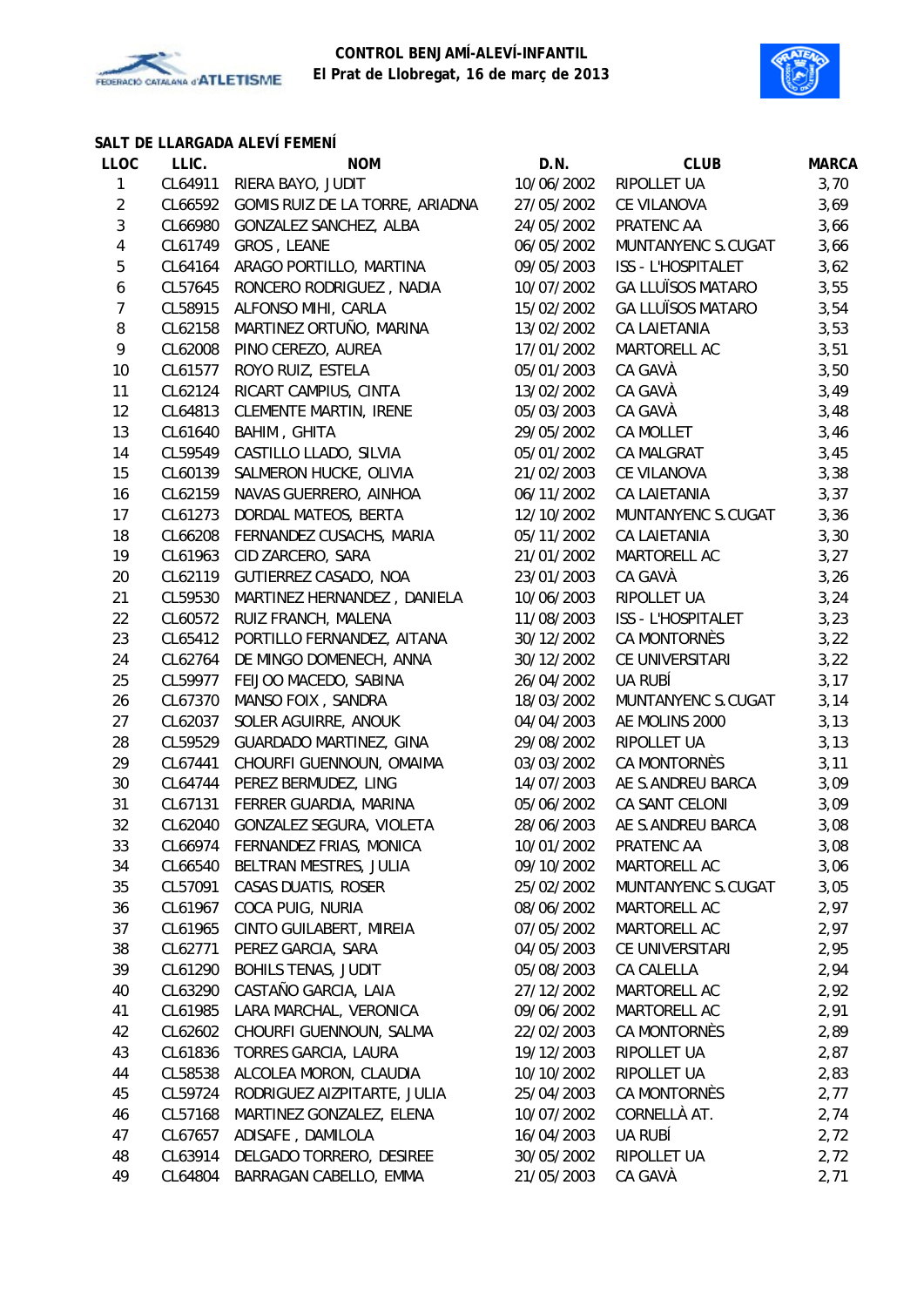



#### **SALT DE LLARGADA ALEVÍ FEMENÍ**

| <b>LLOC</b>  | LLIC.   | <b>NOM</b>                        | D.N.       | <b>CLUB</b>              | <b>MARCA</b> |
|--------------|---------|-----------------------------------|------------|--------------------------|--------------|
| 50           | CL63239 | BRAVO SANCHEZ, NAIREE             | 22/11/2003 | PRATENC AA               | 2,71         |
| 51           | CL64166 | <b>BOSCH MATAS, MERCE</b>         | 20/05/2003 | ISS - L'HOSPITALET       | 2,69         |
| 52           | CL57354 | COTONAT DONAT, EMMA               | 16/11/2002 | CE UNIVERSITARI          | 2,67         |
| 53           | CL65882 | PALACIN MANCHADO, LAIA            | 15/12/2003 | <b>GA LLUÏSOS MATARO</b> | 2,64         |
| 54           | CL64745 | CARNICER FONT, NARAIA             | 16/06/2003 | AE S.ANDREU BARCA        | 2,64         |
| 55           | CL68011 | MARTINEZ GIMENEZ, LEIRE           | 22/11/2002 | AE MOLINS 2000           | 2,63         |
| 56           | CL65974 | FRANQUESA MULLERAT, NURIA         | 29/11/2002 | CA SANT JUST             | 2,60         |
| 57           | CL62536 | MARTINEZ BELTRAN, MARINA          | 19/01/2002 | CA VILADECANS            | 2,59         |
| 58           | CL63244 | GARCIA ROYO, CARLA                | 22/11/2003 | PRATENC AA               | 2,59         |
| 59           | CL67385 | URQUIZU PIAZZA, DELIA             | 18/10/2003 | MUNTANYENC S.CUGAT       | 2,57         |
| 60           | CL63645 | LOPEZ LOPEZ, MARINA               | 27/02/2003 | CORNELLÀ AT.             | 2,55         |
| 61           | CL59445 | PERALTA CORTES, MIREIA            | 16/09/2003 | AE S.ANDREU BARCA        | 2,54         |
| 62           | CL59906 | PUENTEDURA CABANILLAS, MARTINA    | 08/06/2003 | CA SANT JUST             | 2,51         |
| 63           | CL57611 | <b>GURRI CASALS, LIDIA</b>        | 19/05/2002 | CA MONTORNÈS             | 2,42         |
| 64           | CL66963 | BADET HUERTA, SARA                | 22/08/2003 | PRATENC AA               | 2,39         |
| 65           | CL61964 | CID GES, JULIA                    | 18/07/2003 | MARTORELL AC             | 2,28         |
|              | CL67211 | <b>BLANCO BAGBY, ISABEL</b>       | 13/01/2002 | MARTORELL AC             | <b>NULS</b>  |
|              | CL66670 | CARRO RUZ, CARLA                  | 25/08/2002 | AE MOLINS 2000           | <b>NULS</b>  |
|              |         | LLANÇAMENT DE PILOTA ALEVÍ FEMENÍ |            |                          |              |
| <b>LLOC</b>  | LLIC.   | <b>NOM</b>                        | D.N.       | <b>CLUB</b>              | <b>MARCA</b> |
| $\mathbf{1}$ |         | CL59727 PUNZANO LATORRE, CARLA    | 05/02/2003 | CA MONTORNÈS             | 20,25        |
| 2            | CL62254 | <b>MARTIN MARCO, BERTA</b>        | 27/08/2003 | CA SANT JUST             | 18,54        |

| Ι.             |         | ULSYTZT PUNZANU LATURRE, UARLA | U570272003 | <b><i>CA MUNTURNES</i></b> | 20, ZD |
|----------------|---------|--------------------------------|------------|----------------------------|--------|
| 2              | CL62254 | MARTIN MARCO, BERTA            | 27/08/2003 | CA SANT JUST               | 18,54  |
| 3              | CL60139 | SALMERON HUCKE, OLIVIA         | 21/02/2003 | CE VILANOVA                | 18, 17 |
| $\overline{4}$ | CL62159 | NAVAS GUERRERO, AINHOA         | 06/11/2002 | <b>CA LAIETANIA</b>        | 17,33  |
| $\overline{5}$ | CL62008 | PINO CEREZO, AUREA             | 17/01/2002 | MARTORELL AC               | 17, 17 |
| 6              | CL58308 | PEREIRAS NEIRA, NURIA          | 24/01/2002 | <b>ISS - L'HOSPITALET</b>  | 16,03  |
| 7              | CL61963 | CID ZARCERO, SARA              | 21/01/2002 | MARTORELL AC               | 15,40  |
| 8              | CL61965 | CINTO GUILABERT, MIREIA        | 07/05/2002 | MARTORELL AC               | 15,30  |
| 9              | CL59230 | LOPEZ PANIAGA, LIDIA           | 01/09/2002 | PRATENC AA                 | 15, 10 |
| 10             | CL66208 | FERNANDEZ CUSACHS, MARIA       | 05/11/2002 | CA LAIETANIA               | 14,40  |
| 11             | CL61967 | COCA PUIG, NURIA               | 08/06/2002 | MARTORELL AC               | 13,96  |
| 12             | CL66540 | BELTRAN MESTRES, JULIA         | 09/10/2002 | MARTORELL AC               | 13,71  |
| 13             | CL57165 | BLASCO PATIÑO, ALBA            | 26/02/2002 | CORNELLÀ AT.               | 13,00  |
| 14             | CL62042 | PEIRO PEIRO, MARTINA           | 17/03/2003 | AE S.ANDREU BARCA          | 12,84  |
| 15             | CL65000 | ARRANZ LOPEZ, BARBARA          | 28/10/2003 | AE S.ANDREU BARCA          | 12,81  |
| 16             | CL61964 | CID GES, JULIA                 | 18/07/2003 | MARTORELL AC               | 12,80  |
| 17             | CL60669 | OBRADORS BARO, MARTA           | 02/12/2003 | <b>ISS - L'HOSPITALET</b>  | 12,69  |
| 18             | CL67211 | <b>BLANCO BAGBY, ISABEL</b>    | 13/01/2002 | MARTORELL AC               | 12,30  |
| 19             | CL59442 | PAÑELLA HERMENS, ANNA          | 09/04/2003 | AE S.ANDREU BARCA          | 12,23  |
| 20             | CL62536 | MARTINEZ BELTRAN, MARINA       | 19/01/2002 | CA VILADECANS              | 12, 13 |
| 21             | CL61757 | ESPIGARES SALINAS, MIREIA      | 17/05/2003 | PRATENC AA                 | 11,54  |
| 22             | CL61985 | LARA MARCHAL, VERONICA         | 09/06/2002 | MARTORELL AC               | 11,24  |
| 23             | CL63384 | FERRER FERNANDEZ, DANIELA      | 08/01/2002 | ISS - L'HOSPITALET         | 10, 10 |
| 24             | CL64806 | BEJARANO HERRERA, ANA          | 23/07/2003 | CA GAVÀ                    | 9,97   |
| 25             | CL67326 | AMOROS RODRIGUEZ, NEREA        | 01/05/2003 | CE VILANOVA                | 8,33   |
| 26             | CL64744 | PEREZ BERMUDEZ, LING           | 14/07/2003 | AE S.ANDREU BARCA          | 8,09   |
| 27             | CL62607 | GIMENEZ LOPEZ, CATI YANG       | 25/11/2003 | <b>CA MONTORNÈS</b>        | 3,15   |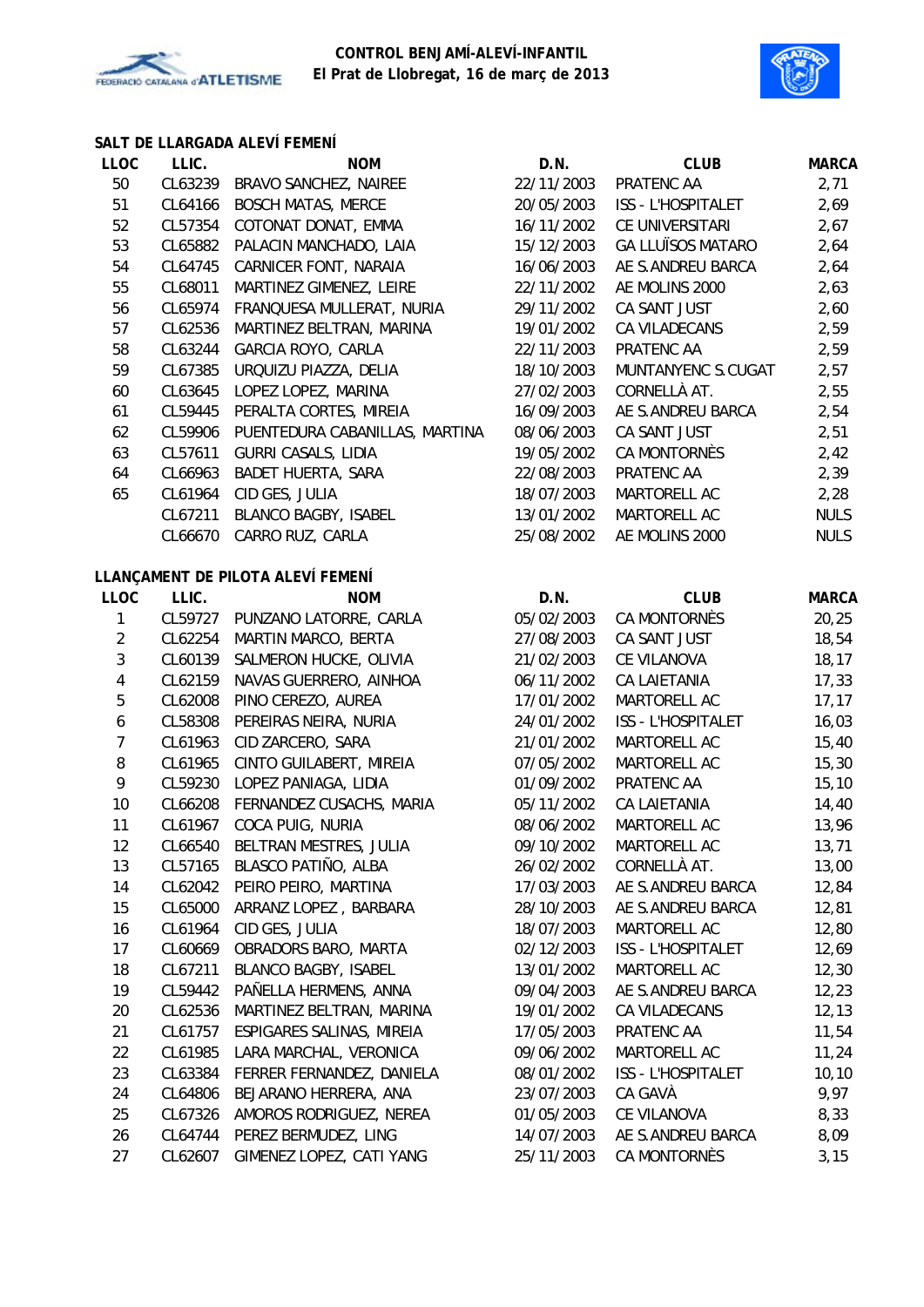



#### **1000 METRES MARXA BENJAMÍ MASCULÍ**

| <b>LLOC</b>    | LLIC.   | <b>NOM</b>                    | D.N.       | <b>CLUB</b>        | <b>MARCA</b> |
|----------------|---------|-------------------------------|------------|--------------------|--------------|
| 1              | CL63417 | RODRIGUEZ SANCHEZ, GERARD     | 17/10/2004 | UA BARBERÀ         | 6, 15, 0     |
| $\overline{2}$ | CL67347 | PIQUE MORENO, ALEIX           | 07/08/2004 | CORNELLÀ AT.       | 6, 15, 3     |
| 3              | CL63630 | FERNANDEZ ORTIZ, IKER         | 13/04/2004 | CORNELLÀ AT.       | 6, 15, 5     |
| 4              | CL65970 | DE HARO PARAMES, DAVID        | 08/02/2005 | CA SANT JUST       | 6, 20, 6     |
| 5              | CL65976 | GARCÍA RODRIGUEZ, HUGO        | 13/07/2005 | CA SANT JUST       | 6, 20, 6     |
| 6              | CL62465 | GROSS, CELIAN                 | 29/03/2004 | MUNTANYENC S.CUGAT | 6, 23, 3     |
| 7              | CL62470 | HUESCA CAMPOS, SERGI FRANCOIS | 12/01/2004 | MUNTANYENC S.CUGAT | 6, 39, 0     |
| 8              | CL62761 | <b>BASSAS GARRITY, LUCA</b>   | 24/04/2005 | CE UNIVERSITARI    | 6, 49, 2     |
| 9              | CL61399 | CASAS DUATIS, NIL             | 28/06/2004 | MUNTANYENC S.CUGAT | 6,50,0       |
| 10             | CL63426 | GUTIERREZ RAMALLO, POL        | 23/08/2004 | UA BARBERÀ         | 6, 57, 7     |
| 11             | CL63416 | VEGA PALACIO, FRANCISCO       | 01/09/2004 | UA BARBERÀ         | 7,00,6       |
| 12             | CL61996 | MIRET BARRULL, ARNAU          | 19/05/2004 | MARTORELL AC       | 7,06,1       |
| 13             | CL65305 | GOMEZ CARMONA, ADRIAN         | 12/02/2005 | UA BARBERÀ         | 7,06,2       |
| 14             | CL65130 | LOPEZ FOLCH, NAHUEL           | 29/11/2005 | <b>UA TERRASSA</b> | 7,09,4       |
| 15             | CL63144 | LUMBRERAS NAVARRO, DAVID      | 19/09/2004 | CE PENEDÈS         | 7, 12, 1     |
| 16             | CL64810 | CASSAINS BOUYSSOU, MILO       | 01/07/2005 | CA GAVÀ            | 7,12,9       |
| 17             | CL64807 | BOURY CEBRIAN, ISMAEL         | 03/10/2007 | CA GAVÀ            | 7, 14, 0     |
| 18             | CL62010 | RAMIREZ VALDIVIESO, MARC      | 30/03/2004 | MARTORELL AC       | 7,15,9       |
| 19             | CL65552 | FONTANALS RAFOLS, MARTI       | 08/05/2005 | CE PENEDÈS         | 7,16,8       |
| 20             | CL63624 | DELGADO FERNANDEZ, AITOR      | 29/04/2005 | CORNELLÀ AT.       | 7,20,9       |
| 21             | CL67219 | VACA ALBARAN, CRISTIAN        | 23/11/2004 | UA BARBERÀ         | 7, 39, 1     |
| 22             | CL67087 | GUTIERREZ ROMERO, NIL         | 26/01/2005 | CA VIC             | 8,10,9       |
| 23             | CL62729 | ALCANTARA FERNANDEZ, JAN      | 11/04/2004 | <b>UA TERRASSA</b> | 8, 29, 0     |
| 24             | CL65651 | GOMEZ PONS, CESAR             | 30/07/2005 | CORNELLÀ AT.       | 8,37,8       |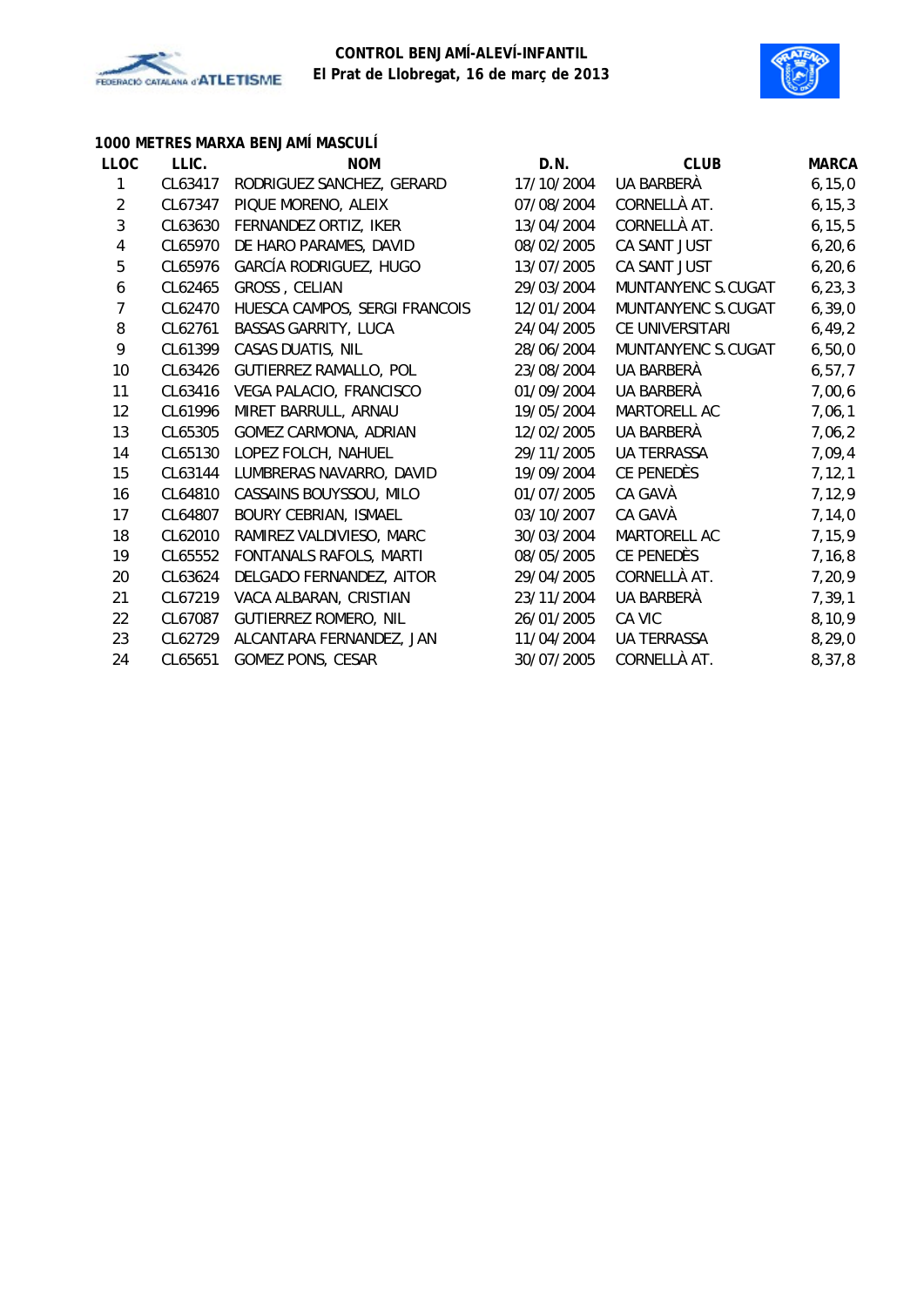



# **SALT D'ALÇADA BENJAMÍ MASCULÍ**

| <b>LLOC</b>    | LLIC.   | <b>NOM</b>                     | D.N.       | <b>CLUB</b>        | <b>MARCA</b> |
|----------------|---------|--------------------------------|------------|--------------------|--------------|
| $\mathbf{1}$   | CL63416 | VEGA PALACIO, FRANCISCO        | 01/09/2004 | UA BARBERÀ         | 1,16         |
| $\overline{c}$ | CL61996 | MIRET BARRULL, ARNAU           | 19/05/2004 | MARTORELL AC       | 1,05         |
| $\mathfrak{Z}$ | CL62010 | RAMIREZ VALDIVIESO, MARC       | 30/03/2004 | MARTORELL AC       | 1,05         |
| $\overline{4}$ | CL63417 | RODRIGUEZ SANCHEZ, GERARD      | 17/10/2004 | <b>UA BARBERÀ</b>  | 1,00         |
| 5              | CL64226 | <b>BOURY CEBRIAN, OMAR</b>     | 04/01/2005 | CA GAVÀ            | 0,95         |
| 5              | CL65648 | <b>GARCIA GARCIA, DIEGO</b>    | 17/10/2004 | CORNELLÀ AT.       | 0,95         |
| $\overline{7}$ | CL63630 | FERNANDEZ ORTIZ, IKER          | 13/04/2004 | CORNELLÀ AT.       | 0,95         |
| $\overline{7}$ | CL62470 | HUESCA CAMPOS, SERGI FRANCOIS  | 12/01/2004 | MUNTANYENC S.CUGAT | 0,95         |
| $\overline{7}$ | CL62465 | GROSS, CELIAN                  | 29/03/2004 | MUNTANYENC S.CUGAT | 0,95         |
| 10             | CL67347 | PIQUE MORENO, ALEIX            | 07/08/2004 | CORNELLÀ AT.       | 0,95         |
| 10             | CL63732 | CASALS ANGLADA, MARTI          | 08/03/2005 | CA SANT CELONI     | 0,95         |
| 12             | CL66666 | GORDILLO SUMOY, ENRIC          | 08/03/2004 | AE MOLINS 2000     | 0,95         |
| 13             | CL62211 | CORIS COBOS, DAVID             | 24/02/2005 | CA SANT CELONI     | 0,95         |
| 14             | CL65552 | <b>FONTANALS RAFOLS, MARTI</b> | 08/05/2005 | <b>CE PENEDÈS</b>  | 0,95         |
| 15             | CL62729 | ALCANTARA FERNANDEZ, JAN       | 11/04/2004 | UA TERRASSA        | 0,90         |
| 16             | CL65976 | GARCÍA RODRIGUEZ, HUGO         | 13/07/2005 | CA SANT JUST       | 0,90         |
| 17             | CL64228 | CHERTA CORONA, MARCOS          | 20/07/2005 | CA GAVÀ            | 0,85         |
| 17             | CL65970 | DE HARO PARAMES, DAVID         | 08/02/2005 | CA SANT JUST       | 0,85         |
| 17             | CL63426 | GUTIERREZ RAMALLO, POL         | 23/08/2004 | UA BARBERÀ         | 0,85         |
| 17             | CL65305 | <b>GOMEZ CARMONA, ADRIAN</b>   | 12/02/2005 | UA BARBERÀ         | 0,85         |
| 21             | CL63624 | DELGADO FERNANDEZ, AITOR       | 29/04/2005 | CORNELLÀ AT.       | 0,85         |
| 22             | CL63144 | LUMBRERAS NAVARRO, DAVID       | 19/09/2004 | CE PENEDÈS         | 0,85         |
| 22             | CL61399 | CASAS DUATIS, NIL              | 28/06/2004 | MUNTANYENC S.CUGAT | 0,85         |
| 24             | CL66665 | CARRO RUZ, JOEL                | 08/11/2005 | AE MOLINS 2000     | 0,85         |
| 25             | CL63247 | MOGAS MORALES, ORIOL           | 10/09/2004 | PRATENC AA         | 0,85         |
| 25             | CL64602 | MARQUES MIRON, JERONI          | 23/07/2004 | PRATENC AA         | 0,85         |
| 27             | CL66993 | MONTES LOPEZ, DANIEL           | 10/09/2005 | PRATENC AA         | 0,80         |
| 27             | CL66992 | MONTES ARROYO, MARCO           | 09/05/2005 | PRATENC AA         | 0,80         |
| 29             | CL65130 | LOPEZ FOLCH, NAHUEL            | 29/11/2005 | <b>UA TERRASSA</b> | 0,80         |
| 30             | CL67087 | GUTIERREZ ROMERO, NIL          | 26/01/2005 | CA VIC             | 0,80         |
| 31             | CL67219 | VACA ALBARAN, CRISTIAN         | 23/11/2004 | UA BARBERÀ         | 0,75         |
| 32             | CL62761 | <b>BASSAS GARRITY, LUCA</b>    | 24/04/2005 | CE UNIVERSITARI    | 0,75         |
|                | CL65651 | <b>GOMEZ PONS, CESAR</b>       | 30/07/2005 | CORNELLÀ AT.       | <b>NULS</b>  |
|                | CL64810 | CASSAINS BOUYSSOU, MILO        | 01/07/2005 | CA GAVÀ            | <b>NULS</b>  |